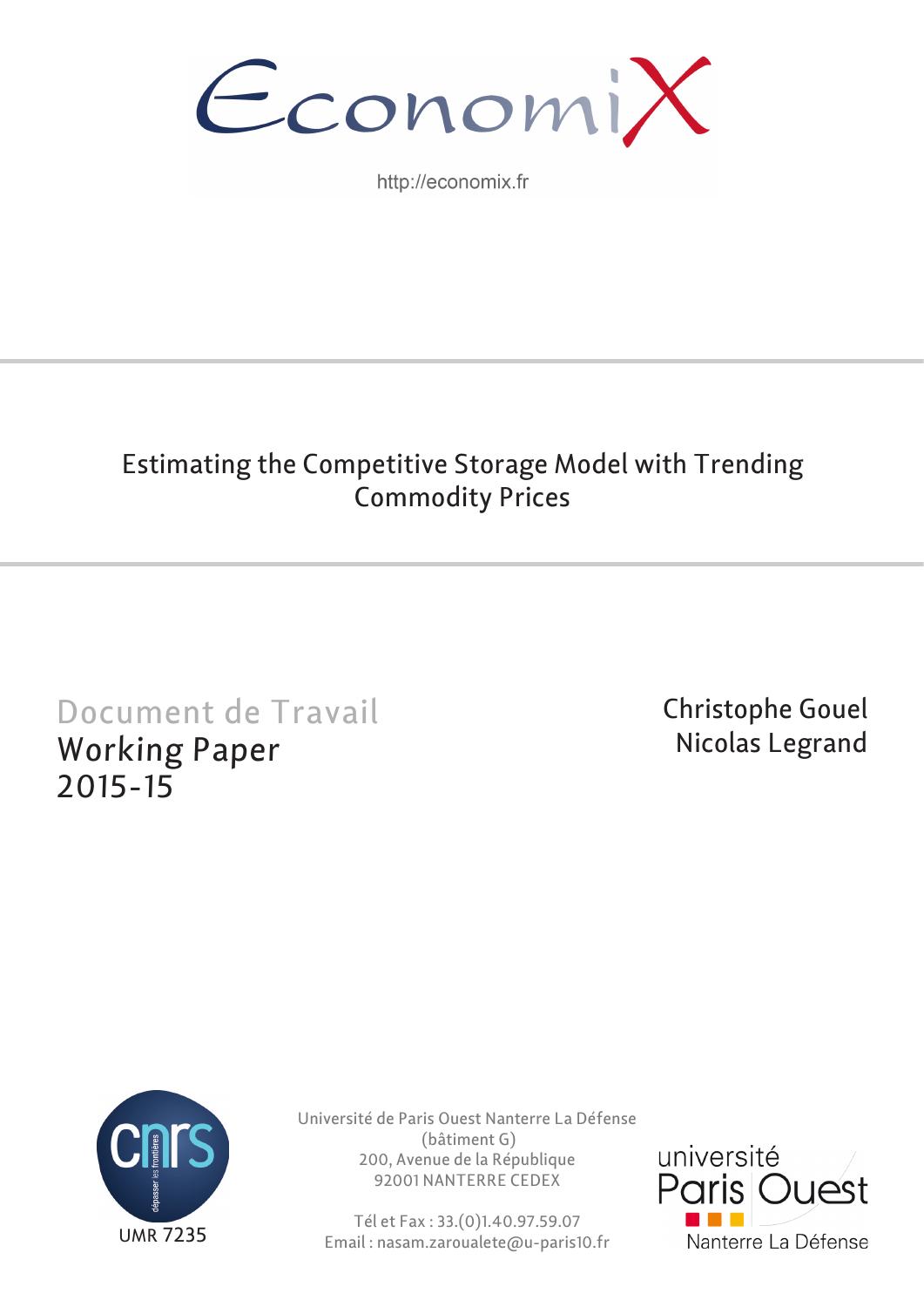## Estimating the Competitive Storage Model with Trending Commodity Prices<sup>∗</sup>

Christophe Gouel† Nicolas Legrand‡

May 29, 2015

#### Abstract

We present a method to estimate jointly the parameters of a standard commodity storage model and the parameters characterizing the trend in commodity prices. This procedure allows the influence of a possible trend to be removed without restricting the model specification, and allows model and trend selection based on statistical criteria. The trend is modeled deterministically using linear or cubic spline functions of time. The results show that storage models with trend are always preferred to models without trend. They yield more plausible estimates of the structural parameters, with storage costs and demand elasticities that are more consistent with the literature. They imply occasional stockouts, whereas without trend the estimated models predict no stockouts over the sample period for most commodities. Moreover, accounting for a trend in the estimation imply price moments closer to those observed in commodity prices. Our results support the empirical relevance of the speculative storage model, and show that storage model estimations should not neglect the possibility of long-run price trends.

*Keywords:* Commodity prices, non-linear dynamic models, storage, structural estimation, trend.

*JEL classification:* C51, C52, Q11.

<sup>∗</sup>We would like to thank Fabien Tripier, Christophe Muller, Alain Ayong le Kama, and Stephane de Cara for their helpful suggestions. We are grateful to Carlo Cafiero for sending us its estimation code. This research was generously supported by the European Union's Seventh Framework Programme FP7/2007–2011 under Grant Agreements no 290693 FOODSECURE and by Total – Scientific Division. The authors only are responsible for any omissions or deficiencies. The European Union and European Commission are not accountable for the content of the paper.

<sup>†</sup> INRA, Économie Publique, and CEPII ([christophe.gouel@grignon.inra.fr](mailto:christophe.gouel@grignon.inra.fr))

<sup>‡</sup> INRA, Économie Publique, and Climate Economics Chair ([nicolas.legrand@grignon.inra.fr](mailto:nicolas.legrand@grignon.inra.fr))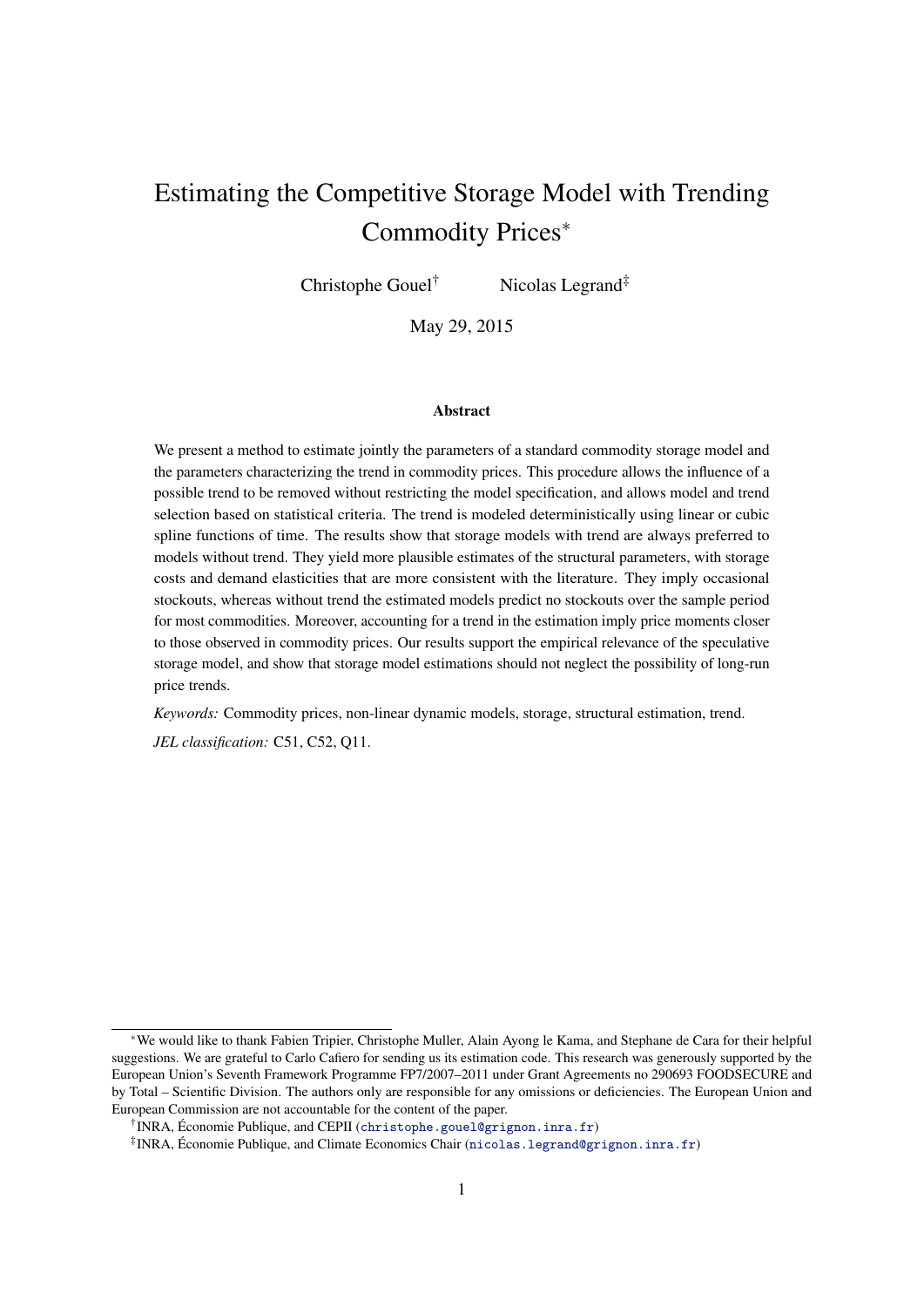#### 1 Introduction

[Gustafson'](#page-22-0)s [\(1958\)](#page-22-0) commodity storage model is fundamental for explaining the annual behavior of commodity prices. It features forward-looking speculators that maximize profit by stockpiling a commodity based on the difference between the expected price and the current price. The source of volatility in the commodity storage model is the occurrence of unexpected supply shocks. The model has proven capable of reproducing many features of commodity prices such as sharp spikes, volatility clustering, positive skewness, and excess kurtosis [\(Deaton and Laroque,](#page-22-1) [1992\)](#page-22-1). However, in early estimations of this model, [Deaton and Laroque](#page-22-1) [\(1992,](#page-22-1) [1996\)](#page-22-2) show that it could not explain the high degree of serial correlation observed in the price series. This finding was challenged. [Cafiero et al.](#page-21-0) [\(2011b\)](#page-21-0) show that using a finer grid to approximate the policy function and a different model specification, the storage model is able to generate the observed serial correlation for seven of the twelve commodities analyzed in [Deaton and Laroque](#page-22-2) [\(1996\)](#page-22-2). Since [Cafiero et al.](#page-21-0) [\(2011b\)](#page-21-0), several papers provide positive evidence for the role of storage arbitrage in price behavior [\(Bobenrieth et al.,](#page-21-1) [2013;](#page-21-1) [Cafiero et al.,](#page-21-2) [2015;](#page-21-2) [Guerra](#page-22-3) [et al.,](#page-22-3) [forthcoming\)](#page-22-3). However, if the model is estimated on untransformed real price indexes (as in [Cafiero et al.,](#page-21-0) [2011b\)](#page-21-0), discretionary stocks are always strictly positive (i.e., there are no "stockouts") for most commodities over the sample interval. This result casts doubt on the appropriateness of using for estimation a nonlinear model with two regimes (with and without stocks) if, over long samples and for most commodities, the estimations imply that only one regime is active.

The absence of stockouts may be a consequence of the attempt to fit with the storage model a serial correlation that is artificially high, due to a possible non-stationarity in the price series. Commodity prices are unlikely to be stationary over long periods. Starting with the work by [Prebisch](#page-22-4) [\(1950\)](#page-22-4) and [Singer](#page-23-0) [\(1950\)](#page-23-0), a large literature has been devoted to characterizing the nature of this non-stationarity: whether trends are stochastic or deterministic, the existence of long-run cycles, or secular decline of commodity prices relative to those of manufactures (e.g., [Grilli and Yang,](#page-22-5) [1988;](#page-22-5) [Ardeni and Wright,](#page-21-3) [1992;](#page-21-3) [Cuddington,](#page-22-6) [1992;](#page-22-6) [Cashin and McDermott,](#page-22-7) [2002\)](#page-22-7). Estimating the storage model, which features prices converging to a stationary distribution, with untransformed prices (as in [Deaton and Laroque,](#page-22-1) [1992,](#page-22-1) [1996;](#page-22-2) [Cafiero et al.,](#page-21-0) [2011b\)](#page-21-0) is likely to lead to biased parameter estimates if prices are non-stationary. The present article assesses the role of potential non-stationary price series in estimations of the storage model, and proposes an approach that statistically accounts for a trend in the price series.

How to estimate dynamic stochastic rational expectations models that are defined to be stationary around a steady state using non-stationary data is a very important question in the related literature on the estimation of DSGE models. In a recent paper, [Canova](#page-22-8) [\(2014\)](#page-22-8) summarizes the various strategies used in this literature. Most apply also to the storage model. Most DSGE models are estimated on transformed data in two steps. First, a statistical filter (linear detrending, Hodrick and Prescott filter, first-order differencing, or band-pass filter) is applied to the raw data, then the structural model is estimated using the transformed data. This approach has the attraction of convenience but is known to involve problems. The business cycle facts will depend on the choice of filter which is arbitrary [\(Harvey and Jaeger,](#page-22-9) [1993;](#page-22-9) [Canova,](#page-22-10) [1998\)](#page-22-10), due to lack of formal tests to select the most appropriate trend specification. For the storage model, the two-step approach is applied in [Cafiero et al.](#page-21-4) [\(2011a\)](#page-21-4), [Bobenrieth et al.](#page-21-1) [\(2013,](#page-21-1) [2014\)](#page-21-5), and [Guerra et al.](#page-22-3) [\(forthcoming\)](#page-22-3) where prices are detrended ex-ante using a log-linear trend.

Another approach involves the construction of a model that includes transitory and permanent shocks, the latter aimed at capturing non-cyclical fluctuations. The model is made stationary by scaling it by the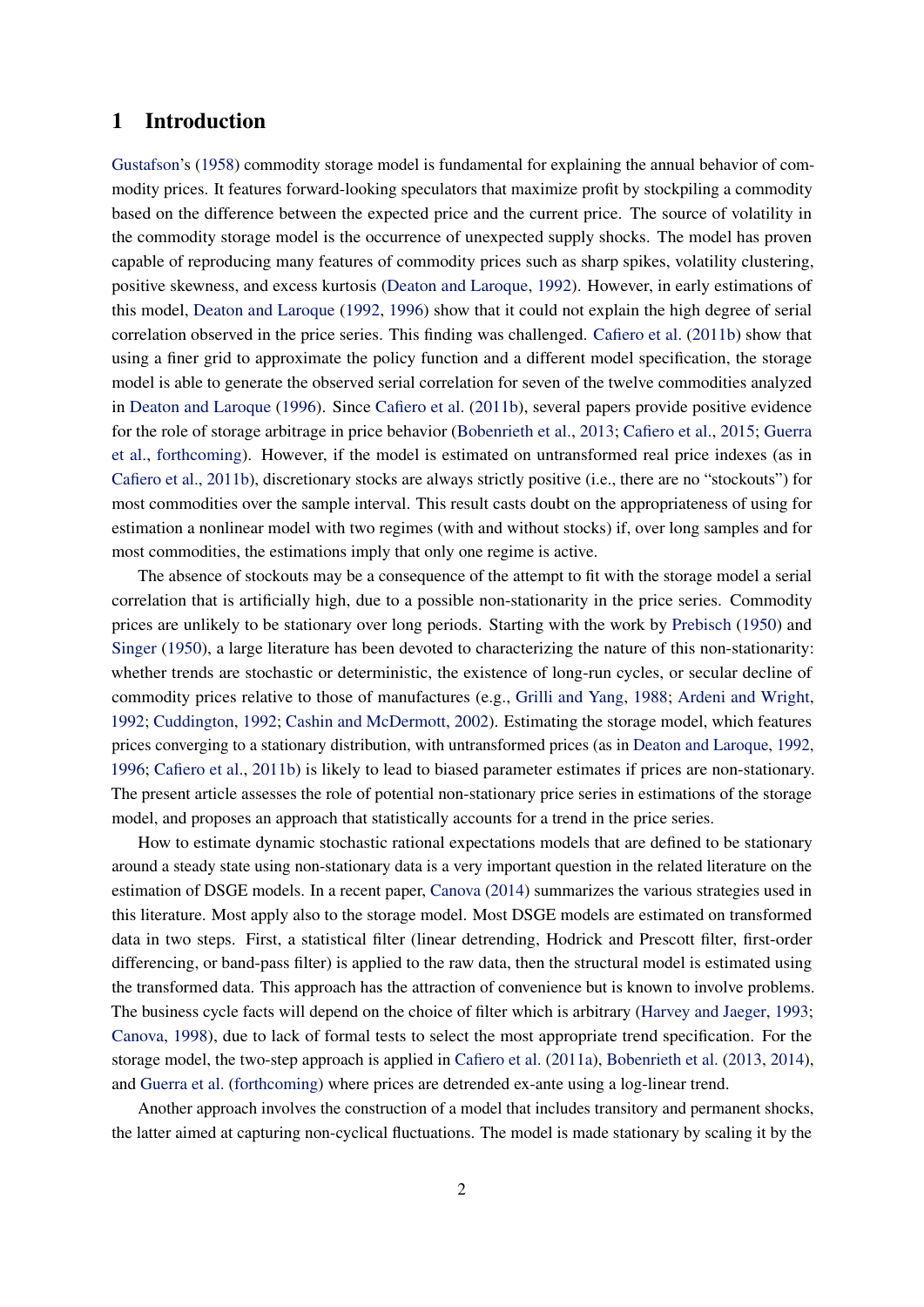permanent shocks, and is fitted to the raw data. This approach has the appeal of theoretical consistency but introduces the risk of misspecification. Because it is not possible to make every model stationary for all possible specifications of permanent shocks, the model design and the nature of the shocks may be driven more by computational than economic motives. This approach is applied to the storage model in [Zeng](#page-23-1) [\(2012\)](#page-23-1). In [Zeng'](#page-23-1)s model, storers internalize the downward trend in commodity prices, and adjust their behavior accordingly. However, to obtain a stationary arbitrage equation while including a trend in prices, storage costs must either be zero or have the same trend as prices. Another issue related to this approach in the context of the storage model is that the structural trend included in the model may have to capture non-cyclical fluctuations which might be far from structural. The Boskin Report [\(Boskin](#page-21-6) [et al.,](#page-21-6) [1996\)](#page-21-6) has initiated debate over a possible positive bias in the construction of the US CPI which is used in most works to deflate commodity prices, following [Deaton and Laroque](#page-22-1) [\(1992\)](#page-22-1). Potential bias in the deflator has numerous consequences for the literature on commodity prices dynamics. [Svedberg](#page-23-2) [and Tilton](#page-23-2) [\(2006\)](#page-23-2) show that by adjusting the US CPI for the bias estimated by the Boskin Commission, the conclusion of a downward trend in the price of copper can be reversed. A related issue is the choice of price deflator. [Fernandez](#page-22-11) [\(2012\)](#page-22-11) shows that the conclusions related to the trend in commodity prices are not robust to the choice of price deflator. Because of the uncertainties related to the choice of an appropriate deflator and its potential accuracy, we prefer not to introduce the trend in the structural model, and pursue a different approach.

Here, we adopt the alternative method to estimate DSGE models using raw data proposed by [Canova](#page-22-8)  $(2014).$  $(2014).$ <sup>[1](#page-3-0)</sup> In this approach, the econometrician defines a statistical model which is a combination of a DSGE and a reduced-form model; the reduced-form is aimed at capturing the component in the data that the structural model is unable to explain. This statistical model can be estimated using raw data, which leads to joint estimation of the structural and reduced-form parameters. Interestingly, this one-step approach allows us to select the most likely trend specification based on a statistical criterion for model selection. In this paper, we apply this approach by jointly estimating a storage model and a reduced-form trend that describes the non-cyclical component of price. The estimation procedure starts from the Maximum Likelihood estimator proposed for the storage model by [Cafiero et al.](#page-21-2) [\(2015\)](#page-21-2), and which was proved to have better small sample properties than [Deaton and Laroque'](#page-22-2)s [\(1996\)](#page-22-2) Pseudo-Maximum Likelihood estimator. We extend the Maximum Likelihood estimator to account for a potential trend in prices and to exploit the information available from the first observation. This leads to the development of a new simulated unconditional Maximum Likelihood estimator. We consider only deterministic trend specifications because this assumption allows the likelihood to be expressed analytically.<sup>[2](#page-3-1)</sup> As well as the case without trend, we consider a multiplicative trend, in which the logarithm of the trend can be linear as in [Cafiero et al.](#page-21-4) [\(2011a\)](#page-21-4), [Bobenrieth et al.](#page-21-1) [\(2013,](#page-21-1) [2014\)](#page-21-5), and [Guerra et al.](#page-22-3) [\(forthcoming\)](#page-22-3), or represented by a restricted cubic spline as in [Roberts and Schlenker](#page-23-3) [\(2013\)](#page-23-3). For the thirteen storable commodities considered in [Deaton and Laroque](#page-22-1) [\(1992\)](#page-22-1), there is a model with trend which presents a lower Akaike information criterion than the model without trend. Our estimates for the preferred models more closely replicate the key features of the data and allow for the occurrence of stockouts in line with the observed two-regime structure of long periods of stable prices interrupted by isolated spike episodes.

The remainder of the paper is organized as follows. Section [2](#page-4-0) describes the competitive storage

<span id="page-3-1"></span><span id="page-3-0"></span><sup>&</sup>lt;sup>1</sup>See also [Ferroni](#page-22-12) [\(2011\)](#page-22-12) for an application.

<sup>2</sup>Stochastic trends would require a non-linear state-space approach and the use of particle filters [\(Fernández-Villaverde and](#page-22-13) [Rubio-Ramírez,](#page-22-13) [2007\)](#page-22-13), a promising but challenging approach for a model as non-linear as the storage model.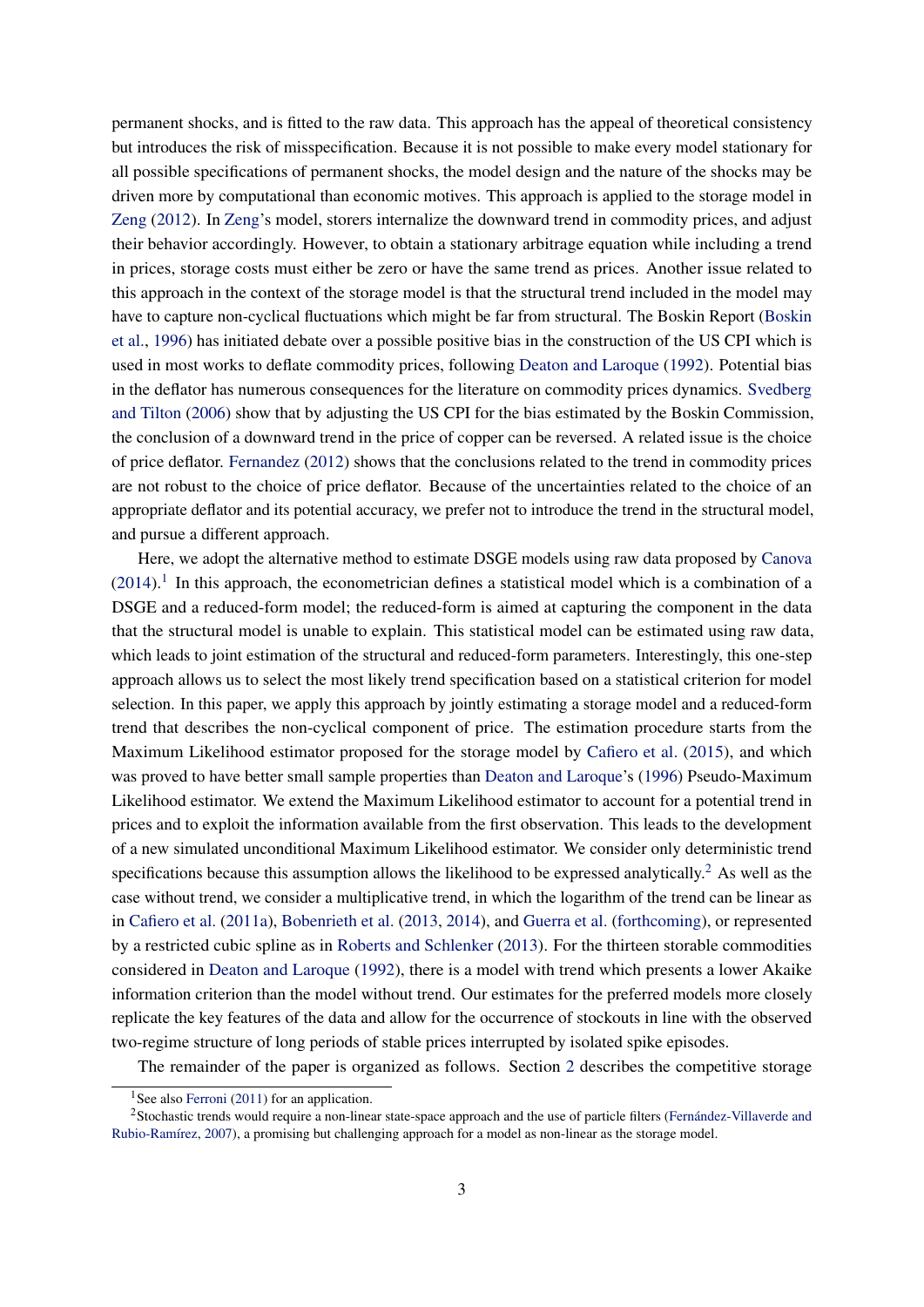model discussed and estimated in [Deaton and Laroque](#page-22-1) [\(1992,](#page-22-1) [1996\)](#page-22-2) and [Cafiero et al.](#page-21-0) [\(2011b\)](#page-21-0). Section [3](#page-7-0) presents the econometric procedure used to estimate the storage model with multiplicative deterministic trend, and describes how the unconditional maximum likelihood estimator is constructed. Section [4](#page-11-0) presents the empirical results, and section [5](#page-20-0) concludes.

#### <span id="page-4-0"></span>2 The model

#### 2.1 Model equations

We adopt the standard competitive storage model with no supply response, constant marginal storage cost, and no stock deterioration in line with [Cafiero et al.](#page-21-0) [\(2011b\)](#page-21-0). The exogenous supply is modeled by i.i.d. random production shocks  $\varepsilon_t$  following a normal distribution with mean  $\mu$  and standard deviation  $\sigma$  truncated at five standard deviations. The demand for commodities consists of a demand for current consumption  $C_t$  associated with the inverse demand function  $D^{-1}(C_t) = a + bC_t$ , which is assumed to be linear with fixed parameters *a* and  $b < 0$ , and a speculative demand from competitive risk-neutral storers. Storers carry over  $S_t \geq 0$  units of the commodity into the next period whenever they expect a positive return to storage over the interest and physical storage costs, and otherwise sell their past inventories. Assuming rational expectations and taking account of the non-negativity constraint on storage yields the following arbitrage condition:

<span id="page-4-1"></span>
$$
\beta E_t P_{t+1} - P_t - k \le 0, \ = 0 \text{ if } S_t > 0,
$$
\n(1)

where  $\beta = 1/(1+r)$  is the discount factor which is assumed to be fixed,  $k \ge 0$  is the constant per unit physical cost of storage,  $P_t$  is the price, and  $E_t$  is the expectation operator conditional on period *t* information. In equilibrium, supply equals total demand such that

<span id="page-4-3"></span>
$$
A_t = S_t + D(P_t), \qquad (2)
$$

<span id="page-4-5"></span>where the amount on hand  $A_t$  at time *t* is the sum of the past inventories and the stochastic production  $\varepsilon_t$ written as

$$
A_t \equiv S_{t-1} + \varepsilon_t, \tag{3}
$$

with  $A_t \in \mathbb{A} \equiv [-5\sigma, \infty)$ .

<span id="page-4-2"></span>Combined with the market clearing condition, the arbitrage condition [\(1\)](#page-4-1) leads to two regimes in the price dynamics:

$$
P_t = \max \left[ \beta E_t P_{t+1} - k, D^{-1} (A_t) \right]. \tag{4}
$$

The first regime holds when speculators stockpile expecting the future price to cover the full carrying costs and the purchasing cost. The second regime defines the stockout situation with empty inventories, where the market price is determined only by the final demand for consumption and the amount on hand in the market.

For this problem, a stationary rational expectations equilibrium is a price function  $\mathscr{P} : A \to \mathbb{R}$  which describes price as a function of contemporaneous availability. From equation [\(4\)](#page-4-2), this price function satisfies for all *A<sup>t</sup>*

<span id="page-4-4"></span>
$$
\mathscr{P}(A_t) = \max \left[ \beta \mathbf{E}_t \, \mathscr{P}(S_t + \varepsilon_{t+1}) - k, D^{-1}(A_t) \right],\tag{5}
$$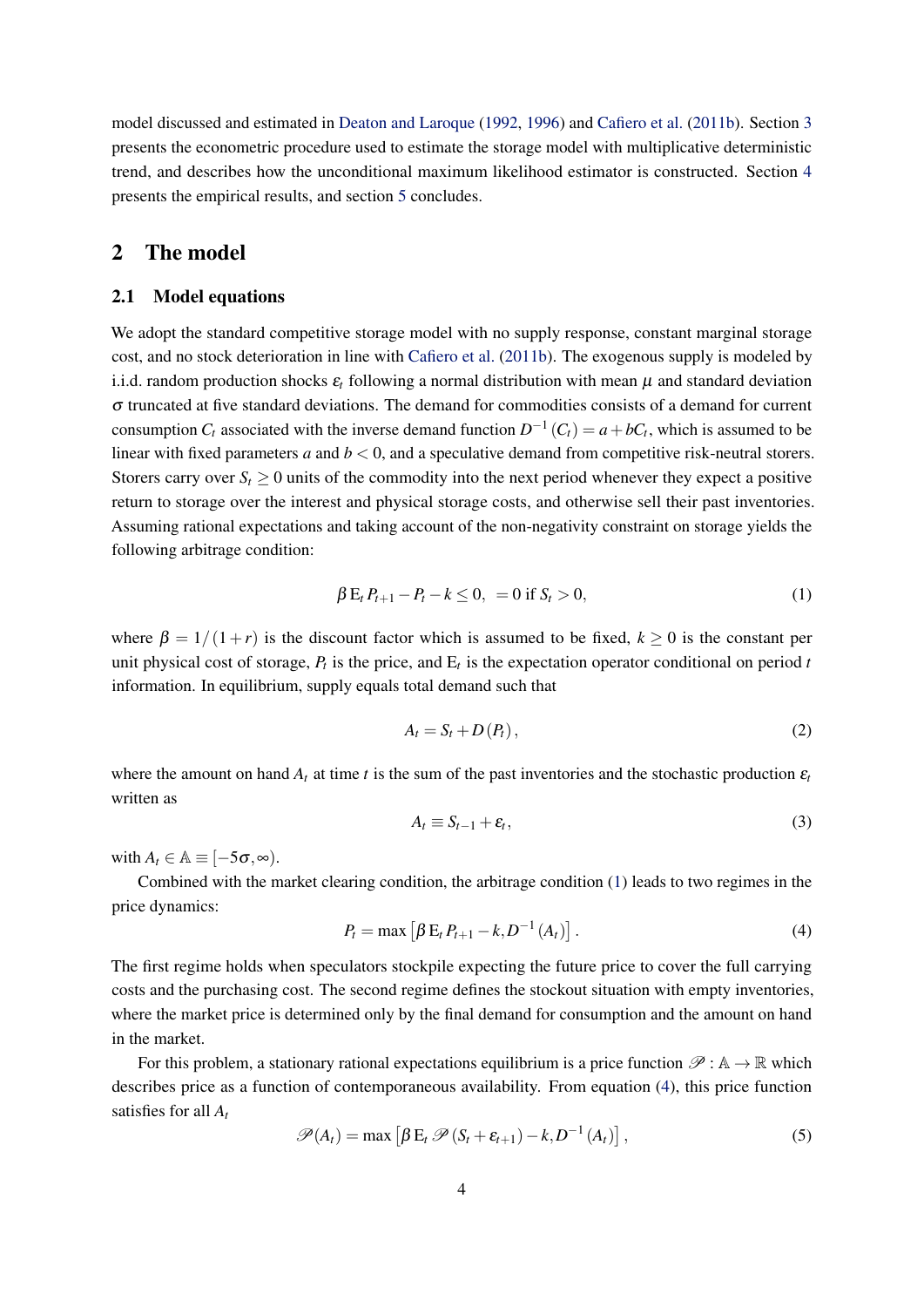where, from  $(2)$ ,  $S_t$  is given by

<span id="page-5-1"></span>
$$
S_t = A_t - D(\mathscr{P}(A_t)).
$$
\n<sup>(6)</sup>

Building on [Deaton and Laroque](#page-22-1) [\(1992\)](#page-22-1), [Cafiero et al.](#page-21-0) [\(2011b\)](#page-21-0) prove that for this model there is a unique stationary rational expectations equilibrium  $\mathscr P$  in the class of continuous non-increasing functions.<sup>[3](#page-5-0)</sup> If we define  $P^* \equiv \beta \to \mathcal{P}(\varepsilon) - k$ , the cutoff price for no storage, the price function has the following properties:

$$
\mathscr{P}(A) = D^{-1}(A), \text{ for } A \le D(P^*), \tag{7}
$$

$$
\mathscr{P}(A) > D^{-1}(A), \text{ for } A > D(P^*).
$$
 (8)

So  $P^*$ , which depends on the price function, defines the threshold between the two regimes. Prices above *P*<sup>\*</sup> are too high to make storage profitable, while for prices below *P*<sup>\*</sup> some stocks are carried over.

#### 2.2 Numerical method

There is no closed-form solution for the equilibrium price function, which has to be approximated numerically. The numerical method follows the fixed-point approach proposed by [Deaton and Laroque](#page-22-1) [\(1992\)](#page-22-1). The equilibrium price function is approximated with a cubic spline over a grid of equally spaced availability points lying between  $-2$  and 20. The expectation term in equation [\(5\)](#page-4-4) is replaced by a sum by discretizing the truncated normal distribution of the production shocks  $\varepsilon$  using a Gaussian quadrature calculated by the method of moments, with  $N = 10$  nodes, where the production shocks and their associated probabilities are denoted  $\varepsilon^n$  and  $\pi^n$ . Then, using that production shocks are i.i.d., and combining [\(5\)](#page-4-4) and [\(6\)](#page-5-1) we have

$$
\mathscr{P}(A) = \max \left[ \beta \sum_{n=1}^{N} \pi^{n} \mathscr{P}(A - D(\mathscr{P}(A)) + \varepsilon^{n}) - k, D^{-1}(A) \right].
$$
 (9)

The model is solved by iterating on this functional equation. Starting from a first guess for the price function, a price function applied on the right-hand side to all grid points leads by simple arithmetic operations to new values of the price function at the grid points on the left-hand side. The iterations stop when the Euclidean distance between two consecutive price functions at the interpolating nodes falls below a given tolerance threshold which we set to 10 decimal places.

[Cafiero et al.](#page-21-0) [\(2011b\)](#page-21-0) show that the estimation procedure is very sensitive to the accuracy of the model's numerical solution, which is determined mainly by the number of grid points used to approximate the policy function  $\mathcal{P}(A)$ . These authors show that [Deaton and Laroque](#page-22-2) [\(1996\)](#page-22-2) approximate the policy function on a grid that is too sparse to locate accurately the kink at the cutoff price  $P^*$  of empty stocks, which partly explains the inability of the storage model to generate the high serial correlation. Using a finer grid of 1,000 nodes, [Cafiero et al.](#page-21-0) [\(2011b\)](#page-21-0) obtain estimations of the parameters for which the storage model induces higher price autocorrelations. We retain their findings and choose a grid of 1,000 points.

<span id="page-5-0"></span> $3$ [Cafiero et al.](#page-21-2) [\(2015\)](#page-21-2) extend the proof to a model with free disposal and with a production support that may be unbounded. Free disposal has the advantage to prevent the realization of negative equilibrium prices, but increases significantly the time required to solve the model numerically preventing us from implementing it in this paper.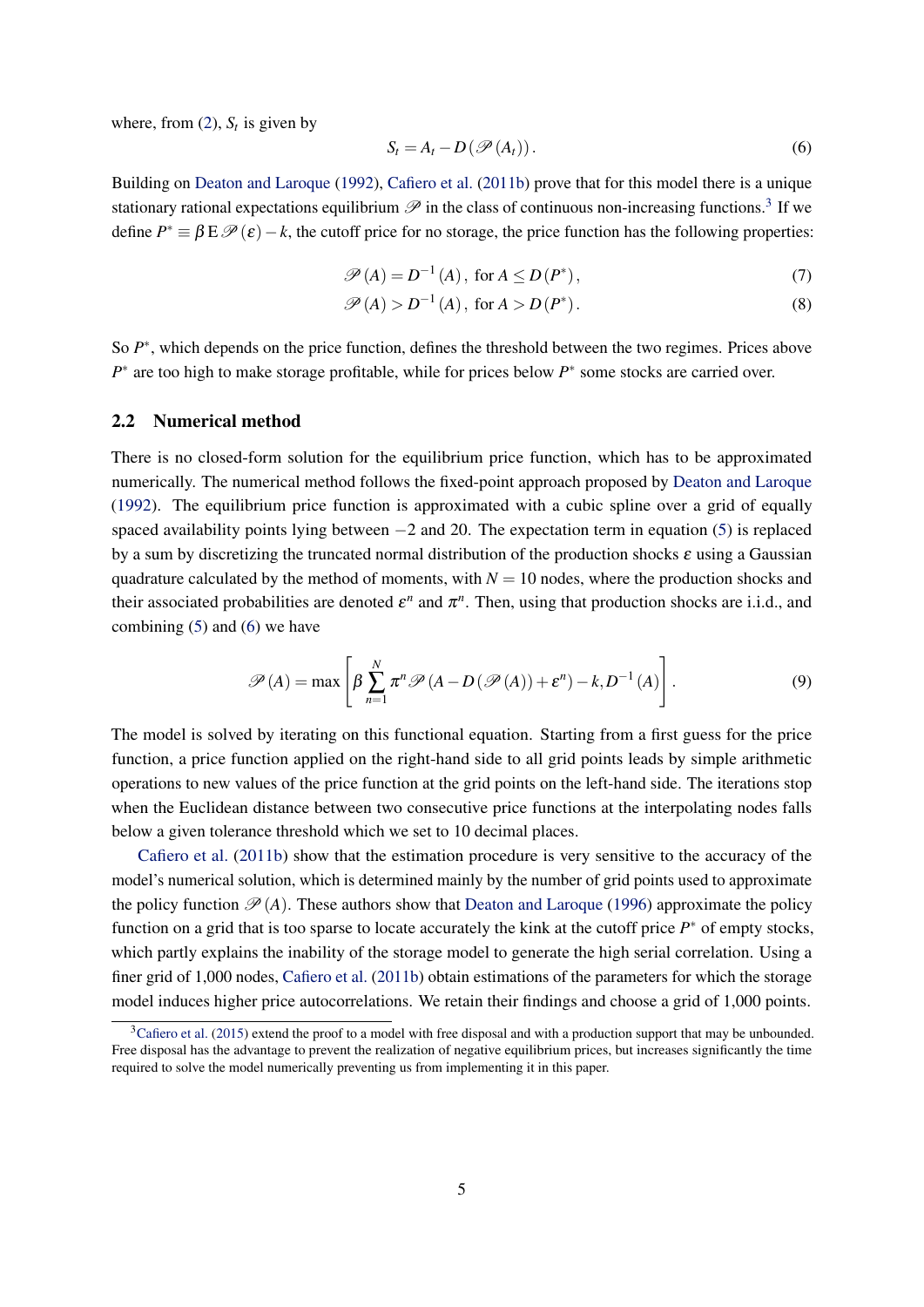#### <span id="page-6-1"></span>2.3 How can storage generate high serial correlation?

The debate over the empirical relevance of the storage model revolves around its ability to generate the high serial correlation observed in the data. Here, we explore the combination of parameters that allows the model to generate high serial correlation. Our storage model has six parameters,  $\{a, b, k, r, \mu, \sigma\}$ . In the remainder of this paper, we follow [Deaton and Laroque](#page-22-2) [\(1996\)](#page-22-2) and [Cafiero et al.](#page-21-2) [\(2015\)](#page-21-2) by fixing *r* at 5%. [Deaton and Laroque](#page-22-2) [\(1996,](#page-22-2) Proposition 1) prove that it is not possible to identify separately the demand function and the distribution of supply shocks. So in this section, we set the mean and standard deviation of the harvest at 1 and  $0.05<sup>4</sup>$  $0.05<sup>4</sup>$  $0.05<sup>4</sup>$ . The mean price over the model asymptotic distribution is set to 1, which implies  $a + b = 1$ . Two degrees of freedom remain: storage cost and demand elasticity. We vary them to see how this affects the serial correlation. Given our assumptions, *k* can be interpreted as the ratio of storage costs with respect to the mean price, and the demand elasticity calculated at the mean price is simply equal to 1/*b*.

To analyze the effect of storage cost on serial correlation, we set demand elasticity at −0.05, corresponding to [Roberts and Schlenker'](#page-23-3)s [\(2013\)](#page-23-3) best estimate of the elasticity of a caloric aggregate of the major crops. We vary storage costs between 0 and 20 percent of the mean price, and for every value of storage cost we solve the model and simulate it. We calculate the first-order autocorrelation for 100,000 series of 100 periods on the asymptotic distribution. As noted by [Cafiero et al.](#page-21-0) [\(2011b\)](#page-21-0), simulating the storage model generates time series with very volatile moments when the series length is around the number of observable annual prices (close to one hundred years). Therefore, it is not sufficient to compare the serial correlation of observable price to the average simulated first-order autocorrelation, we need also to compare it to the quantiles of the distribution of simulated first-order autocorrelation. The left panel of figure [1](#page-7-1) displays the 5th, 50th, and 95th percentiles of the distribution of simulated first-order autocorrelation when we vary the storage cost. Serial correlation is a monotonically decreasing function of storage cost. This can be explained by the fact that the storage model displays two regimes. In one regime, there are positive stocks and prices are serially correlated. In the other, stocks are zero and prices are not serially correlated. The more time that is spent in the stockout regime, the lower will be the overall serial correlation generated by the model. Decreasing the storage cost makes storage more profitable, increases stock levels, thereby decreasing the likelihood of a stockout and increasing the serial correlation. With this calibration, even for a zero storage cost, the median first-order autocorrelation is well below the very high correlation observed in the price series (above 0.82 for all commodities except sugar). Even the 95th percentile is below 0.8.

This failure of the storage model to induce sufficient serial correlation in prices calls for a parameterization that is even more favorable to storage. This can be achieved by rotating the slope of the demand function around its mean. Indeed, in absence of inventories to buffer against short supply, the price adjustments are dictated only by the final demand for consumption. So the more inelastic the demand, the steeper the variations in prices and the greater the incentive to store. We set the storage cost at its zero lower bound and vary the demand elasticity between −0.4 and −0.005 (right panel of figure [1\)](#page-7-1). Only for a very inelastic demand curve is the median of simulated first-order autocorrelation close to 0.8. The 95th percentile can be compatible with a first-order autocorrelation of 0.8 for a demand elasticity above  $-0.037$ .

<span id="page-6-0"></span><sup>&</sup>lt;sup>4</sup>A coefficient of variation of 5% for supply shocks is between what is observed for the commodities considered in this paper (see table [A3](#page-14-0) in the online appendix).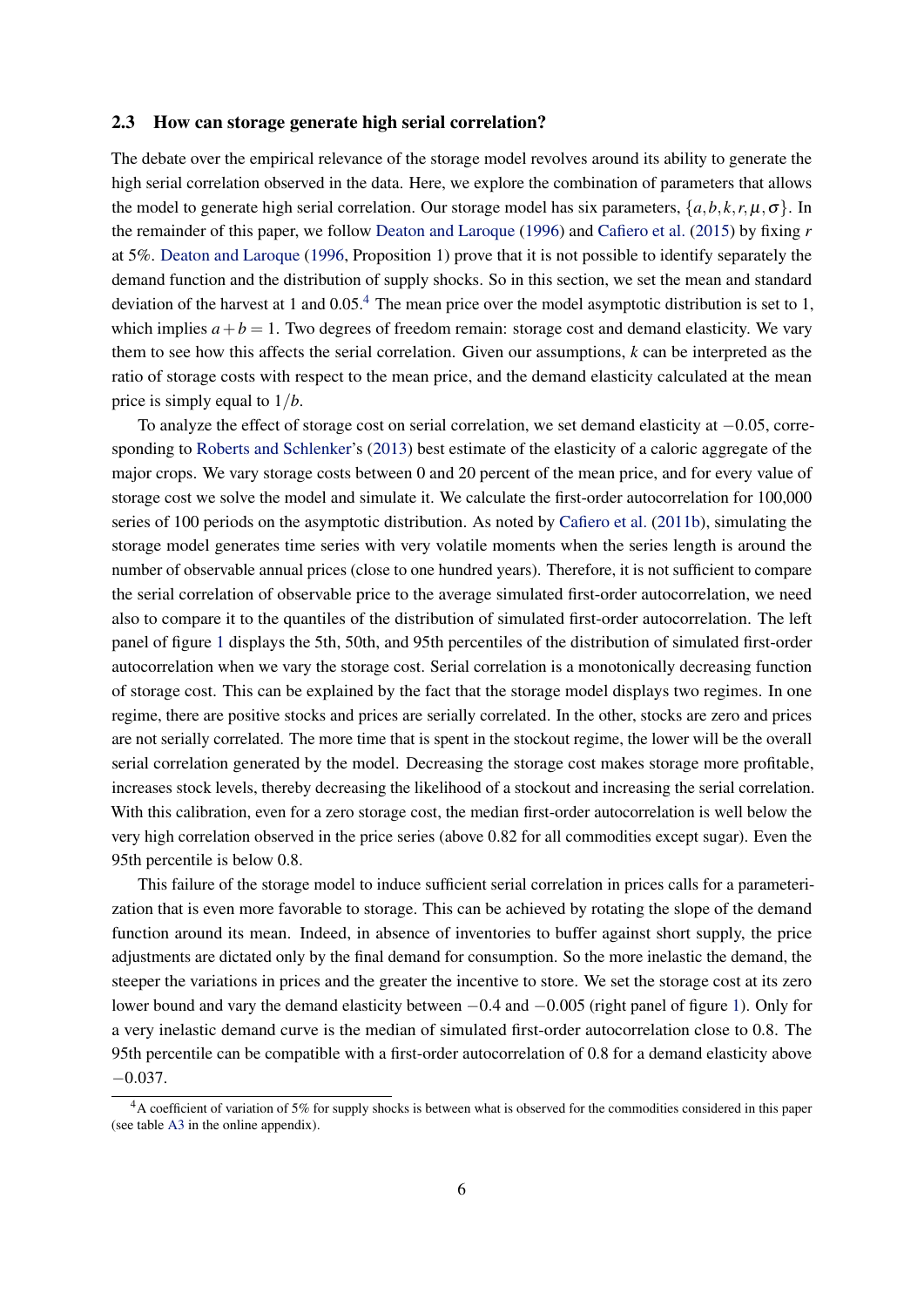

<span id="page-7-1"></span>Figure 1: First-order autocorrelation implied by the storage model over 100 periods for several values of storage cost (with demand elasticity set at −0.05) and demand elasticity (with storage cost set at 0)

In the storage model with i.i.d. supply shocks, stockpiling is the sole source of time-dependency in prices, so only a model parameterization in which storage arbitrage is often active can generate high serial correlations. The model can generate high serial correlation only by decreasing the occurrence of stockouts which requires a parameterization of very low storage cost and very inelastic demand. So in the estimations that follow, we should expect that a storage model able to replicate the characteristics of the raw price series will be characterized by low storage costs and inelastic demand functions. Even with this combination, high first-order correlation is achieved only by the high percentiles of the asymptotic distribution.

#### <span id="page-7-0"></span>3 Econometric procedure

In this section, following [Canova](#page-22-8) [\(2014\)](#page-22-8), we propose an econometric procedure to estimate the storage model and the trend in prices jointly. The idea behind this procedure is to capture in the trend the component of prices that cannot be accounted for by the storage model, in particular the non-cyclical fluctuations. As a result, the storage model has to account only for cyclical fluctuations in the observed data. We assume that observed prices,  $P_t^{obs}$ , can be decomposed into a multiplicative trend  $exp\left[\Gamma\left(t,\theta^{\Gamma}\right)\right]$ and a cyclical component denoted  $P_t^{\text{sto}}$  to be explained by the storage model:

<span id="page-7-2"></span>
$$
P_t^{\text{obs}} = e^{\Gamma(t, \theta^{\Gamma})} P_t^{\text{sto}}.
$$
 (10)

The vector of the parameters to be estimated  $\theta$  can be split into two groups: the trend parameters  $\theta^{\Gamma}$ , and the structural parameters of the storage model,  $\theta^{sto}$ . In addition to the baseline case where any trend is ignored we consider three deterministic time trend specifications. In none of the trend specifications do we introduce an intercept because it would not be possible to identify separately the intercept of the trend from the intercept of the inverse demand function since both would be determined by the mean level of observed prices.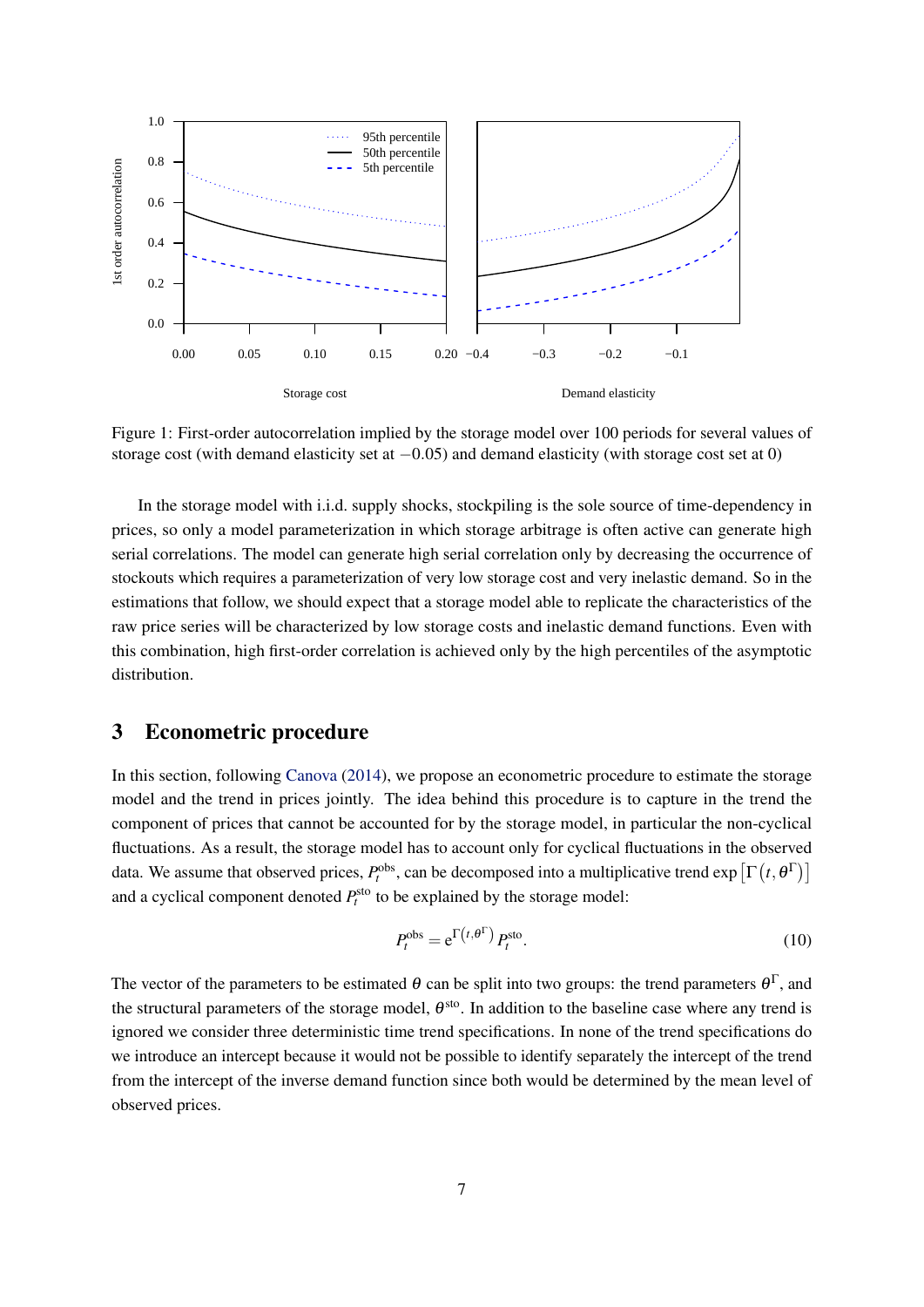#### 3.1 Trend specifications

No trend Our benchmark situation is where observed prices are assumed to be without trend. In this case,  $\Gamma(t, \theta^{\Gamma}) = 0$ ,  $P_t^{\text{obs}} = P_t^{\text{sto}}$ , and  $\theta^{\Gamma}$  is empty.

Linear trend Here we assume the trend is a deterministic linear time trend:

$$
\Gamma(t, \theta^{\Gamma}) = g_1 t. \tag{11}
$$

In this case  $\theta^{\Gamma} = \{g_1\}$ . For numerical stability, the time variable, *t*, is taken to vary between −1 and 1.

Restricted cubic splines While the linear trend allows us to capture the overall long-run trend, it may not capture all the non-cyclical fluctuations that the storage model is unable to explain. It is often considered that trends in commodity prices might be non-constant (a feature captured, e.g., in [Arezki](#page-21-7) [et al.,](#page-21-7) [2014,](#page-21-7) by a piecewise linear trend with structural breaks). For a more flexible trend than in the linear case, we use restricted cubic splines. Cubic splines are piecewise cubic polynomials with continuous first and second derivatives. "Restricted" splines are splines that are constrained to be linear beyond the boundary knots which avoids a poor behavior in the tails, a feature common to polynomial trends. A restricted cubic spline with three knots has two parameters. With four knots, it has three parameters. So restricted cubic splines with three and four knots have the same degrees of freedom as quadratic and cubic polynomials but tend to be slightly more flexible. A spline with two knots would be the same as the linear trend above. Restricted cubic splines with three to five knots are also used in [Roberts and Schlenker](#page-23-3) [\(2013\)](#page-23-3) to capture trends in prices and quantities of agricultural commodities.

When represented by restricted cubic splines, the trend is expressed as

$$
\Gamma(t, \theta^{\Gamma}) = \sum_{i=1}^{I} g_i B_i(t), \qquad (12)
$$

where *I* and  $B_i(\cdot)$  are the degree of freedom and the basis functions of the spline,<sup>[5](#page-8-0)</sup> and  $g_i$  are the trend parameters to be estimated. The  $B_i(\cdot)$  are functions of the knots, but once the knots are fixed the trend is linear in its parameters. Following the heuristics proposed in [Harrell](#page-22-14) [\(2001\)](#page-22-14), the knots for the cubic spline with three knots are located at the 10th, 50th, and 90th quantiles of the covariate, which correspond in our 1900–2011 sample to the years 1911, 1956, and 2000. The spline with four knots uses as knots the 5th, 35th, 65th, and 95th quantiles (1905, 1939, 1970, and 2006).

Since the knots are fixed before the estimation, only the slope parameters have to be estimated:  $\theta^{\Gamma} = \{g_i\}_i^{\Gamma}$  $\sum_{i=1}^{I}$ .

#### 3.2 The likelihood estimator

Given that the price function  $\mathscr P$  is monotone decreasing [\(Deaton and Laroque,](#page-22-1) [1992,](#page-22-1) Theorem 1, and [Cafiero et al.,](#page-21-0) [2011b\)](#page-21-0), we can invert it to obtain the amount on hand from the price. Using the inverse of the price function, the cyclical component of prices,  $P<sup>sto</sup>$ , follows a first-order Markov process with the

<span id="page-8-0"></span> $<sup>5</sup>$  For numerical stability, the splines are expressed in B-spline form and their basis matrices come from the command ns in</sup> the R package splines.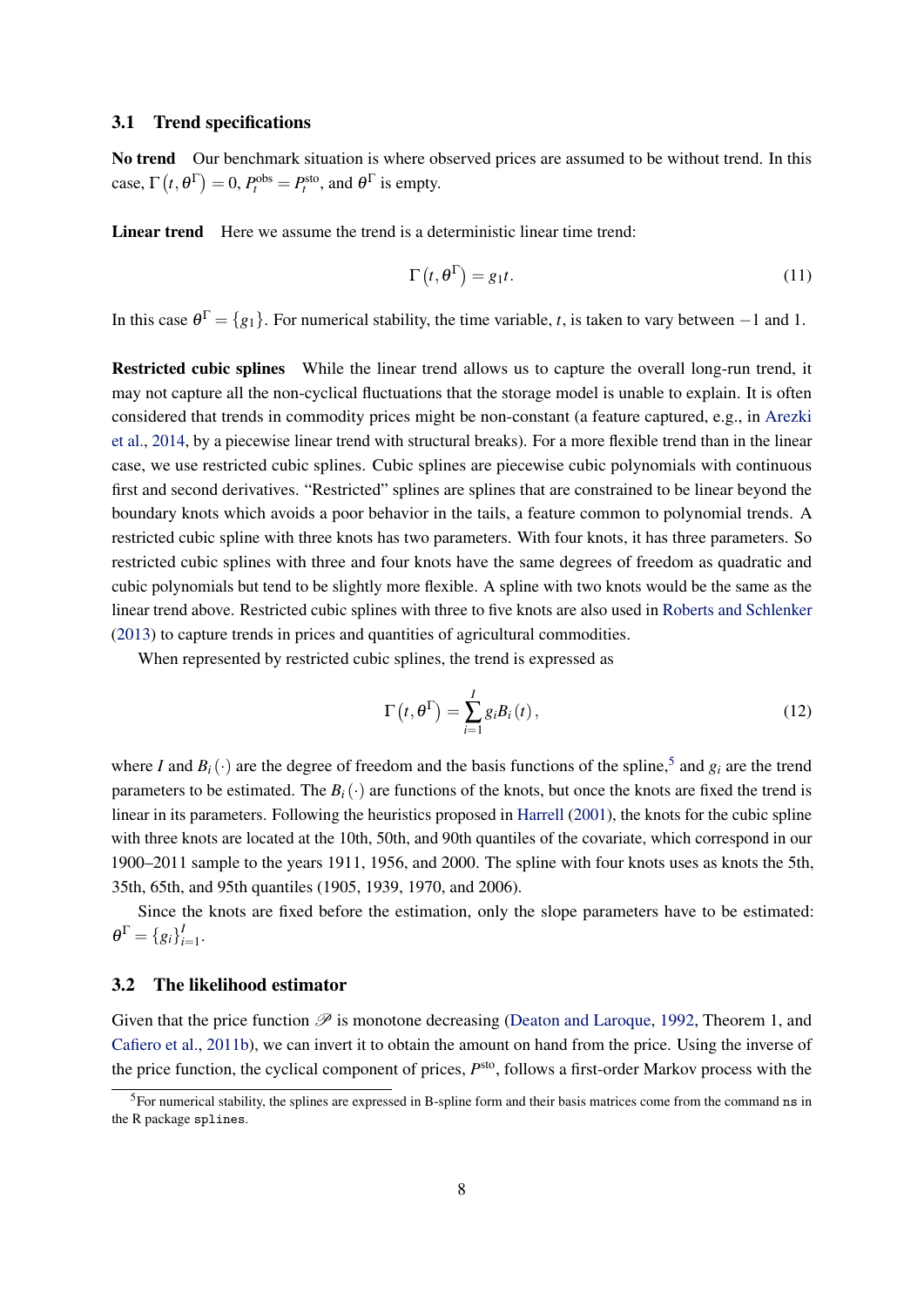transition equation defined by equations [\(3\)](#page-4-5) and [\(6\)](#page-5-1) as

<span id="page-9-0"></span>
$$
P_t^{\text{sto}} = \mathscr{P}\left(\mathscr{P}^{-1}\left(P_{t-1}^{\text{sto}}\right) - D\left(P_{t-1}^{\text{sto}}\right) + \varepsilon_t\right). \tag{13}
$$

It is possible to link  $P_t^{\text{sto}}$  to observed prices,  $P_t^{\text{obs}}$ , using equation [\(10\)](#page-7-2). So, given the price function  $\mathscr{P}$ , equations [\(10\)](#page-7-2) and [\(13\)](#page-9-0) define a mapping from the supply shocks  $\varepsilon_t$  to  $P_t^{\text{obs}}$ , conditional on  $P_{t-1}^{\text{obs}}$  and *t*.

<span id="page-9-1"></span>Given a set of model parameters  $\theta$  and a sample of observed prices of length *T*, noted  $P_{1:T}^{\text{obs}}$  $\{P_1^{\text{obs}}, \ldots, P_T^{\text{obs}}\}$ , and using the Markov structure of the problem, the likelihood function can be expressed as

$$
L(\theta; P_{1:T}^{\text{obs}}) = f(P_1^{\text{obs}}; \theta) \prod_{t=2}^{T} f(P_t^{\text{obs}} | P_{t-1}^{\text{obs}}; \theta).
$$
 (14)

Using the mapping between observables and shocks, [Miranda and Rui](#page-22-15) [\(1999\)](#page-22-15) and [Cafiero et al.](#page-21-2) [\(2015\)](#page-21-2) obtain the conditional density  $f(P_t^{obs}|P_{t-1}^{obs}; \theta)$  from the variable transformation method. Identification of the parameters of the demand function requires the parameters of the distribution of shocks to be set to arbitrary values. From here, the distribution of  $\varepsilon$  is assumed to be the unit normal distribution truncated at five standard deviations, with probability density function  $f_{\varepsilon}(\varepsilon) = \phi(\varepsilon)/[\Phi(5)-\Phi(-5)]$ for  $\varepsilon \in [-5, 5]$  and  $f_{\varepsilon}(\varepsilon) = 0$  otherwise. We can write the conditional density of  $P_t^{\text{obs}}$  as:

$$
f\left(P_t^{\text{obs}}|P_{t-1}^{\text{obs}};\theta\right) = f_{\varepsilon}\left(\varepsilon_t\right)|J_t|,\tag{15}
$$

where  $|J_t|$  is the determinant of the Jacobian of the mapping  $P_t^{\text{obs}} \mapsto \varepsilon_t$ .

Based on equations [\(10\)](#page-7-2) and [\(13\)](#page-9-0), this mapping is

$$
\varepsilon_{t} = \mathscr{P}^{-1} \left( P_{t}^{\text{sto}} \right) - \left[ \mathscr{P}^{-1} \left( P_{t-1}^{\text{sto}} \right) - D \left( P_{t-1}^{\text{sto}} \right) \right],
$$
\n
$$
= \mathscr{P}^{-1} \left( e^{-\Gamma \left( t, \theta^{\Gamma} \right)} P_{t}^{\text{obs}} \right) - \left[ \mathscr{P}^{-1} \left( e^{-\Gamma \left( t-1, \theta^{\Gamma} \right)} P_{t-1}^{\text{obs}} \right) - D \left( e^{-\Gamma \left( t-1, \theta^{\Gamma} \right)} P_{t-1}^{\text{obs}} \right) \right],
$$
\n(16)

which gives the expression of *J<sup>t</sup>* :

$$
J_t = e^{-\Gamma(t,\theta^{\Gamma})} \mathscr{P}^{-1'} \left( e^{-\Gamma(t,\theta^{\Gamma})} P_t^{\text{obs}} \right).
$$
 (17)

The probability of any element of  $P_{1:T}^{\text{sto}}$  being equal to  $P^*$  is zero, so the derivative of  $\mathscr{P}^{-1}$  exists almost everywhere.

In this paper we extend the Conditional Maximum Likelihood Estimator pioneered by [Cafiero et al.](#page-21-2) [\(2015\)](#page-21-2) to its unconditional counterpart. The aim is to use all the available information from the first observation by accounting for the marginal density  $f(P_1^{\text{obs}}; \theta)$  in equation [\(14\)](#page-9-1). The marginal density  $f(P_1^{\text{obs}}; \theta)$  can be expressed as the following integral over the steady-state distribution:

$$
f(P_1^{\text{obs}}; \theta) = \int_{P_0} f(P_1^{\text{obs}} | P_0; \theta) f(P_0; \theta) dP_0.
$$
 (18)

This integral is intractable, because there is no closed-form solution for the steady-state distribution of the storage model. However, we can draw from the distribution with density  $f(P_0; \theta)$ , which is the unconditional probability density function of price in the storage model. Therefore, we can use Monte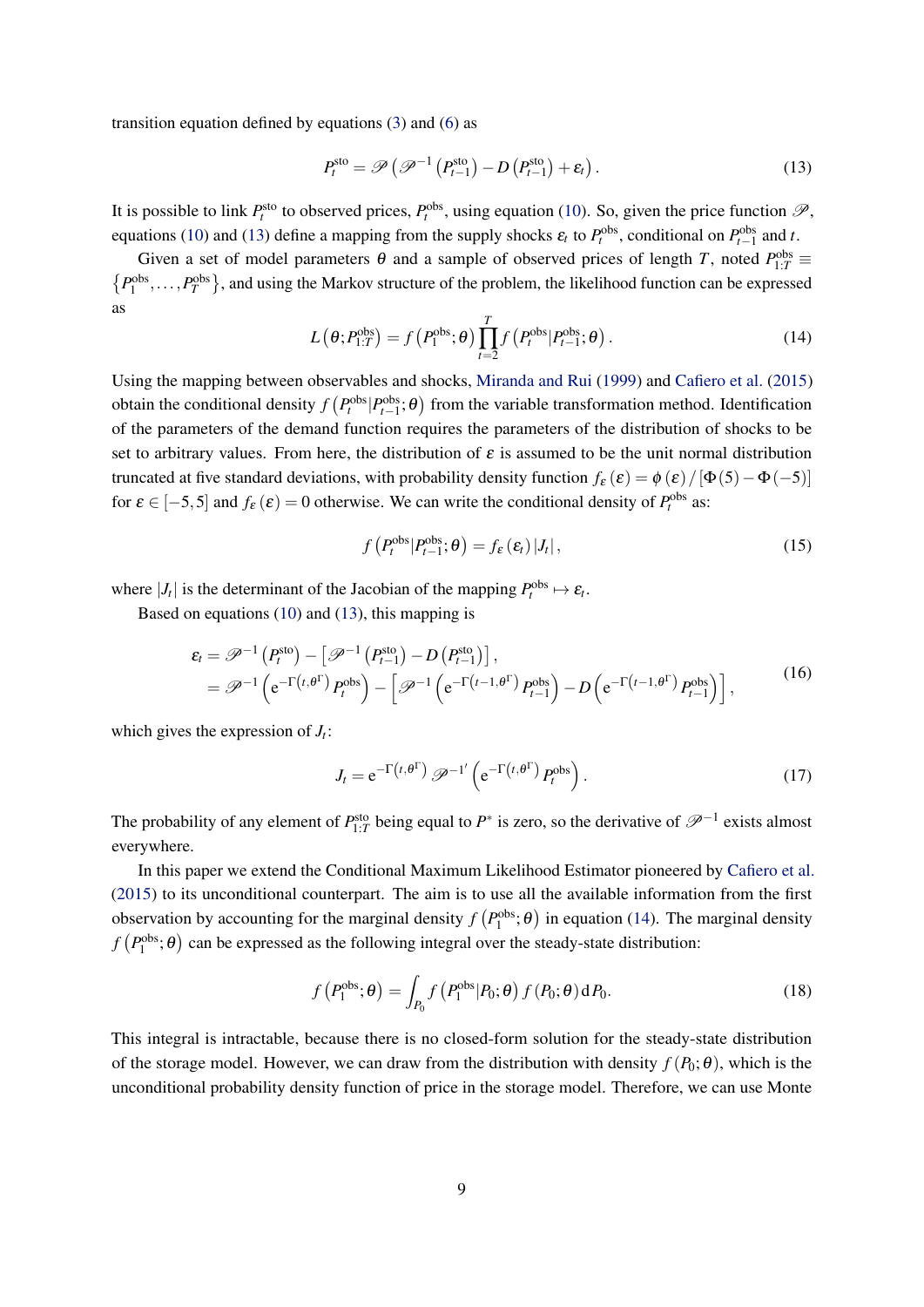Carlo integration to estimate  $f(P_1^{\text{obs}}; \theta)$  by simulating the model on the stationary distribution:

$$
f\left(P_1^{\text{obs}};\theta\right) \approx M^{-1} \sum_{m=1}^{M} f\left(P_1^{\text{obs}}|P_0^{(m)};\theta\right),\tag{19}
$$

where  $m = \{1, \ldots, M\}$  indexes random draws from the unconditional price distribution. We set the number of draws *M* to 1,000,000 and obtain them by simulating 10,000 trajectories starting from the steady state for 120 periods and discarding the first 20 periods as burn-in periods. The random production shocks that generate the price simulations are drawn at the beginning of the estimation procedure and remain fixed throughout. Because of this simulation step, the Unconditional Maximum Likelihood Estimator falls within the class of simulated estimators.

As is well known in time-series econometrics [\(Hamilton,](#page-22-16) [1994,](#page-22-16) Ch. 5), if the sample size is sufficiently large the contribution of the first observation to the likelihood is negligible, while it is often much more complex to calculate the unconditional likelihood than the conditional likelihood. In the case of the storage model, it is true that the simulations necessary to calculate the marginal density make the likelihood evaluation much more costly. In Monte Carlo experiments designed following [Michaelides and Ng](#page-22-17) [\(2000\)](#page-22-17) and [Cafiero et al.](#page-21-2) [\(2015\)](#page-21-2), the unconditional likelihood performs only marginally better than the conditional likelihood.<sup>[6](#page-10-0)</sup> However, when using an actual sample, the unconditional likelihood has benefits which in our view outweigh its costs. For observed prices the conditional likelihood presents many local optima. The unconditional likelihood helps to select an optimum with an unconditional price distribution not too far from the price sample which may not be the case for a conditional likelihood. Indeed, in order to fit the high serial correlation of the data, the Conditional Maximum Likelihood Estimator often leads to parameter estimates for which the availabilities corresponding to observed prices (calculated using  $\mathscr{P}^{-1}$ ) are set at very high levels which would correspond to very high stock levels. Observing large stock levels may have a high probability conditional on having large stocks in the previous period, but the unconditional probability of such a situation is very low. So, the Unconditional Maximum Likelihood Estimator helps to filter out some of these situations.

<span id="page-10-1"></span>Based on all the previous elements, we can write the log-likelihood as

$$
\log L(\theta; P_{1:T}^{\text{obs}}) = -\frac{T}{2} \log 2\pi - T \log [\Phi(5) - \Phi(-5)] + \sum_{t=1}^{T} \left[ -\Gamma(t, \theta^{\Gamma}) + \log \left| \mathcal{P}^{-1'} \left( e^{-\Gamma(t, \theta^{\Gamma})} P_{t}^{\text{obs}} \right) \right| \right]
$$

$$
- \sum_{t=2}^{T} \left( 1_{|\varepsilon_{t}| \leq 5} \cdot \varepsilon_{t}^{2} + 1_{|\varepsilon_{t}| > 5} \cdot \infty \right) / 2 + \log \left( M^{-1} \sum_{m=1}^{M} 1_{|\varepsilon^{(m)}| \leq 5} \cdot \exp \left( -\varepsilon^{(m)^{2}} / 2 \right) \right), \quad (20)
$$

where 1 is the indicator function and  $\varepsilon^{(m)} = \mathscr{P}^{-1}(\exp(-\Gamma(1, \theta^{\Gamma})) P_1^{\text{obs}}) - S_0^{(m)}$  $\binom{m}{0}$ . Given that the interest rate and the parameters of the distribution of production shocks have been fixed, there are three parameters that we need to estimate for the storage model  $\theta^{sto} = \{a, b, k\}$ , in addition to the parameters characterizing the trend,  $\theta^{\Gamma}$ , defined above. From a set of parameters  $\theta$  provided by the optimization algorithm, we calculate the detrended price  $P^{\text{sto}}$  and solve for the policy function of the storage model  $\mathscr{P}(\cdot)$ . Using this policy function, we can simulate the model to calculate the marginal probability and evaluate the likelihood for this set of parameters.

Evaluated on the observed prices, the above log-likelihood behaves badly. It displays many local

<span id="page-10-0"></span> $6$ Results available in section [B](#page-24-0) of the online appendix.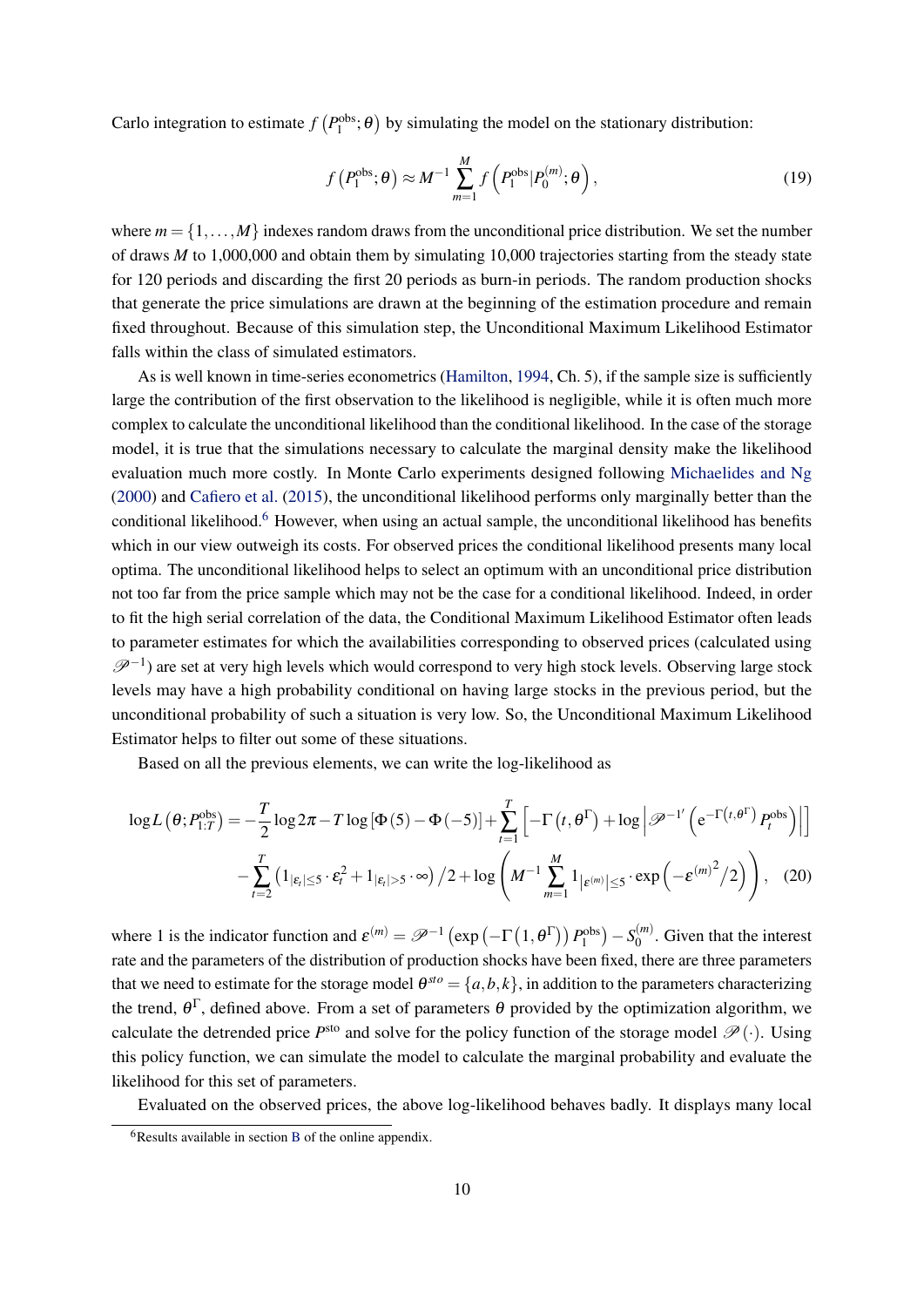optima. Gradient-based solvers and derivative-free local search methods converge only to local optima which are very sensitive to first guesses. Thus, we need to apply a global search algorithm to increase the likelihood of obtaining a global solution. Following a recent review of derivative-free algorithms [\(Rios and Sahinidis,](#page-22-18) [2013\)](#page-22-18), and some tests on our problem, we choose a global solver, the particle swarm pattern search algorithm proposed by [Vaz and Vicente](#page-23-4) [\(2007\)](#page-23-4), and refine the solution it delivers with a local solver using a sequential quadratic programming approach [\(Nocedal and Wright,](#page-22-19) [2006,](#page-22-19) Ch. 18). Parameters are constrained to remain within bounds (this is required by the global solver). *b* is constrained to be strictly negative  $(\leq -0.001)$  and *k* to be positive or null. All the other bounds are chosen to be low enough or high enough to avoid their being binding. The particle swarm solver is initialized with 700 vectors of first-guess parameters, a combination of educated guesses, random draws, and vectors of previous solutions (e.g., the estimation without trend serves as a first guess for the linear trend). The tolerance for both optimization solvers is fixed at  $10^{-6}$ .

Once a maximum has been identified, we estimate the asymptotic variance-covariance matrix of the parameters as the inverse of the outer product of the scores. If the highest log-likelihood is obtained with *k* constrained at its zero lower bound, calculating the variance-covariance matrix using the scores is inappropriate, and other methods such as bootstrap should be used. However, the number of estimations run in this paper prevents us from using the bootstrap method. For the estimates with *k* at zero, we do not report the standard errors for *k* but report the standard errors of the other parameters obtained using the inverse of the outer product of the scores by maintaining *k* at zero.

#### <span id="page-11-0"></span>4 Estimation results

#### 4.1 Data

Our data set is composed of the thirteen commodities analyzed in [Deaton and Laroque](#page-22-1) [\(1992\)](#page-22-1) (banana, cocoa, coffee, copper, cotton, jute, maize, palm oil, rice, sugar, tea, tin, and wheat). The original price series from [Grilli and Yang](#page-22-5) [\(1988\)](#page-22-5) is extended by [Pfaffenzeller et al.](#page-22-20) [\(2007\)](#page-22-20) and cover the period 1900 to 2011. The data were downloaded from Stephan Pfaffenzeller's personal website.[7](#page-11-1) The data are annual price indexes calculated by averaging the monthly price data provided by the World Bank Development Prospects Groups over the calendar year, and normalizing them with respect to the 1977–79 mean price. We deflated the nominal price indexes by the US CPI.

We use only price data to estimate the storage model but we also rely on shorter series of production data to illustrate the consequence of our estimations in terms of demand elasticities. The production data are from the FAOSTAT food balance sheets in the case of the agricultural commodities, ${}^{8}$  ${}^{8}$  ${}^{8}$  from the British Geological Survey in the case of tin,<sup>[9](#page-11-3)</sup> and from the 2014 World Copper Factbook of the International Copper Study Group for copper.<sup>[10](#page-11-4)</sup> They cover the period 1961 to 2011. For each commodity, the logarithm of production is detrended by modeling the trend by a restricted cubic spline with five knots (as in [Roberts and Schlenker,](#page-23-3) [2013\)](#page-23-3).<sup>[11](#page-11-5)</sup>

<span id="page-11-1"></span> $^{7}$ <http://www.stephan-pfaffenzeller.com>

<span id="page-11-2"></span><sup>8</sup><http://faostat.fao.org/>

<span id="page-11-3"></span><sup>9</sup><http://www.bgs.ac.uk/mineralsuk/statistics/home.html>

<span id="page-11-4"></span><sup>10</sup><http://www.icsg.org/index.php/statistics/selected-data>

<span id="page-11-5"></span><sup>&</sup>lt;sup>11</sup>The knots are located at 1964, 1975, 1986, 1998, and 2008 as suggested by [Harrell](#page-22-14) [\(2001\)](#page-22-14).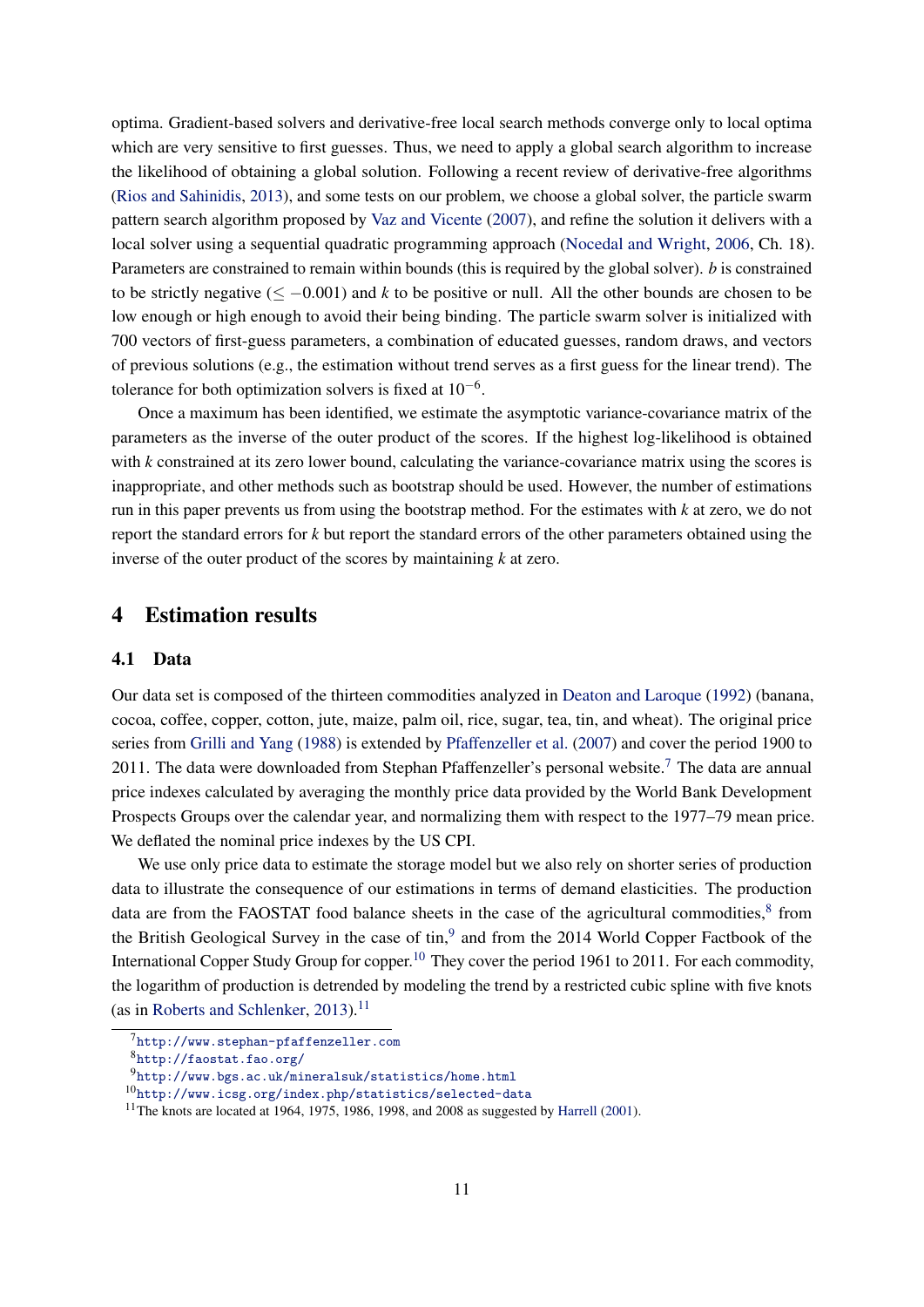#### 4.2 Model selection

Joint estimation of the structural and the trend parameters allows us to select the preferred trend specification using model selection criteria. The various trends nest the specification without trend; however, the spline with four knots does not nest the spline with three knots, because the splines do not have same boundary knots. Thus, it is not possible to select the trend using a likelihood ratio test.<sup>[12](#page-12-0)</sup> We select the preferred trend specification using the Akaike Information Criterion (AIC). The results are reported in table [1](#page-12-1) which presents the values for the preferred models in boldface. For the model without trend the AIC is given in level, while for the three models with trend they are given in ratios to the AIC of the model without trend so that a value above unity means a lower AIC than the model without trend. The model without trend is never retained for any of the commodities. The model with a linear trend is preferred for copper, palm oil, and wheat. The model with a three-knot spline trend (RCS3) is preferred for coffee, cotton, jute, rice, and sugar. The model with a four-knot spline trend (RCS4) is preferred for banana, cocoa, maize, tea, and tin.

| Commodity | No trend   | Linear | RCS3  | RCS4  |
|-----------|------------|--------|-------|-------|
| Banana    | $-309.823$ | 1.030  | 1.069 | 1.070 |
| Cocoa     | $-417.014$ | 0.998  | 1.010 | 1.025 |
| Coffee    | $-377.997$ | 0.995  | 1.005 | 1.000 |
| Copper    | $-236.051$ | 1.000  | 0.993 | 0.997 |
| Cotton    | $-231.181$ | 0.992  | 1.021 | 1.011 |
| Jute      | $-184.036$ | 1.015  | 1.056 | 1.045 |
| Maize     | $-159.578$ | 0.998  | 1.002 | 1.038 |
| Palm oil  | $-219.800$ | 1.042  | 1.040 | 1.034 |
| Rice      | $-219.357$ | 1.105  | 1.114 | 1.104 |
| Sugar     | $-93.022$  | 1.189  | 1.198 | 1.179 |
| Tea       | $-275.557$ | 1.011  | 1.010 | 1.014 |
| Tin       | $-406.411$ | 0.996  | 1.006 | 1.006 |
| Wheat     | $-189.445$ | 1.054  | 1.046 | 1.054 |

<span id="page-12-1"></span>Table 1: Model Selection Using the Akaike Information Criterion

*Note:* For the "No trend" column, the AIC are given in levels while for the other columns they are reported in ratios to the "No trend" column so that a value above unity means a lower AIC than the model without trend. The preferred model for each commodity is in boldface.

#### 4.3 No trend

The parameter estimates for the model without trend are given in table [2.](#page-13-0) In this setting without stock deterioration, estimates of *a* in the first column are directly interpretable as the ergodic means of the models. Thus, it would be reasonable to expect *a* to be not too far from the observed sample means reported in table [3,](#page-14-0) even if the sample mean is not the maximum likelihood estimator of *a*. However, this is not the case. With the exception of sugar, *a* is systematically higher than the sample mean, and for some commodities by a large margin. For example, *a* exceeds the sample mean by 255 percent for banana, 227 for cotton, 122 for rice, or 80 for wheat. This "bias" could be related to the presence of a

<span id="page-12-0"></span> $12$ Even if the models were all nested, a likelihood ratio test could not be applied to all commodities, because some estimations of *k* are constrained on their lower bound.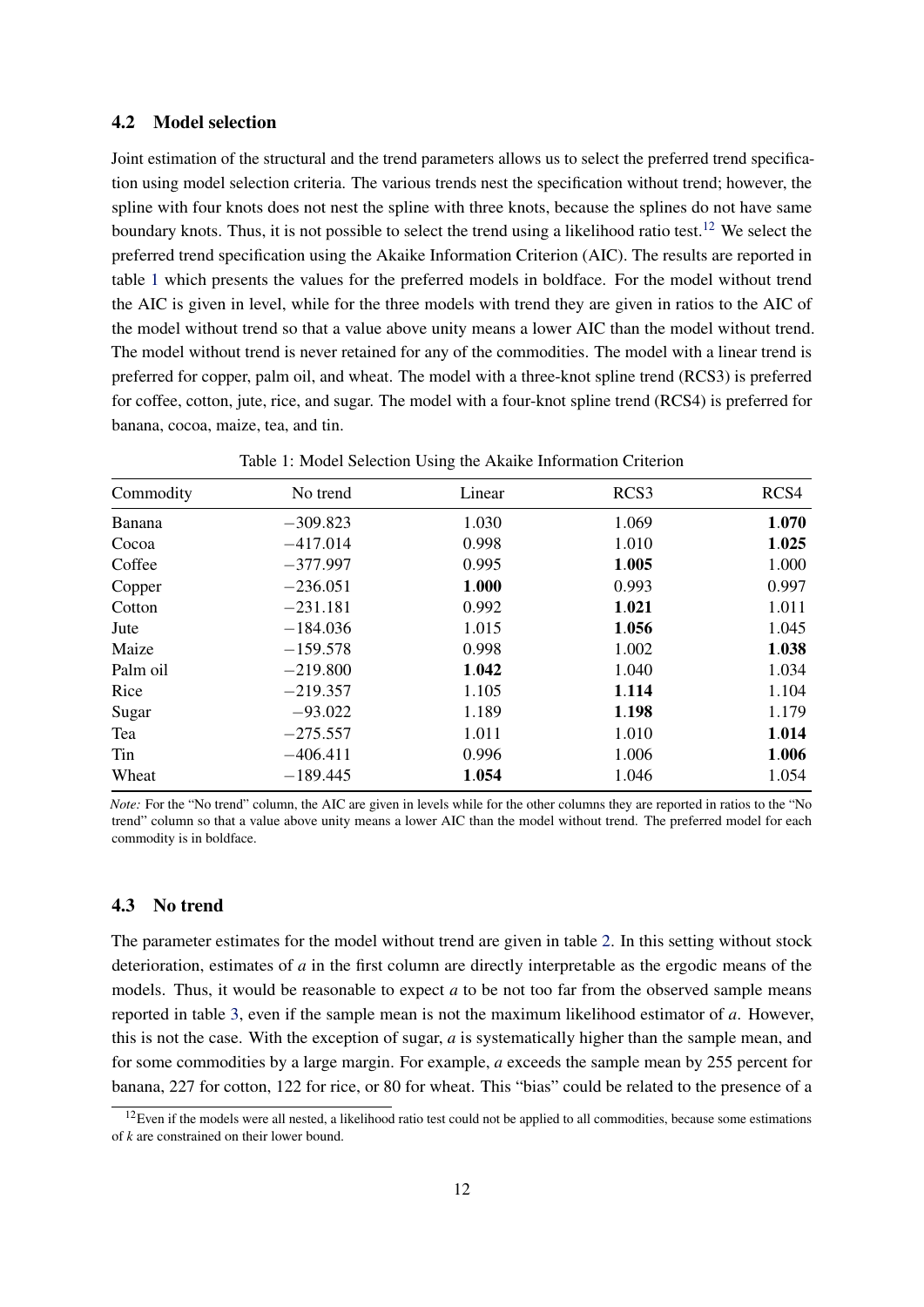trend in the observables. A trend would generate a serial correlation higher than expected from storage alone. Estimating the ergodic mean of the model at above the sample mean implies that the sample is located in a region of larger than normal availabilities, and with large availabilities there are important stocks, and prices are more positively correlated than if availabilities are close to normal.

| Commodity | $\boldsymbol{a}$ | $\boldsymbol{b}$ | $\boldsymbol{k}$ | log L    | $P^*$  | # Stockouts      |
|-----------|------------------|------------------|------------------|----------|--------|------------------|
| Banana    | 1.9078           | $-3.8117$        | 0.0011           | 157.9117 | 3.6291 | $\boldsymbol{0}$ |
|           | (0.6159)         | (2.3678)         | (0.0037)         |          |        |                  |
| Cocoa     | 0.1826           | $-0.8604$        | 0.0002           | 211.5072 | 0.6149 | $\mathbf{0}$     |
|           | (0.0383)         | (0.0930)         | (0.0009)         |          |        |                  |
| Coffee    | 0.2571           | $-0.8959$        | 0.0015           | 191.9984 | 0.6876 | $\boldsymbol{0}$ |
|           | (0.0259)         | (0.0656)         | (0.0009)         |          |        |                  |
| Copper    | 0.6339           | $-1.1740$        | 0.0046           | 121.0254 | 1.1461 | $\boldsymbol{0}$ |
|           | (0.0540)         | (0.1382)         | (0.0034)         |          |        |                  |
| Cotton    | 1.7832           | $-6.1122$        | 0.0029           | 118.5906 | 4.7461 | $\mathbf{0}$     |
|           | (0.7019)         | (3.9400)         | (0.0027)         |          |        |                  |
| Jute      | 0.6934           | $-1.7440$        | 0.0050           | 95.0180  | 1.4927 | $\boldsymbol{0}$ |
|           | (0.0970)         | (0.2308)         | (0.0049)         |          |        |                  |
| Maize     | 0.7058           | $-2.3422$        | 0.0009           | 82.7891  | 1.8374 | $\boldsymbol{0}$ |
|           | (0.0816)         | (0.1738)         | (0.0030)         |          |        |                  |
| Palm oil  | 0.7311           | $-1.5067$        | 0.0097           | 112.8999 | 1.3887 | 1                |
|           | (0.0802)         | (0.1708)         | (0.0046)         |          |        |                  |
| Rice      | 1.1766           | $-5.2418$        | $\overline{0}$   | 112.6784 | 3.8021 | $\mathbf{0}$     |
|           | (0.3604)         | (2.2061)         |                  |          |        |                  |
| Sugar     | 0.5362           | $-1.9907$        | 0.0050           | 49.5109  | 1.4926 | 3                |
|           | (0.0521)         | (0.1123)         | (0.0026)         |          |        |                  |
| Tea       | 1.0839           | $-3.6411$        | $\theta$         | 140.7786 | 2.8518 | $\mathbf{0}$     |
|           | (0.4672)         | (2.2116)         |                  |          |        |                  |
| Tin       | 0.3606           | $-1.0371$        | 0.0023           | 206.2057 | 0.8462 | $\theta$         |
|           | (0.0509)         | (0.2022)         | (0.0015)         |          |        |                  |
| Wheat     | 1.0926           | $-3.9100$        | $\overline{0}$   | 97.7225  | 3.0058 | $\boldsymbol{0}$ |
|           | (0.1819)         | (1.0561)         |                  |          |        |                  |

<span id="page-13-0"></span>Table 2: Parameter Estimates Without Trend

*Note:* Asymptotic standard errors in parentheses.

The limited number of stockouts confirms that the estimations localize all the samples in regions with large availability. With the exception of palm oil and sugar for which the respective number of periods without stocks over the sample are 1 and 3, commodity prices are always under their respective cutoff price *P*<sup>\*</sup> implying that inventories were carried over the whole 112 years of the sample. This feature is present also in the estimations in [Cafiero et al.](#page-21-0) [\(2011b\)](#page-21-0), where only sugar displays stockouts. In the model, stockouts occur when prices exceed  $P^*$ . Our estimations show that on average over all commodities,  $P^*$ exceeds its corresponding sample means by 4.5 times, making stockouts unlikely.

Figure [2](#page-15-0) illustrates this in the case of wheat. Most observed prices are below the ergodic mean of the model, and all are far from *P* ∗ . If we compare the localization of the observed prices to the ergodic distribution of availability, we see that the observations are concentrated to the right of the distribution mode. The observations look more like an extreme sample in which the level of availability, and thus the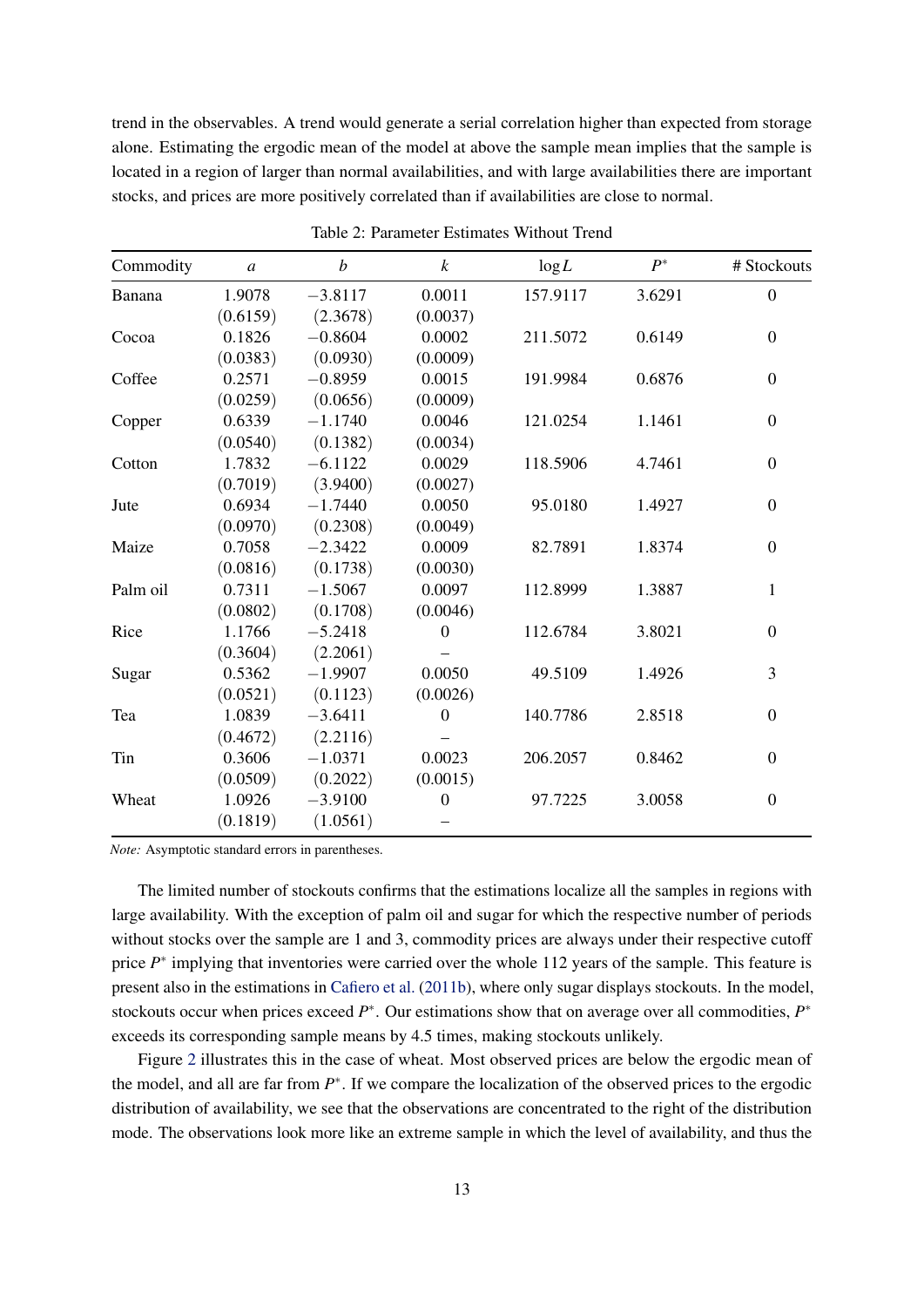|           |                  | One-year         | Two-year       | Coefficient      |                  | Excess           |
|-----------|------------------|------------------|----------------|------------------|------------------|------------------|
| Commodity | Mean             | a-c              | a-c            | of variation     | <b>Skewness</b>  | kurtosis         |
| Banana    | $0.54***$        | $0.95***$        | $0.90***$      | $0.23***$        | $-0.27***$       | $-0.77***$       |
| Cocoa     | 0.17             | 0.86             | 0.71           | 0.60             | 1.24             | 1.64             |
| Coffee    | 0.20             | 0.84             | 0.68           | 0.50             | 1.61             | 3.89             |
| Copper    | $0.47^{\bullet}$ | $0.83*$          | 0.64           | 0.40             | $0.90*$          | $0.56*$          |
| Cotton    | $0.55***$        | $0.94***$        | $0.85**$       | 0.51             | $0.20***$        | $-0.61**$        |
| Jute      | 0.52             | $0.84^{\bullet}$ | 0.70           | $0.44^{\circ}$   | $0.41**$         | $-0.23**$        |
| Maize     | 0.61             | 0.86             | 0.73           | 0.51             | $0.84^{\bullet}$ | 1.22             |
| Palm oil  | $0.46**$         | $0.82*$          | 0.65           | 0.60             | 2.43             | 11.84            |
| Rice      | $0.53^{\circ}$   | $0.91^{\bullet}$ | 0.79           | 0.50             | $0.42**$         | $-0.39**$        |
| Sugar     | 0.61             | 0.70             | 0.51           | 0.69             | 1.62             | 3.45             |
| Tea       | $0.45**$         | $0.90*$          | $0.81*$        | $0.38*$          | $-0.02***$       | $-0.80***$       |
| Tin       | $0.20*$          | $0.90**$         | $0.78*$        | $0.47^{\bullet}$ | 1.48             | 2.84             |
| Wheat     | $0.61^{\bullet}$ | $0.91*$          | $0.79^{\circ}$ | 0.47             | $0.82^{\bullet}$ | $0.39^{\bullet}$ |

<span id="page-14-0"></span>Table 3: Comparisons of Data Features and Predictions of the Model Without Trend

*Notes*: Moments calculated on the observed prices  $P^{obs}$ . \*\*\*, \*\*, \*, and • indicate if the moments of observed prices are outside the 1%, 5%, 10%, and 20% two-sided percentiles of the simulated moments.

stock level are always high, than a typical sample from the distribution.

The small number of stockouts, and localization of the samples in regions with large availabilities question the empirical relevance of the storage model. This model is supposed to alternate between two regimes with relatively stable prices when there are stocks, and spikes during stockouts. If there are no stockouts, price spikes are explained by adverse production shocks only. They do not correspond to a much steeper part of the demand function and should be as likely as price troughs, which is not consistent with the stylized facts. Most commodity prices present a positive skewness (table [3\)](#page-14-0) and there are few downward spikes to match the upward spikes [\(Deaton and Laroque,](#page-22-1) [1992\)](#page-22-1).

Section [2.3](#page-6-1) showed that the storage model can generate high serial correlation only with parameterization of very low storage cost and very inelastic demand. We next examine the magnitude of the estimated storage costs and demand elasticities. *k*/*a* is the ratio of storage cost to the ergodic mean price, so it is unit-free and directly interpretable. Because we assumed that supply shocks follow a truncated unit normal, it is not possible to recover the demand elasticity only from the demand function. To calculate the demand elasticity, we use [Deaton and Laroque'](#page-22-2)s [\(1996\)](#page-22-2) Proposition 1 which shows that re-scaling the distribution of supply shocks to have mean and standard deviation  $\mu$  and  $\sigma$  while adjusting the inverse demand function to  $\tilde{D}^{-1}(C_t) = (a - b\mu/\sigma) + bC_t/\sigma$  does not affect the distribution of prices. Using this adjusted demand function, the demand elasticity evaluated at the model's ergodic mean price is given by  $a\sigma/(b\mu)$ .<sup>[13](#page-14-1)</sup> The coefficient of variation of the supply shocks,  $\sigma/\mu$ , is obtained by calculating the standard deviation of the detrended logarithm of production, and is provided in the online appendix.<sup>[14](#page-14-2)</sup>

<span id="page-14-2"></span><span id="page-14-1"></span><sup>13</sup>A similar approach is used in [Guerra et al.](#page-22-3) [\(forthcoming\)](#page-22-3).

<sup>&</sup>lt;sup>14</sup>While reformulating the estimates as unit-free parameters is necessary to compare them between trend specifications, the expression as a demand elasticity relies on a literal interpretation of the storage model. In this specification of the storage model, additive demand shocks are equivalent to additive negative supply shocks, and thus the supply shocks in the model should be interpreted as net-supply shocks. If we assume that demand and supply shocks are uncorrelated, the elasticities calculated using only the coefficient of variation of supply will be downward biased. For staple food markets, where price volatility is often believed to arise from supply shocks the bias may be small, but it may be larger for commodities more subject to demand shocks such as metals.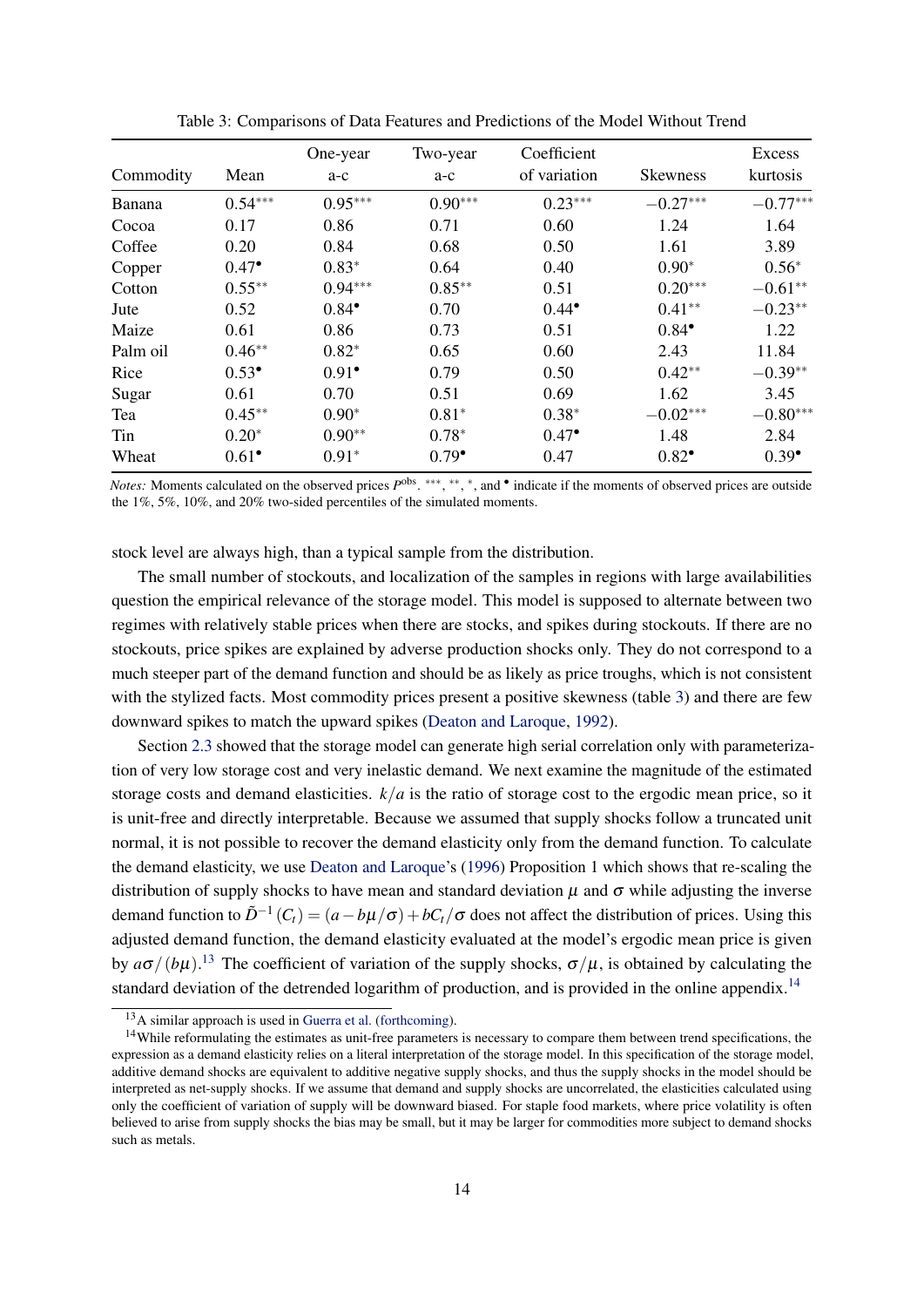

<span id="page-15-0"></span>Figure 2: Estimated storage model for wheat without trend. Lower panel: price function,  $\mathcal{P}(A)$ , with observed prices on it noted  $+$ . Upper panel: ergodic distribution of availability.

The estimated storage costs and price elasticities of demand are consistent with the results in section [2.3:](#page-6-1) both are low (table [4\)](#page-16-0). The estimated storage costs are below 1 percent of the ergodic price for all commodities except palm oil, and are null for three commodities: rice, tea, and wheat. Information on storage costs to which we could compare these estimates are not readily available for all commodities. However, in a study of the grain chain in Middle East and North African countries, [World Bank and FAO](#page-23-5) [\(2012,](#page-23-5) figure 2-4) report that the storage cost of wheat in the US was equal to US\$ 24.24 per ton in 2009, which would represent around 10% of the recent price of wheat. So, at least for cereals, the estimates of storage costs appear to be low.

In the model without trend, our implied price elasticities of consumption are comparable to those derived from other estimations of the storage model (see table 4 in [Guerra et al.,](#page-22-3) [forthcoming\)](#page-22-3). If we focus on the cereals, although these elasticities are plausible, in absolute value they appear to be in the low range of the elasticities in the literature (e.g., [Seale and Regmi,](#page-23-6) [2006;](#page-23-6) [Adjemian and Smith,](#page-21-8) [2012;](#page-21-8) [Roberts and Schlenker,](#page-23-3) [2013\)](#page-23-3). We would expect smaller elasticities than in most of the literature because most estimation methods do not account for the presence of stocks which tend to create a positive bias. Nevertheless, even [Roberts and Schlenker](#page-23-3) [\(2013\)](#page-23-3) who control for the effect of storage using instrumental variables find higher elasticities of demand, between −0.066 and −0.028 for aggregate calories from maize, rice, soybeans and wheat, and even higher values for each commodity individually.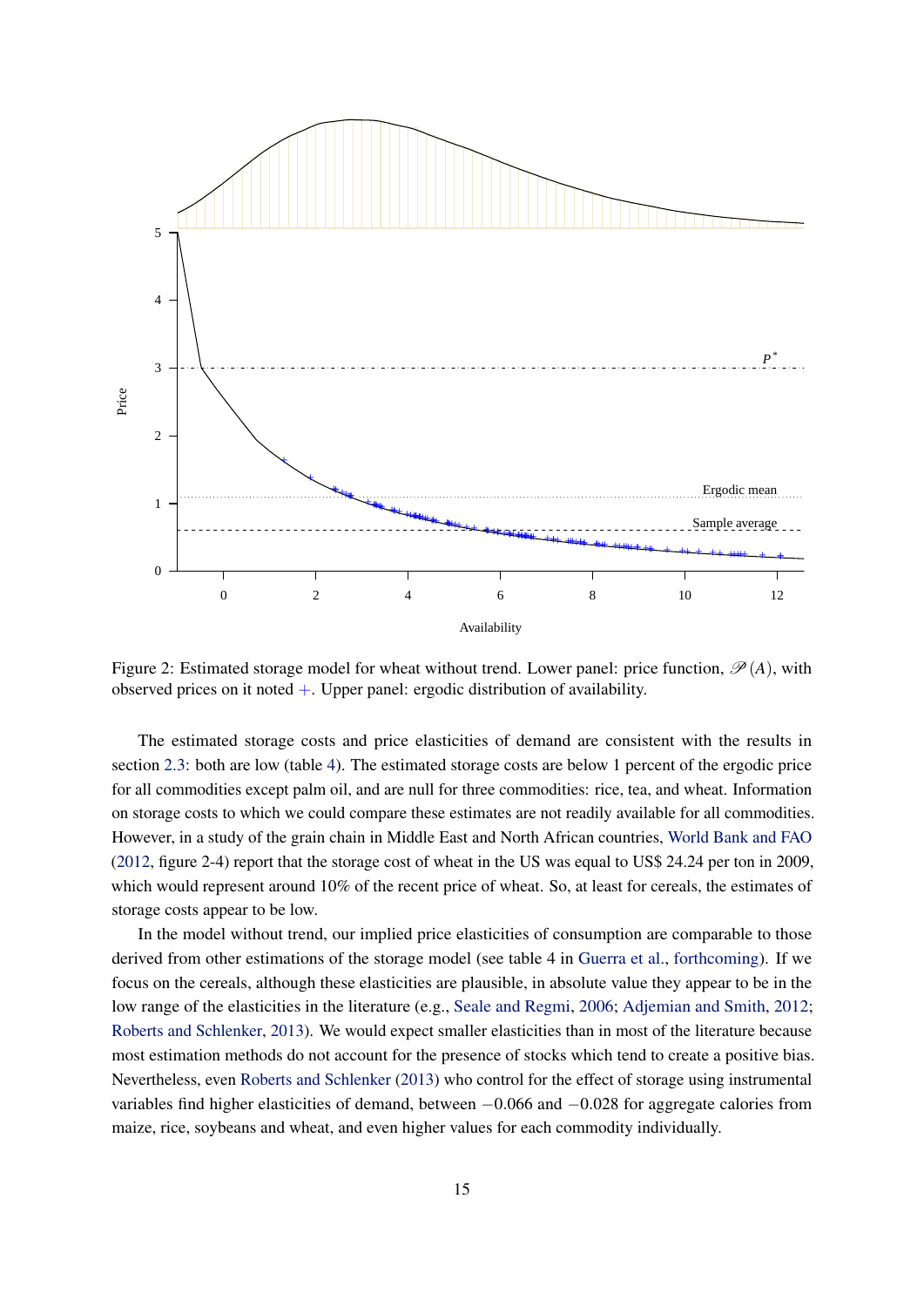|           |          | Storage costs: $100 \cdot k/a$ |          |                  | Price elasticity of demand: $a\sigma/(b\mu)$ |          |          |          |
|-----------|----------|--------------------------------|----------|------------------|----------------------------------------------|----------|----------|----------|
| Commodity | No trend | Linear                         | RCS3     | RCS4             | No trend                                     | Linear   | RCS3     | RCS4     |
| Banana    | 0.06     | $\theta$                       | $\theta$ | $\mathbf{0}$     | $-0.018$                                     | $-0.033$ | $-0.029$ | $-0.029$ |
|           | (0.19)   |                                |          |                  | (0.013)                                      | (0.004)  | (0.009)  | (0.008)  |
| Cocoa     | 0.11     | 0.19                           | 0.05     | 0.53             | $-0.015$                                     | $-0.015$ | $-0.015$ | $-0.027$ |
|           | (0.51)   | (0.54)                         | (0.23)   | (0.63)           | (0.004)                                      | (0.004)  | (0.010)  | (0.009)  |
| Coffee    | 0.59     | 0.59                           | 1.41     | 1.41             | $-0.022$                                     | $-0.022$ | $-0.037$ | $-0.037$ |
|           | (0.35)   | (0.35)                         | (1.01)   | (1.07)           | (0.003)                                      | (0.003)  | (0.010)  | (0.010)  |
| Copper    | 0.72     | 1.09                           | 0.99     | 0.07             | $-0.024$                                     | $-0.028$ | $-0.028$ | $-0.019$ |
|           | (0.54)   | (0.67)                         | (0.70)   | (0.59)           | (0.004)                                      | (0.004)  | (0.005)  | (0.005)  |
| Cotton    | 0.16     | 0.19                           | 0.34     | 0.34             | $-0.021$                                     | $-0.022$ | $-0.029$ | $-0.029$ |
|           | (0.17)   | (0.43)                         | (0.43)   | (0.50)           | (0.016)                                      | (0.038)  | (0.015)  | (0.020)  |
| Jute      | 0.72     | 0.42                           | 2.35     | 2.34             | $-0.045$                                     | $-0.045$ | $-0.104$ | $-0.104$ |
|           | (0.71)   | (0.96)                         | (0.91)   | (0.99)           | (0.009)                                      | (0.008)  | (0.009)  | (0.015)  |
| Maize     | 0.13     | 1.07                           | 1.34     | 3.25             | $-0.018$                                     | $-0.030$ | $-0.036$ | $-0.062$ |
|           | (0.43)   | (0.83)                         | (0.80)   | (0.75)           | (0.002)                                      | (0.004)  | (0.005)  | (0.005)  |
| Palm oil  | 1.33     | 1.20                           | 1.40     | 1.43             | $-0.023$                                     | $-0.027$ | $-0.028$ | $-0.028$ |
|           | (0.64)   | (0.91)                         | (0.88)   | (0.98)           | (0.004)                                      | (0.004)  | (0.004)  | (0.008)  |
| Rice      | $\theta$ | 0.28                           | 0.30     | 0.33             | $-0.006$                                     | $-0.014$ | $-0.016$ | $-0.016$ |
|           |          | (0.51)                         | (0.54)   | (0.55)           | (0.003)                                      | (0.002)  | (0.004)  | (0.005)  |
| Sugar     | 0.94     | 2.27                           | 2.43     | 2.35             | $-0.010$                                     | $-0.020$ | $-0.019$ | $-0.019$ |
|           | (0.49)   | (0.81)                         | (1.03)   | (0.99)           | (0.001)                                      | (0.002)  | (0.002)  | (0.003)  |
| Tea       | $\theta$ | 0.57                           | 0.95     | 0.89             | $-0.006$                                     | $-0.011$ | $-0.014$ | $-0.014$ |
|           |          | (0.36)                         | (0.51)   | (0.46)           | (0.005)                                      | (0.002)  | (0.004)  | (0.005)  |
| Tin       | 0.63     | 0.26                           | $\Omega$ | $\mathbf{0}$     | $-0.019$                                     | $-0.015$ | $-0.014$ | $-0.017$ |
|           | (0.43)   | (0.21)                         |          |                  | (0.005)                                      | (0.005)  | (0.003)  | (0.002)  |
| Wheat     | $\theta$ | 1.11                           | 1.18     | $\boldsymbol{0}$ | $-0.012$                                     | $-0.033$ | $-0.034$ | $-0.025$ |
|           |          | (0.77)                         | (0.80)   |                  | (0.004)                                      | (0.005)  | (0.005)  | (0.005)  |

<span id="page-16-0"></span>Table 4: Estimated Values of Storage Costs and Demand Elasticities

*Notes:* The preferred model values are in boldface and in parentheses the asymptotic standard errors obtained using the delta method.

#### 4.4 Models with a time trend

The parameter estimates for the model with a linear trend are given in table [5.](#page-17-0) Since for numerical stability the time variable has been defined over the interval  $[-1,1]$ , the trend coefficient  $g_1$  is not directly interpretable. To make it interpretable, we report it also as annual growth rates in column *G*, where the standard deviation is calculated using the Delta method. For all commodities except tin, the annual growth rate is negative, which is consistent the Prebisch-Singer hypothesis of a long-run downward trend in commodity prices. If we exclude coffee and tin, the values range from an annual decline of 0.4 percent for copper to 1.94 percent for rice. The significance of many trend coefficients indicates that the model without trend is likely to be misspecified.

For the other trend specifications, since the trend and the structural parameters are not directly interpretable, the complete results are not displayed here. They are provided in the online appendix, along with a figure plotting the various trends with real prices. Rather than presenting detailed results, table [4](#page-16-0) presents the parameters estimates expressed in a way that makes them comparable across trend specifications. The presence of a deterministic time trend in the model estimation can lead to large effects in terms of the key parameter estimates. Storage costs tend to increase when there is a trend, and also price elasticity of demand in absolute value. With the preferred model (in boldface) ten out of the thirteen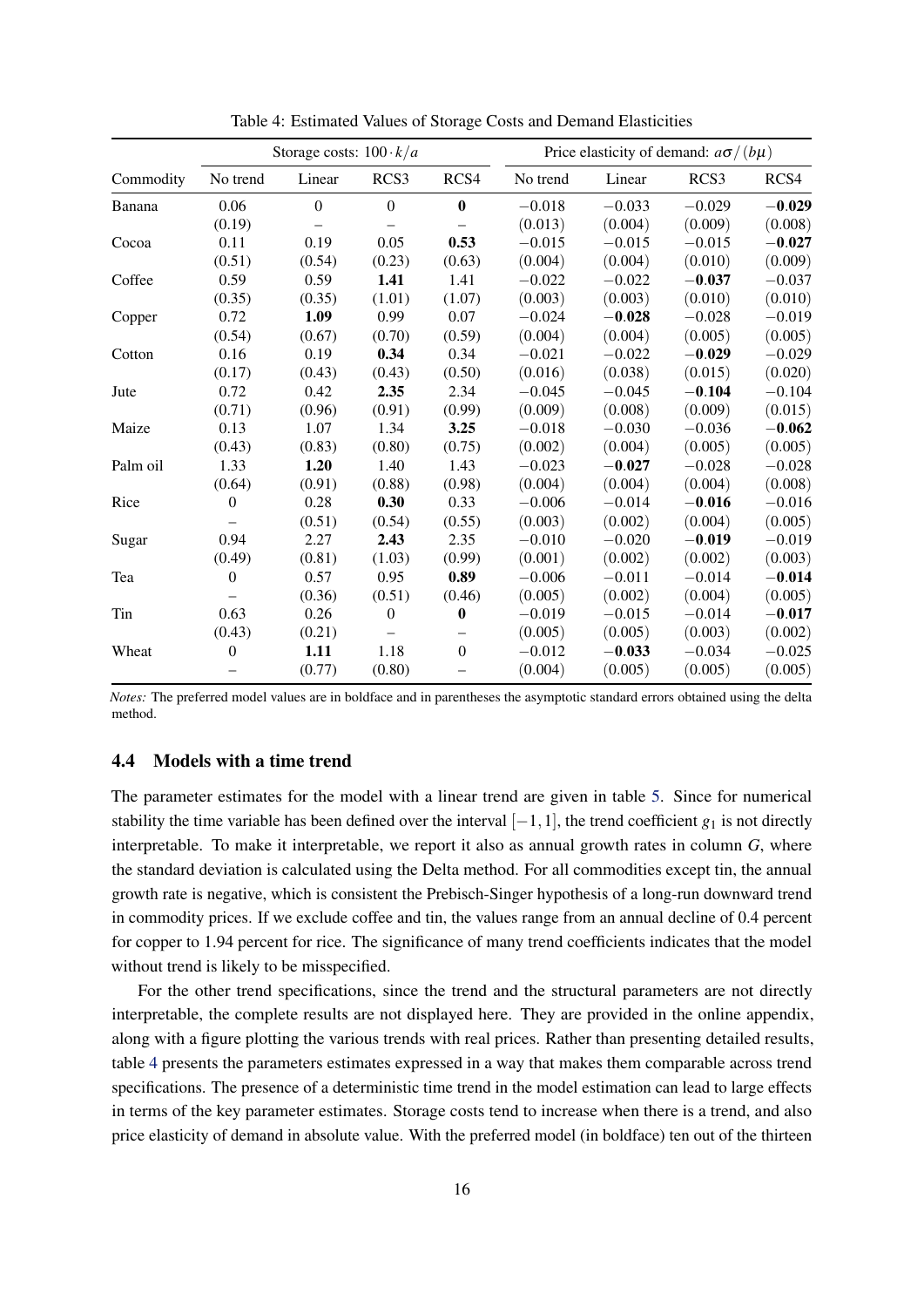| Commodity | G         | 81        | $\boldsymbol{a}$ | $\boldsymbol{b}$ | $\boldsymbol{k}$ | log L    | # Stockouts      |
|-----------|-----------|-----------|------------------|------------------|------------------|----------|------------------|
| Banana    | $-0.0161$ | $-0.8909$ | 0.8770           | $-0.9756$        | $\overline{0}$   | 163.4962 | $\boldsymbol{0}$ |
|           | (0.0010)  | (0.0550)  | (0.0434)         | (0.1114)         |                  |          |                  |
| Cocoa     | $-0.0058$ | $-0.3215$ | 0.2036           | $-0.9771$        | 0.0004           | 212.1482 | $\mathbf{0}$     |
|           | (0.0034)  | (0.1899)  | (0.0501)         | (0.1370)         | (0.0011)         |          |                  |
| Coffee    | $-0.0000$ | $-0.0008$ | 0.2571           | $-0.8963$        | 0.0015           | 191.9992 | $\boldsymbol{0}$ |
|           | (0.0022)  | (0.1225)  | (0.0261)         | (0.0747)         | (0.0009)         |          |                  |
| Copper    | $-0.0040$ | $-0.2218$ | 0.6227           | $-0.9837$        | 0.0068           | 122.0631 | $\boldsymbol{0}$ |
|           | (0.0009)  | (0.0505)  | (0.0515)         | (0.1082)         | (0.0042)         |          |                  |
| Cotton    | $-0.0045$ | $-0.2476$ | 1.5846           | $-5.3011$        | 0.0031           | 118.6970 | $\boldsymbol{0}$ |
|           | (0.0148)  | (0.8197)  | (1.4137)         | (8.1716)         | (0.0062)         |          |                  |
| Jute      | $-0.0108$ | $-0.6014$ | 0.5357           | $-1.3389$        | 0.0023           | 97.4204  | $\mathbf{0}$     |
|           | (0.0014)  | (0.0784)  | (0.0856)         | (0.1182)         | (0.0051)         |          |                  |
| Maize     | $-0.0097$ | $-0.5386$ | 0.6957           | $-1.3722$        | 0.0074           | 83.6162  | $\overline{0}$   |
|           | (0.0012)  | (0.0671)  | (0.0694)         | (0.1400)         | (0.0057)         |          |                  |
| Palm oil  | $-0.0179$ | $-0.9921$ | 0.4775           | $-0.8150$        | 0.0057           | 118.5360 | 1                |
|           | (0.0014)  | (0.0763)  | (0.0491)         | (0.0743)         | (0.0043)         |          |                  |
| Rice      | $-0.0194$ | $-1.0755$ | 0.6286           | $-1.2003$        | 0.0017           | 125.2477 | 1                |
|           | (0.0020)  | (0.1119)  | (0.0647)         | (0.1323)         | (0.0032)         |          |                  |
| Sugar     | $-0.0107$ | $-0.5955$ | 0.5811           | $-1.0836$        | 0.0132           | 59.2928  | 5                |
|           | (0.0005)  | (0.0282)  | (0.0415)         | (0.0725)         | (0.0046)         |          |                  |
| Tea       | $-0.0134$ | $-0.7430$ | 0.7637           | $-1.4313$        | 0.0043           | 143.2308 | $\boldsymbol{0}$ |
|           | (0.0034)  | (0.1904)  | (0.0623)         | (0.2095)         | (0.0027)         |          |                  |
| Tin       | 0.0143    | 0.7932    | 0.4341           | $-1.5516$        | 0.0011           | 206.4246 | $\mathbf{0}$     |
|           | (0.0046)  | (0.2552)  | (0.0709)         | (0.4729)         | (0.0009)         |          |                  |
| Wheat     | $-0.0127$ | $-0.7033$ | 0.7133           | $-0.9266$        | 0.0079           | 103.8497 | 1                |
|           | (0.0011)  | (0.0600)  | (0.0531)         | (0.1104)         | (0.0055)         |          |                  |

<span id="page-17-0"></span>Table 5: Parameter Estimates with a Linear Trend

*Notes:* Asymptotic standard errors in parentheses. Column *G* is a transformation into an annual growth rate of the trend parameter *g*1.

commodities present higher storage costs than if there is no trend. With the exception of tin, all price elasticities are higher with the preferred model. The differences between the elasticities estimated with the models without trend and with the preferred models with trend are important. The elasticities double in the case of cocoa, coffee, jute, rice, sugar, and tea, and increase three-fold for maize and wheat.

For cereals, the elasticities of the preferred model although still low appear to be more consistent with the literature. Similarly, the increase in storage costs for cereals leads to more plausible parameters which nevertheless are low compared to some published figures.

For sugar, we can compare the parameter estimates to the Conditional Maximum Likelihood estimates of [Cafiero et al.](#page-21-2) [\(2015\)](#page-21-2). They estimate their model on data from 1921 to 2009, because of a possible structural break between 1920 and 1921. On this subsample, the stationarity of deflated prices is more likely to hold (see figure [A1](#page-7-1) in the online appendix) and the first-order correlation at 0.63 is lower than the 0.70 obtained over our extended sample. The purpose of our joint estimation approach is precisely to accommodate for such possible breaks. The preferred model for sugar is the model with a three-knot spline trend. The estimated trend is decreasing at the beginning of the sample and roughly constant after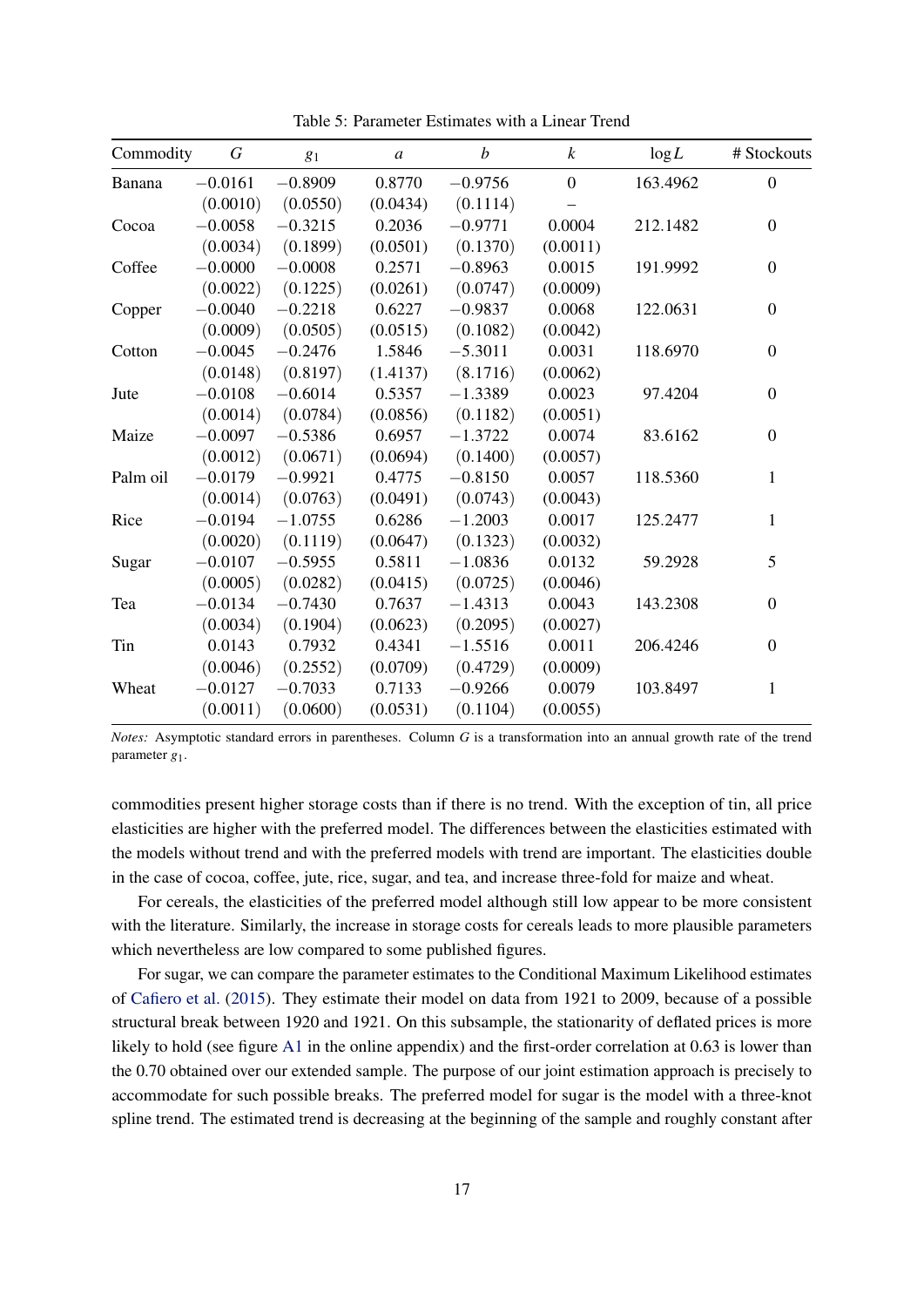1930 (figure [A1](#page-7-1) in the online appendix). We express the parameters in ratios to make them comparable across specifications. For  $100 \cdot k/a$ , our estimation is 2.43 (table [A4](#page-16-0) in the online appendix) and theirs is 2.23 [\(Cafiero et al.,](#page-21-2) [2015,](#page-21-2) Table 3, ML setting  $d = 0$ ). For  $a/b$ , our estimation is  $-0.52$  and theirs is −0.49. The estimations are very close, while they are very different if we use our estimation without trend  $(100 \cdot k/a = 0.94$  and  $a/b = -0.27$ ). This could indicate that for sugar our strategy succeeds in removing a source of non-stationarity in the original series.

#### 4.5 Model predictions

Since one of the main critiques of the storage model is its inability to reproduce the observed serial correlation, one way to assess our new estimates is to compare the model predictions to the features of the data. For samples of the same length of the observables, a storage model generates moments that are highly volatile, so comparing the ergodic moments and observed moments would be inappropriate. We adopt the approach in [Cafiero et al.](#page-21-0) [\(2011b\)](#page-21-0): we match the observed moments to their corresponding percentiles in the ergodic distribution of the estimated model. The model predictions are consistent with the data when the percentiles are neither too low nor too high. We calculate the mean, first- and second-order correlations, coefficient of variation, skewness, and kurtosis for the observations. For the model with trend, the moments are calculated on the cyclical component of prices,  $P<sup>sto</sup>$ , which is the component that the storage model is supposed to explain. We calculate the corresponding percentiles from 1,000,000 series of 112 periods from the asymptotic distribution.

The moments and their localization with respect to simulated percentiles are given in table [3](#page-14-0) for the model without trend and in table [6](#page-19-0) for the preferred model with trend. All moments from the observations are located within the implied empirical distribution of the models without and with trend. The corresponding percentiles are used to build symmetric confidence regions. As already noted by [Cafiero et al.](#page-21-0) [\(2011b\)](#page-21-0), if the model without trend is solved and estimated with a sufficiently precise grid, it is able to generate first-order correlation similar to the observations for several commodities (table [3\)](#page-14-0). The storage model even appear to fail more often for reproducing the skewness and kurtosis, with observed moments which frequently are outside the 99 and 95 percent confidence intervals. It should be noted that the banana and tea price series present negative skewness, which makes them nearly impossible to reproduce with a storage model which on average generates positive skewness. When a commodity presents negative excess kurtosis, which is the case of banana, cotton, jute, rice and tea, it seems that the estimated model has difficulty reproducing it. [Deaton and Laroque](#page-22-1) [\(1992,](#page-22-1) section 2.1) note that the storage model can produce negative excess kurtosis but only from a calibration with low price volatility and a limited role for storage, which does not correspond to our estimations.

We turn next to the predictions of the preferred model with trend (table [6\)](#page-19-0). Compared to the model without trend, there is an improvement in the model predictions: many moments move inside smaller confidence intervals. However, the predictions for some commodities – banana, jute, and tea – do not improve. The storage model with the specifications we estimated appears to be unable to match the moments for these commodities. Due to the deterministic trend, serial correlation decreases and becomes more consistent with the model predictions. Except for the three commodities for which the storage model does not work and for maize, all the observed first- and second-order correlations fall inside the symmetric 95 percent confidence intervals. Similarly, if we exclude banana, jute and tea, then with the exception of 3 moments that are outside the 90 percent confidence intervals, all other moments are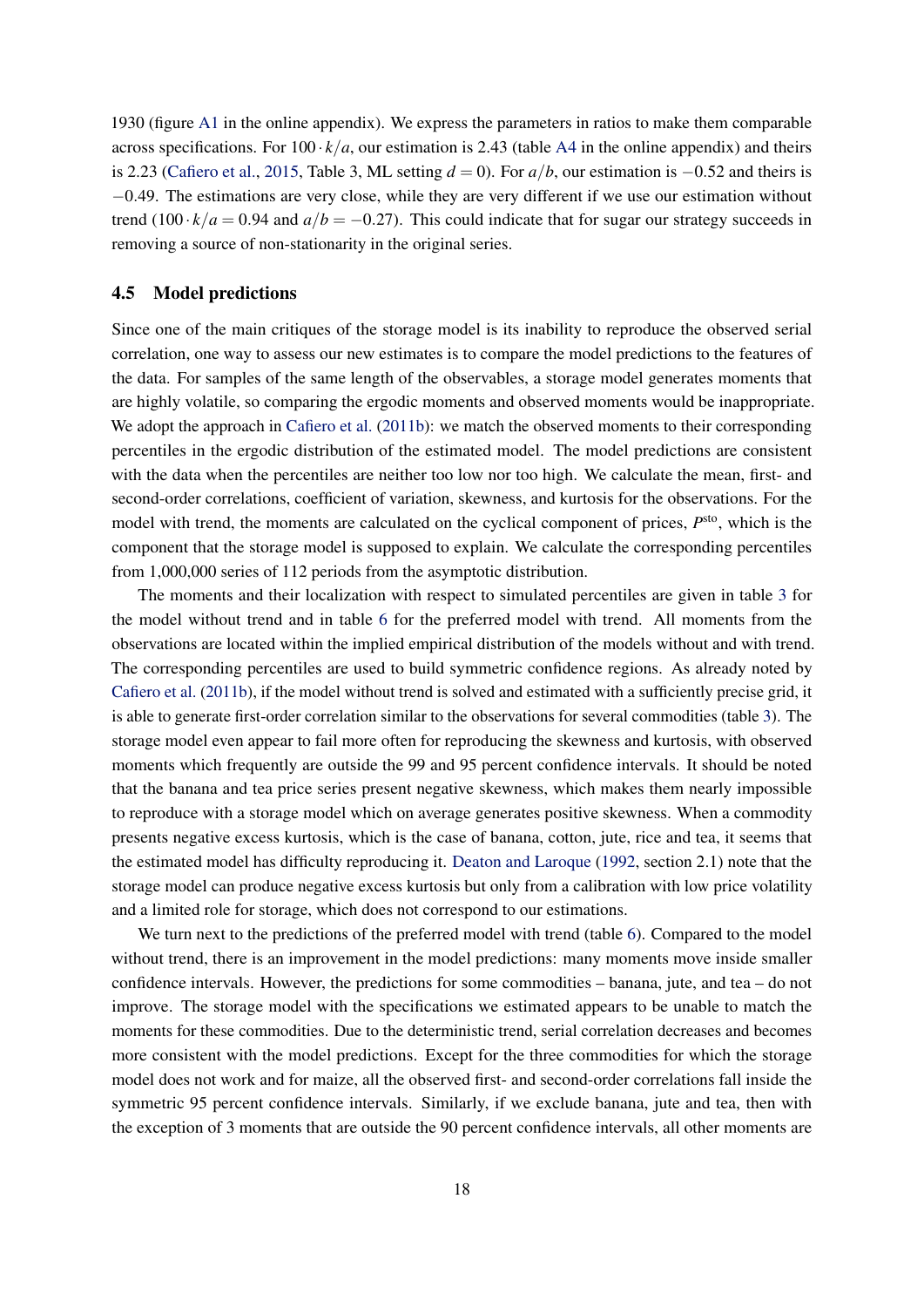| Commodity | Mean             | One-year<br>a-c  | Two-year<br>a-c | Coefficient<br>of variation | <b>Skewness</b>  | <b>Excess</b><br>kurtosis |
|-----------|------------------|------------------|-----------------|-----------------------------|------------------|---------------------------|
|           |                  |                  |                 |                             |                  |                           |
| Banana    | $0.66***$        | $0.89***$        | $0.81***$       | 0.41                        | 1.66             | 3.25                      |
| Cocoa     | 0.43             | 0.82             | 0.65            | 0.61                        | 1.76             | 3.00                      |
| Coffee    | 0.21             | 0.78             | 0.59            | 0.47                        | 1.86             | 5.97                      |
| Copper    | $0.47*$          | $0.80*$          | 0.58            | $0.38^{\bullet}$            | $0.81*$          | $0.32**$                  |
| Cotton    | $0.79**$         | 0.66             | 0.43            | 0.45                        | 3.38             | 19.96                     |
| Jute      | 0.62             | $0.69^{\bullet}$ | 0.40            | $0.31**$                    | $0.62***$        | $0.17***$                 |
| Maize     | 0.85             | $0.69**$         | 0.46            | 0.36                        | 1.47             | 2.79                      |
| Palm oil  | 0.42             | 0.72             | 0.47            | $0.39^{\bullet}$            | $0.99*$          | $1.38^{\bullet}$          |
| Rice      | $0.97^{\bullet}$ | 0.76             | 0.46            | 0.38                        | 2.17             | 7.07                      |
| Sugar     | 0.93             | 0.62             | 0.35            | 0.67                        | 3.00             | 13.73                     |
| Tea       | $0.67***$        | $0.91***$        | $0.85***$       | 0.46                        | $0.46**$         | $0.01**$                  |
| Tin       | 0.11             | 0.80             | 0.65            | 0.58                        | 1.63             | 3.27                      |
| Wheat     | $0.57*$          | $0.75^{\circ}$   | 0.45            | $0.31*$                     | $1.26^{\bullet}$ | $2.17^{\circ}$            |

<span id="page-19-0"></span>Table 6: Comparisons of Data Features and Predictions of the Preferred Models

*Notes:* The preferred model is chosen according to the AIC in table [1.](#page-12-1) Moments calculated on the cyclical component of prices, *P*<sup>sto</sup>. \*\*\*, \*\*, \*, and • indicate if the moments of *P*<sup>sto</sup> are outside the 1%, 5%, 10%, and 20% two-sided percentiles of the simulated moments.

consistent with the predictions of the estimated storage models.

A disturbing feature of the estimations without trend is the very small number (often zero) of implied stockouts. Considering the possibility of a trend increases the number of implied stockouts, which becomes positive for many commodities (table [7\)](#page-19-1). However, even if we exclude banana, jute and tea, three commodities – cocoa, copper, and cotton – present zero stockouts.

| Commodity | No trend | Linear | RCS3 | RCS4 |
|-----------|----------|--------|------|------|
| Banana    |          |        |      |      |
| Cocoa     |          |        |      |      |
| Coffee    |          |        |      |      |
| Copper    |          |        |      |      |
| Cotton    |          |        |      |      |
| Jute      |          |        |      |      |
| Maize     |          |        |      | 12   |
| Palm oil  |          |        |      |      |
| Rice      |          |        |      |      |
| Sugar     |          |        |      | 16   |
| Tea       |          |        |      |      |
| Tin       |          |        |      |      |
| Wheat     |          |        |      |      |

<span id="page-19-1"></span>Table 7: Number of Implied Stockouts over the Sample Interval

*Note:* The preferred model values in boldface.

It is interesting to compare the number of implied stockouts to the probabilities of exceeding a given number of stockouts. The probabilities of stockouts are calculated in the same way as the price moments from 1,000,000 series of 112 periods from the asymptotic distribution. The results for the model without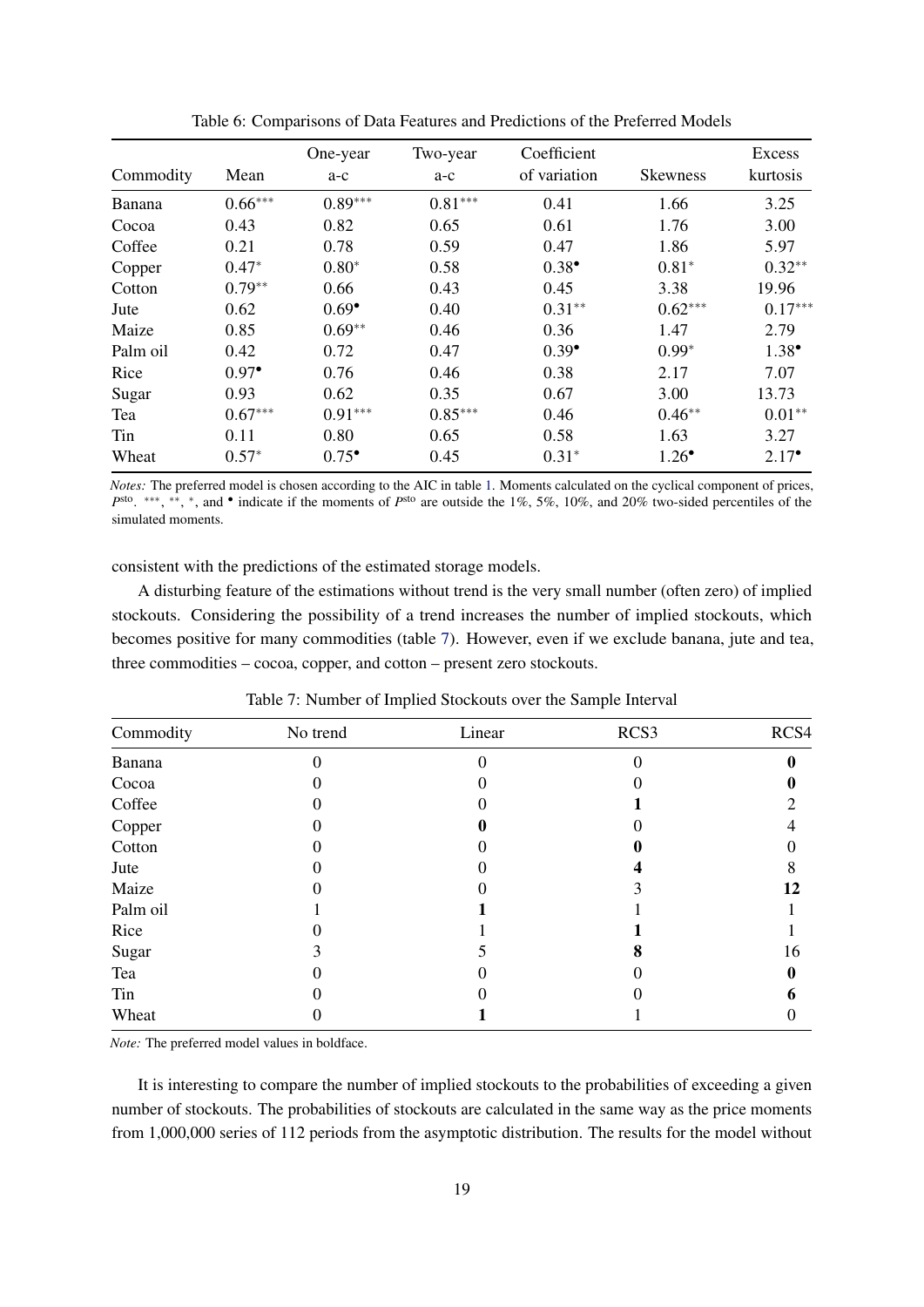trend and for the preferred model with trend for at least 1, 2, 3, 5, and 10 stockouts are given in table [8.](#page-20-1) Models with trend have much higher probabilities of stockouts than the model without trend. If there is a trend, the storage costs and the price elasticities are higher than without trend which discourages storage and leads to higher probabilities of stockouts. Apart from cocoa, cotton and tin, with the preferred model, samples without stockouts are highly unlikely. Even samples with only one stockout are fairly unlikely. The parameterization implied by the estimation of a model with trend is much more favorable to occasional stockouts and so provides a natural explanation for price spikes as periods where stocks are exhausted.

|           | No-trend model |       |       |       |        | Preferred model |       |       |       |        |
|-----------|----------------|-------|-------|-------|--------|-----------------|-------|-------|-------|--------|
| Commodity | $n=1$          | $n=2$ | $n=3$ | $n=5$ | $n=10$ | $n=1$           | $n=2$ | $n=3$ | $n=5$ | $n=10$ |
| Banana    | 0.91           | 0.81  | 0.70  | 0.48  | 0.13   | 0.98            | 0.94  | 0.89  | 0.73  | 0.30   |
| Cocoa     | 0.63           | 0.47  | 0.35  | 0.18  | 0.02   | 0.86            | 0.74  | 0.62  | 0.39  | 0.09   |
| Coffee    | 0.77           | 0.63  | 0.49  | 0.28  | 0.05   | 0.95            | 0.88  | 0.79  | 0.59  | 0.19   |
| Copper    | 0.95           | 0.88  | 0.79  | 0.59  | 0.19   | 0.98            | 0.94  | 0.88  | 0.72  | 0.29   |
| Cotton    | 0.75           | 0.60  | 0.47  | 0.26  | 0.05   | 0.87            | 0.75  | 0.63  | 0.41  | 0.10   |
| Jute      | 0.88           | 0.77  | 0.65  | 0.43  | 0.10   | 1.00            | 0.99  | 0.99  | 0.95  | 0.68   |
| Maize     | 0.76           | 0.61  | 0.48  | 0.27  | 0.05   | 1.00            | 1.00  | 1.00  | 0.99  | 0.86   |
| Palm oil  | 0.95           | 0.88  | 0.79  | 0.59  | 0.19   | 0.97            | 0.92  | 0.86  | 0.68  | 0.26   |
| Rice      | 0.64           | 0.49  | 0.36  | 0.19  | 0.02   | 0.95            | 0.88  | 0.79  | 0.59  | 0.19   |
| Sugar     | 0.77           | 0.63  | 0.49  | 0.28  | 0.05   | 0.98            | 0.94  | 0.88  | 0.73  | 0.30   |
| Tea       | 0.74           | 0.60  | 0.46  | 0.26  | 0.04   | 0.98            | 0.94  | 0.88  | 0.73  | 0.30   |
| Tin       | 0.84           | 0.71  | 0.59  | 0.36  | 0.08   | 0.75            | 0.60  | 0.46  | 0.26  | 0.04   |
| Wheat     | 0.72           | 0.57  | 0.44  | 0.24  | 0.04   | 0.99            | 0.97  | 0.93  | 0.82  | 0.41   |

<span id="page-20-1"></span>Table 8: Probabilities of at Least *n* Stockouts, in Samples of the Same Size as the Data

*Note:* The preferred model is chosen according to the AIC of table [1.](#page-12-1)

#### <span id="page-20-0"></span>5 Conclusion

Estimating the competitive storage model on untransformed series of commodity prices leads to very low demand elasticities and storage costs, which results in a prediction of very infrequent, and often zero, stockouts over the sample period. These results may stem from the presence of trends in prices, which could create statistical features difficult to explain by a storage model.

This article proposes a strategy inspired by [Canova](#page-22-8) [\(2014\)](#page-22-8) to estimate jointly the structural parameters of a storage model and the parameters characterizing the non-cyclical component of prices for which the storage model cannot account. For the non-cyclical component of prices, three deterministic time trends with increasing flexibility were tested and compared with the baseline model which ignores the possibility of a trend.

Our results show that storage models with trend are always preferred to models without trend, and the significance of the trend parameters indicates that the model without trend is likely to be misspecified. Accounting for a trend is quantitatively important for estimating the structural parameters. For most commodities, the storage model with a deterministic trend yields more plausible estimates of the structural parameters (e.g., higher storage costs and demand elasticities). It also increases the probability of observing stockouts, and more closely replicates the most salient features of the price data, including the high serial correlation which led [Deaton and Laroque](#page-22-2) [\(1996\)](#page-22-2) to question the relevance of the storage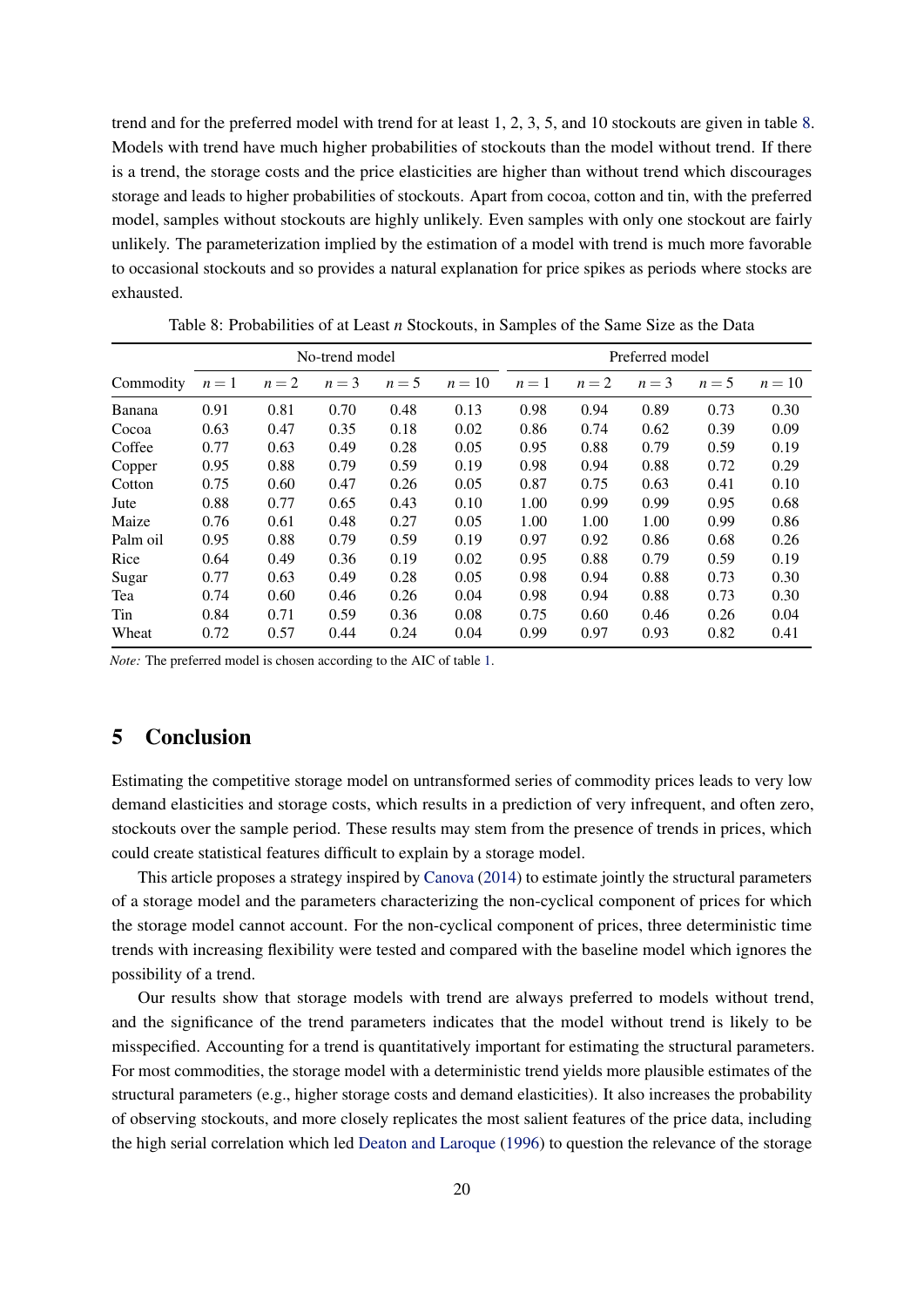model. For most commodities our results support the empirical relevance of the speculative storage model which is in line with the recent findings in [Cafiero et al.](#page-21-0) [\(2011b,](#page-21-0) [2015\)](#page-21-2) and prove that the joint estimation approach is a superior procedure to fit the storage model with the data. Future estimations of the storage model should no longer neglect the possibility of long-run trends in prices.

For banana, jute and tea, three of the commodities originally studied in [Deaton and Laroque](#page-22-1) [\(1992\)](#page-22-1), the storage model with or without a deterministic trend fails to reproduce the main features of the price dynamics. In the case of the specifications in this paper, the storage model is rejected as a relevant model to explain the price dynamics of these commodities. However, other specifications could be considered. For simplicity, this paper focused on deterministic time trends which allow an analytical likelihood to be characterized. The setup could be extended to other trend specifications. For example, only small changes would be required to account for deterministic trends with structural breaks. The inclusion of stochastic trends (e.g., ARIMA) would be more difficult. A stochastic trend would prevent a direct calculation of the likelihood and would require the use of filters for non-linear state-space models (see e.g., [Fernández-Villaverde and Rubio-Ramírez,](#page-22-13) [2007,](#page-22-13) for use of the particle filter to estimate macroeconomic models).

#### References

- <span id="page-21-8"></span>Adjemian, M. K. and Smith, A. (2012). Using USDA forecasts to estimate the price flexibility of demand for agricultural commodities. *American Journal of Agricultural Economics*, 94(4), 978–995.
- <span id="page-21-3"></span>Ardeni, P. G. and Wright, B. (1992). The Prebisch-Singer hypothesis: A reappraisal independent of stationarity hypotheses. *The Economic Journal*, 102(413), 803–812.
- <span id="page-21-7"></span>Arezki, R., Hadri, K., Loungani, P. and Rao, Y. (2014). Testing the Prebisch-Singer hypothesis since 1650: Evidence from panel techniques that allow for multiple breaks. *Journal of International Money and Finance*, 42, 208–223, Special issue: Understanding International Commodity Price Fluctuations.
- <span id="page-21-5"></span>Bobenrieth, E. S. A., Bobenrieth, J. R. A., Wright, B. D. and Zeng, D. (2014). *How Biofuels Policies Boosted Grain Staple Prices: A Counterfactual Analysis*. Paper 5125, Agricultural and Applied Economics Association, 2014 Annual Meeting, July 27–29, 2014, Minneapolis, Minnesota.
- <span id="page-21-1"></span>Bobenrieth, E. S. A., Wright, B. D. and Zeng, D. (2013). Stocks-to-use ratios as indicators of vulnerability to spikes in global cereal markets. *Agricultural Economics*, 44(S1), 43–52.
- <span id="page-21-6"></span>Boskin, M. J., Dulberger, E. R., Gordon, R. J., Grilliches, Z. and Jorgenson, D. W. (1996). *Toward A More Accurate Measure Of The Cost Of Living*. Final report, US Senate Finance Committee.
- <span id="page-21-4"></span>Cafiero, C., Bobenrieth, E. S. A. and Bobenrieth, J. R. A. (2011a). Storage arbitrage and commodity price volatility. In A. Prakash (ed.) *Safeguarding food security in volatile global markets*, chapter 15, (pp. 288–313). Rome: FAO.
- <span id="page-21-0"></span>Cafiero, C., Bobenrieth, E. S. A., Bobenrieth, J. R. A. and Wright, B. D. (2011b). The empirical relevance of the competitive storage model. *Journal of Econometrics*, 162(1), 44–54.
- <span id="page-21-2"></span>Cafiero, C., Bobenrieth, E. S. A., Bobenrieth, J. R. A. and Wright, B. D. (2015). Maximum Likelihood estimation of the standard commodity storage model: Evidence from sugar prices. *American Journal of Agricultural Economics*, 97(1), 122–136.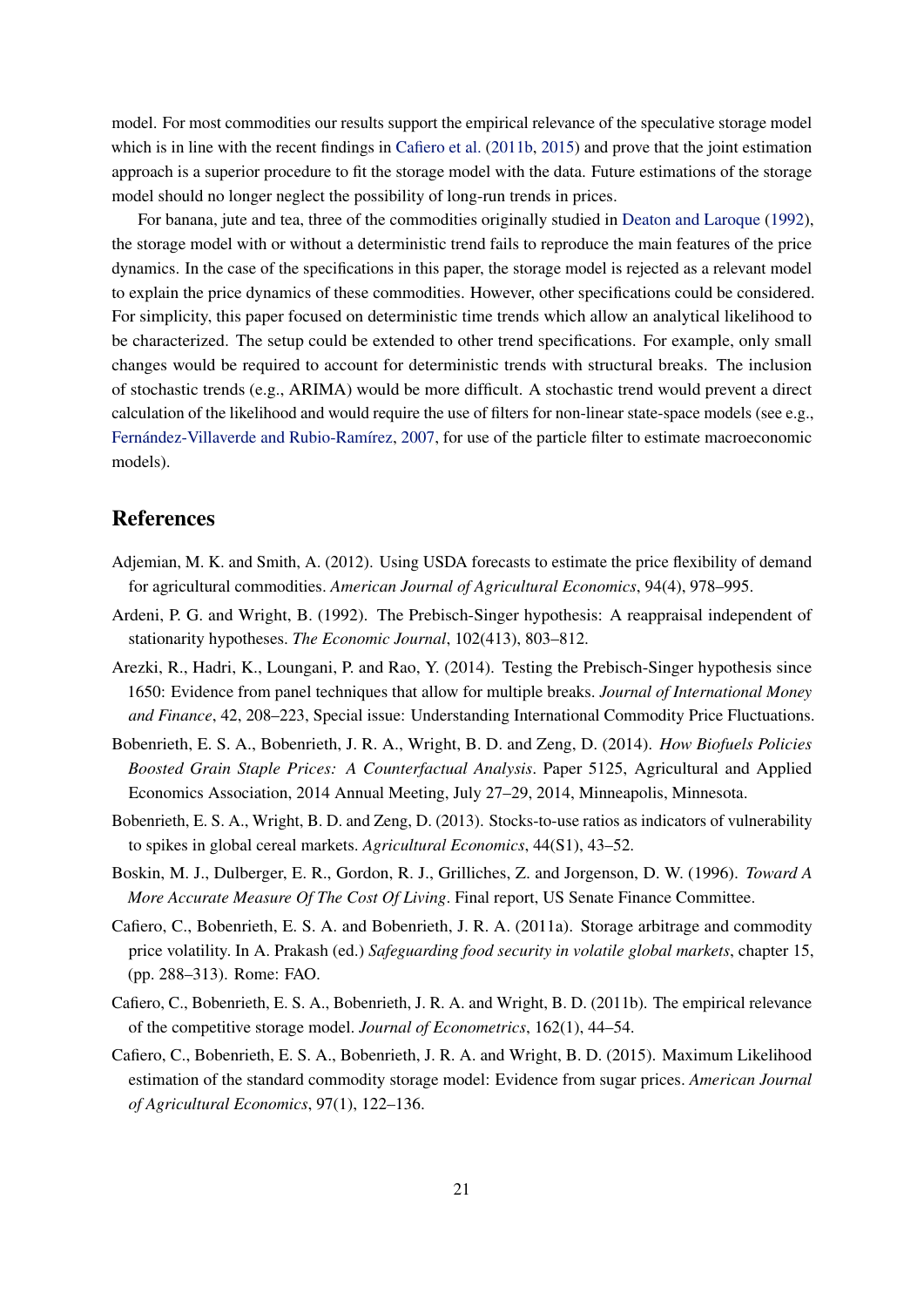- <span id="page-22-10"></span>Canova, F. (1998). Detrending and business cycle facts: A user's guide. *Journal of Monetary Economics*, 41(3), 533–540.
- <span id="page-22-8"></span>Canova, F. (2014). Bridging DSGE models and the raw data. *Journal of Monetary Economics*, 67, 1–15.
- <span id="page-22-7"></span>Cashin, P. and McDermott, C. J. (2002). The long-run behavior of commodity prices: Small trends and big variability. *IMF Staff Papers*, 49(2), 175–199.
- <span id="page-22-6"></span>Cuddington, J. T. (1992). Long-run trends in 26 primary commodity prices: A disaggregated look at the Prebisch-Singer hypothesis. *Journal of Development Economics*, 39(2), 207–227.
- <span id="page-22-1"></span>Deaton, A. and Laroque, G. (1992). On the behaviour of commodity prices. *Review of Economic Studies*, 59(1), 1–23.
- <span id="page-22-2"></span>Deaton, A. and Laroque, G. (1996). Competitive storage and commodity price dynamics. *Journal of Political Economy*, 104(5), 896–923.
- <span id="page-22-11"></span>Fernandez, V. (2012). Trends in real commodity prices: How real is real? *Resources Policy*, 37(1), 30–47.
- <span id="page-22-13"></span>Fernández-Villaverde, J. and Rubio-Ramírez, J. F. (2007). Estimating macroeconomic models: A likelihood approach. *The Review of Economic Studies*, 74(4), 1059–1087.
- <span id="page-22-12"></span>Ferroni, F. (2011). Trend agnostic one-step estimation of DSGE models. *The B.E. Journal of Macroeconomics*, 11(1), 1–36.
- <span id="page-22-5"></span>Grilli, E. R. and Yang, M. C. (1988). Primary commodity prices, manufactured goods prices, and the terms of trade of developing countries: What the long run shows. *World Bank Economic Review*, 2(1), 1–47.
- <span id="page-22-3"></span>Guerra, E. A., Bobenrieth, E. S. A., Bobenrieth, J. R. A. and Cafiero, C. (forthcoming). Empirical commodity storage model: the challenge of matching data and theory. *European Review of Agricultural Economics*.
- <span id="page-22-0"></span>Gustafson, R. L. (1958). *Carryover Levels for Grains: A Method for Determining Amounts that are Optimal Under Specified Conditions*. Technical Bulletin 1178, US Dept. of Agriculture.
- <span id="page-22-16"></span>Hamilton, J. D. (1994). *Time Series Analisys*. Princeton: Princeton University Press.
- <span id="page-22-14"></span>Harrell, F. E. (2001). *Regression Modeling Strategies: With Applications to Linear Models, Logistic Regression, and Survival Analysis*. New York: Springer.
- <span id="page-22-9"></span>Harvey, A. C. and Jaeger, A. (1993). Detrending, stylized facts and the business cycle. *Journal of Applied Econometrics*, 8(3), 231–247.
- <span id="page-22-17"></span>Michaelides, A. and Ng, S. (2000). Estimating the rational expectations model of speculative storage: A Monte Carlo comparison of three simulation estimators. *Journal of Econometrics*, 96(2), 231–266.
- <span id="page-22-15"></span>Miranda, M. J. and Rui, X. (1999). An empirical reassessment of the commodity storage model, mimeo, The Ohio State University.
- <span id="page-22-19"></span>Nocedal, J. and Wright, S. J. (2006). *Numerical Optimization*. New York: Springer.
- <span id="page-22-20"></span>Pfaffenzeller, S., Newbold, P. and Rayner, A. (2007). A short note on updating the Grilli and Yang commodity price index. *World Bank Economic Review*, 21(1), 151–163.
- <span id="page-22-4"></span>Prebisch, R. (1950). *The economic development of Latin America and its principal problems*. New York: United Nations.
- <span id="page-22-18"></span>Rios, L. M. and Sahinidis, N. V. (2013). Derivative-free optimization: a review of algorithms and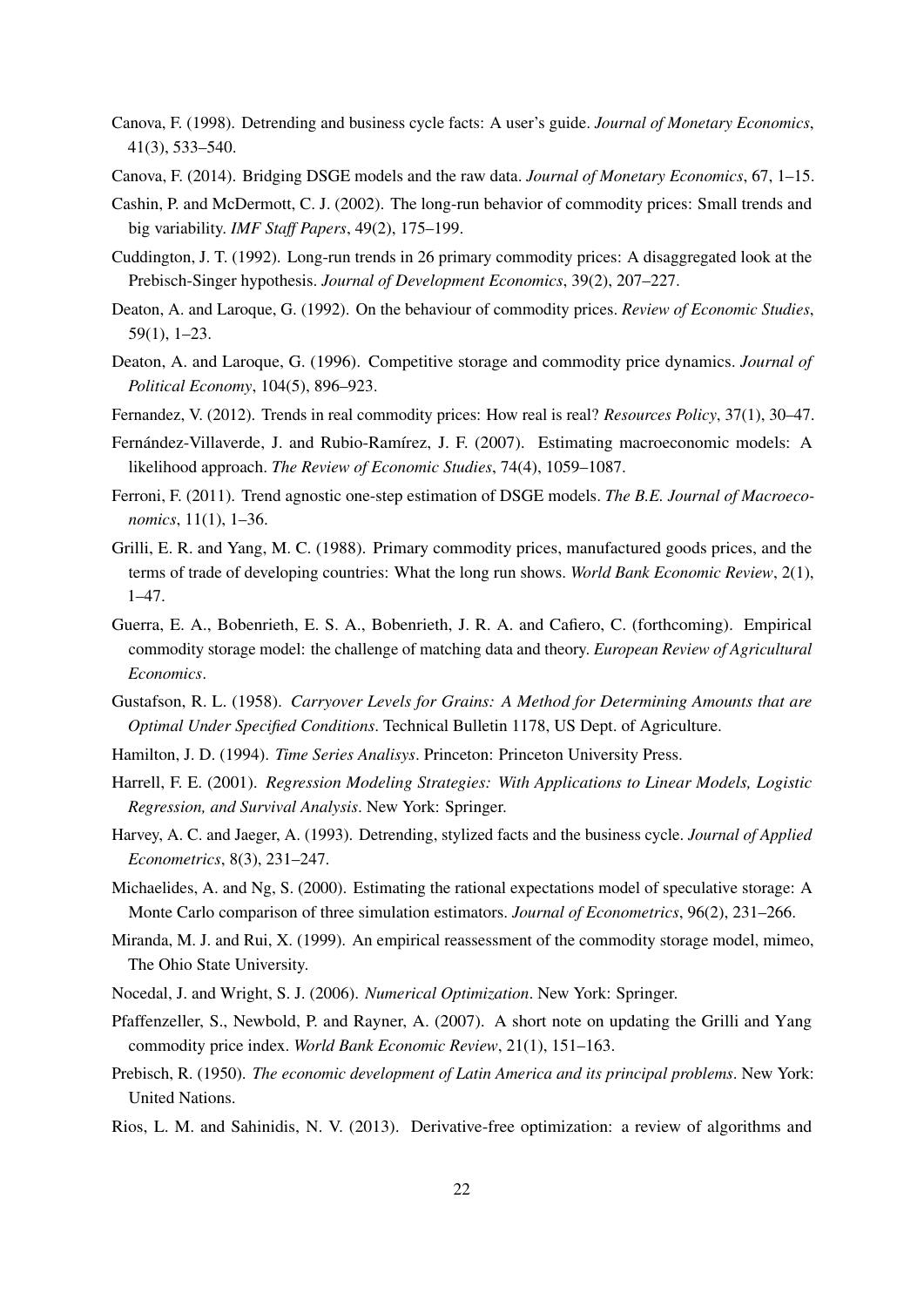comparison of software implementations. *Journal of Global Optimization*, 56(4), 1247–1293.

- <span id="page-23-3"></span>Roberts, M. J. and Schlenker, W. (2013). Identifying supply and demand elasticities of agricultural commodities: Implications for the US ethanol mandate. *The American Economic Review*, 103(6), 2265–2295.
- <span id="page-23-6"></span>Seale, J. L., Jr. and Regmi, A. (2006). Modeling international consumption patterns. *Review of Income and Wealth*, 52(4), 603–624.
- <span id="page-23-0"></span>Singer, H. W. (1950). The distribution of gains between investing and borrowing countries. *The American Economic Review*, 40(2), 473–485.
- <span id="page-23-2"></span>Svedberg, P. and Tilton, J. E. (2006). The *Real*, real price of nonrenewable resources: Copper 1870–2000. *World Development*, 34(3), 501–519.
- <span id="page-23-4"></span>Vaz, A. I. F. and Vicente, L. N. (2007). A particle swarm pattern search method for bound constrained global optimization. *Journal of Global Optimization*, 39(2), 197–219.
- <span id="page-23-5"></span>World Bank and FAO (2012). *The Grain Chain: Food Security and Managing Wheat Imports in Arab Countries*. Washington, DC.: World Bank.
- <span id="page-23-1"></span>Zeng, D. (2012). Out of sight, out of mind? Estimating commodity price dynamics using detrended price, mimeo, UC Berkeley.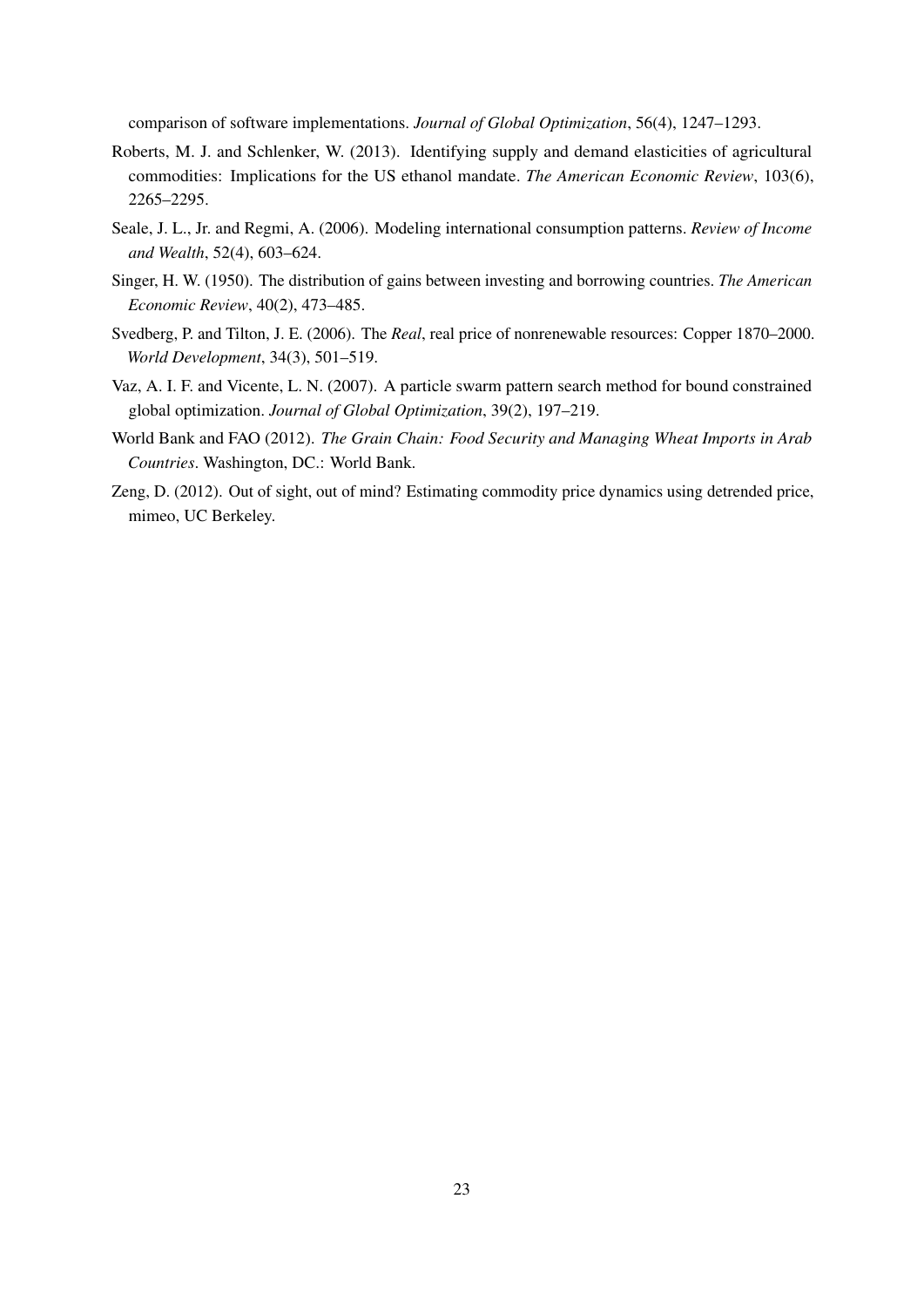### Online Appendix

#### A Computational details

The results were obtained using MATLAB R2014a on a PC with two quad-core processors Intel Xeon E5345 (2.33 GHz) with 32 GB of RAM running Ubuntu 12.04.5 64 bits. The maximization of the log-likelihood was done using [Vaz and Vicente'](#page-23-4)s [\(2007\)](#page-23-4) free particle swarm pattern search software PSwarm version 2.1<sup>[15](#page-24-1)</sup> and the MATLAB function fmincon available in MATLAB Optimization Toolbox. The Monte-Carlo simulations have been performed using MATLAB's default random number generator with the seed set to 1. The Gaussian quadrature was calculated using a MATLAB's function from John Burkardt's website.<sup>[16](#page-24-2)</sup> For a unit normal distribution truncated at five standard deviations, the Gaussian quadrature with 10 nodes has nodes  $\varepsilon^n = \{\pm 4.4576, \pm 3.3999, \pm 2.3838, \pm 1.4132, \pm 0.4684\}$  and weights  $\pi^n = \left\{1.9834 \times 10^{-5}, 1.2876 \times 10^{-3}, 2.3048 \times 10^{-2}, 0.14029, 0.33536\right\}.$ 

#### <span id="page-24-0"></span>B Small Sample Properties

In this section, we assess using Monte Carlo experiments the small sample properties of the simulated Unconditional Maximum Likelihood estimator (UML) we developed, and compare them to those of the Conditional Maximum Likelihood estimator (CML) proposed in [Cafiero et al.](#page-21-2) [\(2015\)](#page-21-2). From equation [\(20\)](#page-10-1), the conditional log-likelihood without trend is obtained by removing the terms corresponding to the marginal likelihood:

$$
\log L^{C}\left(\theta; P_{1:T}^{\text{obs}}\right) = -\frac{T-1}{2}\log 2\pi - (T-1)\log \left[\Phi\left(\frac{5}{2}\right) - \Phi\left(-\frac{5}{2}\right)\right] + \sum_{t=2}^{T} \log \left|\mathcal{P}^{-1'}\left(P_{t}^{\text{obs}}\right)\right| - \sum_{t=2}^{T} \left(1_{|\varepsilon_{t}| \leq 5} \cdot \varepsilon_{t}^{2} + 1_{|\varepsilon_{t}| > 5} \cdot \infty\right) / 2. (21)
$$

Following [Michaelides and Ng](#page-22-17) [\(2000\)](#page-22-17) and [Cafiero et al.](#page-21-2) [\(2015\)](#page-21-2), we conduct four Monte Carlo experiments varying the parameterization and the length of the samples. The first set of parameters are  $a = 1, b = -1$ , and  $k = 0.02$ , which implies a storage cost of 2% of the mean price and, for supply shocks with a coefficient of variation of 5%, a demand elasticity of  $-0.05$  in the range of the best estimates obtained by [Roberts and Schlenker](#page-23-3) [\(2013\)](#page-23-3) on a caloric aggregate of major crops, but slightly higher in absolute value than our estimated elasticities. The second parameterization only differs by the value of *b*, now equal to −2. This rotation of the slope of the demand function around its mean halves the demand elasticity making this parameterization more favorable to storage, and closer to the values found in the article. For each set of parameters, we solve for the equilibrium price function on a grid of 1,000 points, and obtain 3,000 prices series of length  $T = 50$  and  $T = 100$  from the asymptotic distribution. The price series are obtained by the simulation of 3,000 trajectories starting from the steady-state availability and discarding the first 50 periods as burn-in periods.

The numerical methods follow what was described previously, but differ on two aspects. Firstly, to prevent the availability corresponding to the cutoff price to be below the lower bound of the grid of

<span id="page-24-1"></span><sup>15</sup><http://www.mat.uc.pt/~lnv>

<span id="page-24-2"></span><sup>16</sup>[http://people.sc.fsu.edu/~jburkardt/m\\_src/truncated\\_normal\\_rule/truncated\\_normal\\_rule.html](http://people.sc.fsu.edu/~jburkardt/m_src/truncated_normal_rule/truncated_normal_rule.html)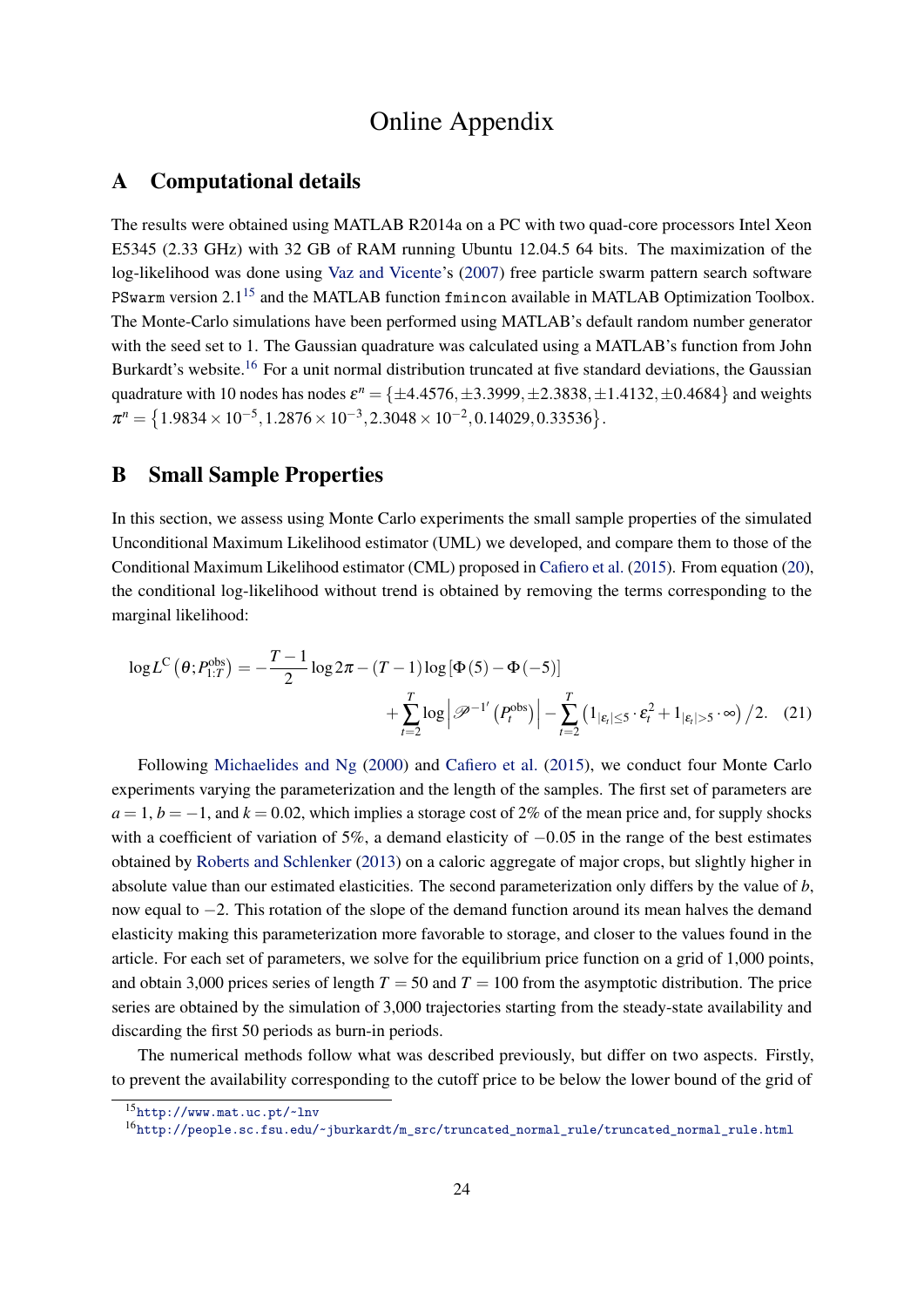interpolation points, the lower bound is changed from being −2 to being −5, the minimum availability. Secondly, since the log-likelihood optimization behaves better on simulated samples, we use a faster optimization algorithm: the generalized pattern search algorithm implemented by the MATLAB function patternsearch available in MATLAB Global Optimization Toolbox. The optimization starts from initial values randomly drawn in the range between 80% and 120% of the true values. If the optimization solver fails to converge for one of the two estimators, we discard the corresponding samples for both estimators. The results of valid estimates obtained on common samples are given in table [A1](#page-12-1) and [A2.](#page-13-0)

|                    |               | <b>UML</b>  |                  |               | <b>CML</b>       |                  |
|--------------------|---------------|-------------|------------------|---------------|------------------|------------------|
|                    | $\mathfrak a$ | b           | $\boldsymbol{k}$ | $\mathfrak a$ | $\boldsymbol{b}$ | $\boldsymbol{k}$ |
| $T=50$             |               |             |                  |               |                  |                  |
| Mean               | 0.9930        | $-0.9720$   | 0.0193           | 0.9932        | $-0.9745$        | 0.0194           |
| Standard deviation | 0.0650        | 0.1297      | 0.0059           | 0.0668        | 0.1344           | 0.0058           |
| <b>Bias</b>        | $-0.0070$     | 0.0280      | $-0.0007$        | $-0.0068$     | 0.0255           | $-0.0006$        |
|                    | $(0.70\%)$    | $(2.80\%)$  | $(3.40\%)$       | $(0.68\%)$    | $(2.55\%)$       | $(3.14\%)$       |
| <b>RMSE</b>        | 0.0654        | 0.1326      | 0.0059           | 0.0671        | 0.1368           | 0.0058           |
|                    | $(6.54\%)$    | $(13.26\%)$ | (29.67%)         | $(6.71\%)$    | $(13.68\%)$      | $(29.24\%)$      |
| $T=100$            |               |             |                  |               |                  |                  |
| Mean               | 0.9951        | $-0.9854$   | 0.0196           | 0.9944        | $-0.9875$        | 0.0194           |
| Standard deviation | 0.0510        | 0.1066      | 0.0053           | 0.0516        | 0.1070           | 0.0052           |
| <b>Bias</b>        | $-0.0049$     | 0.0146      | $-0.0004$        | $-0.0056$     | 0.0125           | $-0.0006$        |
|                    | $(0.49\%)$    | $(1.46\%)$  | (2.17%)          | $(0.56\%)$    | $(1.25\%)$       | (2.75%)          |
| <b>RMSE</b>        | 0.0512        | 0.1076      | 0.0053           | 0.0519        | 0.1077           | 0.0053           |
|                    | $(5.12\%)$    | $(10.76\%)$ | $(26.70\%)$      | $(5.19\%)$    | (10.77%)         | $(26.26\%)$      |

Table A1: Comparison of Monte Carlo Experiment Results with Parameterization  $a = 1, b = -1$ , and  $k = 0.02$ 

*Notes:* The price samples for which one estimator does not converge are discarded. For  $T = 50$ , the total number of valid replications is 2,737 for UML and 2,733 for CML. For *T* = 100, it is 2,841 for UML and 2,846 for CML. The table reports the 2,593 and 2,764 valid estimates obtained on common samples for the short and long samples.

The results of the Monte Carlo experiments are similar to those obtained for the CML in [Cafiero et al.](#page-21-2) [\(2015\)](#page-21-2). They show that the two maximum likelihood estimators yield precise estimates of the parameters of the model, especially for *a* and *b*. The storage cost, *k*, is less precisely estimated with Root Mean Square Errors (RMSE) always above 26%. For all parameters, the bias is small, most of the RMSE coming from the standard deviation of the estimations.

For all parameterizations, the estimators perform better when the sample length increases. For the UML, a doubling of the sample length from 50 to 100 observations reduces the RMSE by 17% for both parameterizations. The CML benefits slightly more than the UML from an increase in the sample size. Indeed, they have similar RMSE for the long samples, but the UML performs better on the short samples. Regarding the influence of the parameterization, we observe that the parameterization more favorable to storage yields less precise estimates as all the RMSE of table [A2](#page-13-0) are higher than in table [A1.](#page-12-1)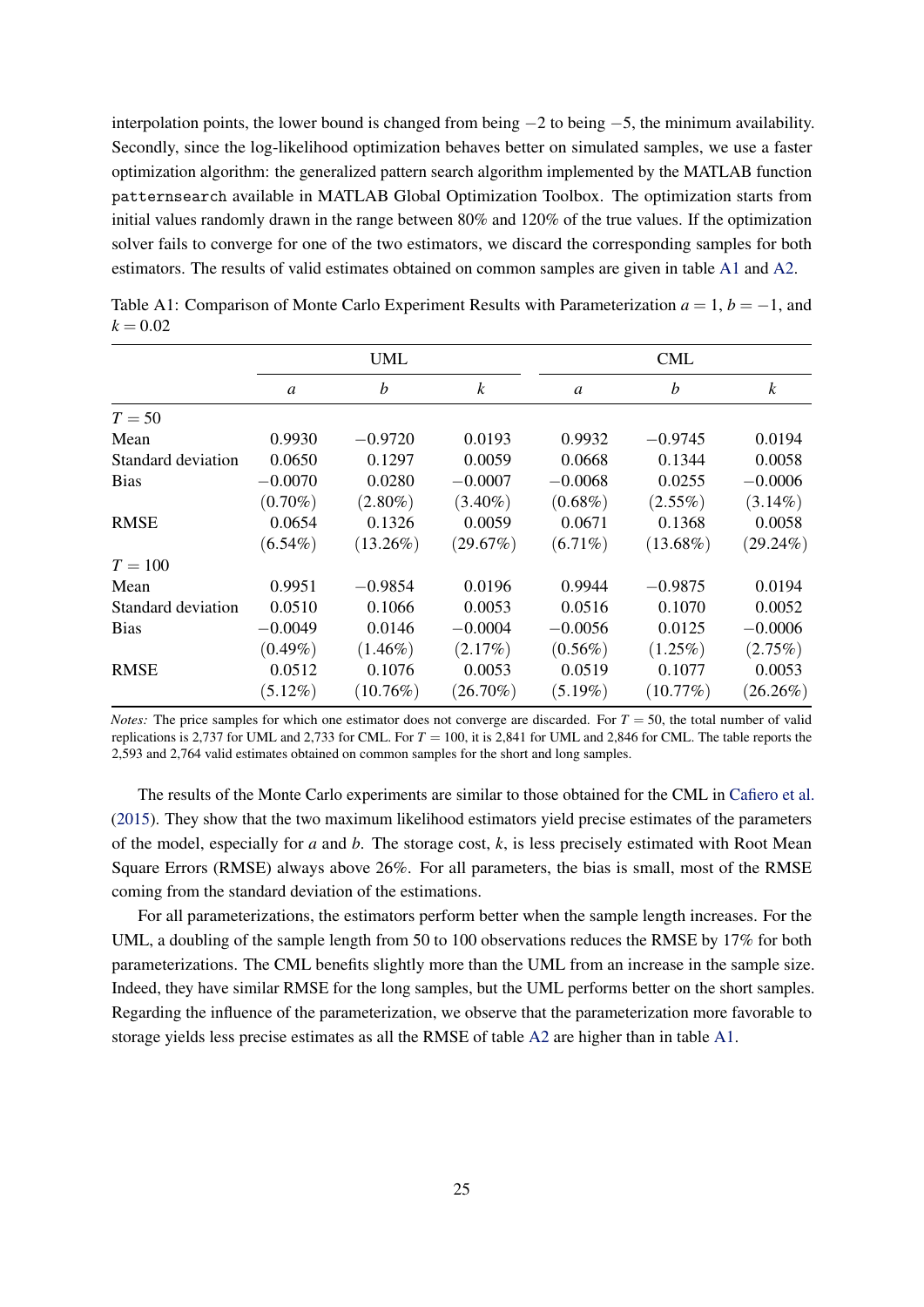|                    |               | <b>UML</b>       |                  |                | <b>CML</b>       |                  |
|--------------------|---------------|------------------|------------------|----------------|------------------|------------------|
|                    | $\mathfrak a$ | $\boldsymbol{b}$ | $\boldsymbol{k}$ | $\mathfrak{a}$ | $\boldsymbol{b}$ | $\boldsymbol{k}$ |
| $T=50$             |               |                  |                  |                |                  |                  |
| Mean               | 0.9793        | $-1.9639$        | 0.0194           | 0.9772         | $-1.9695$        | 0.0193           |
| Standard deviation | 0.1280        | 0.3202           | 0.0085           | 0.1351         | 0.3250           | 0.0085           |
| <b>Bias</b>        | $-0.0207$     | 0.0361           | $-0.0006$        | $-0.0228$      | 0.0305           | $-0.0007$        |
|                    | $(2.07\%)$    | $(1.80\%)$       | $(3.14\%)$       | $(2.28\%)$     | $(1.52\%)$       | $(3.69\%)$       |
| <b>RMSE</b>        | 0.1296        | 0.3222           | 0.0085           | 0.1370         | 0.3265           | 0.0085           |
|                    | $(12.96\%)$   | $(16.11\%)$      | $(42.51\%)$      | $(13.70\%)$    | $(16.32\%)$      | $(42.45\%)$      |
| $T = 100$          |               |                  |                  |                |                  |                  |
| Mean               | 0.9848        | $-1.9838$        | 0.0195           | 0.9825         | $-1.9860$        | 0.0194           |
| Standard deviation | 0.1055        | 0.2592           | 0.0074           | 0.1090         | 0.2611           | 0.0076           |
| <b>Bias</b>        | $-0.0152$     | 0.0162           | $-0.0005$        | $-0.0175$      | 0.0140           | $-0.0006$        |
|                    | $(1.52\%)$    | $(0.81\%)$       | $(2.56\%)$       | $(1.75\%)$     | $(0.70\%)$       | $(3.14\%)$       |
| <b>RMSE</b>        | 0.1065        | 0.2597           | 0.0074           | 0.1104         | 0.2615           | 0.0076           |
|                    | $(10.65\%)$   | $(12.99\%)$      | $(36.94\%)$      | $(11.04\%)$    | $(13.08\%)$      | $(38.02\%)$      |

Table A2: Comparison of Monte Carlo Experiment Results with Parameterization *a* = 1, *b* = −2, and  $k = 0.02$ 

*Notes:* The price samples for which one estimator does not converge are discarded. For  $T = 50$ , the total number of valid replications is 2,820 for UML and 2,767 for CML. For *T* = 100, it is 2,899 for UML and 2,890 for CML. The table reports the 2,674 and 2,839 valid estimates obtained on common samples for the short and long samples.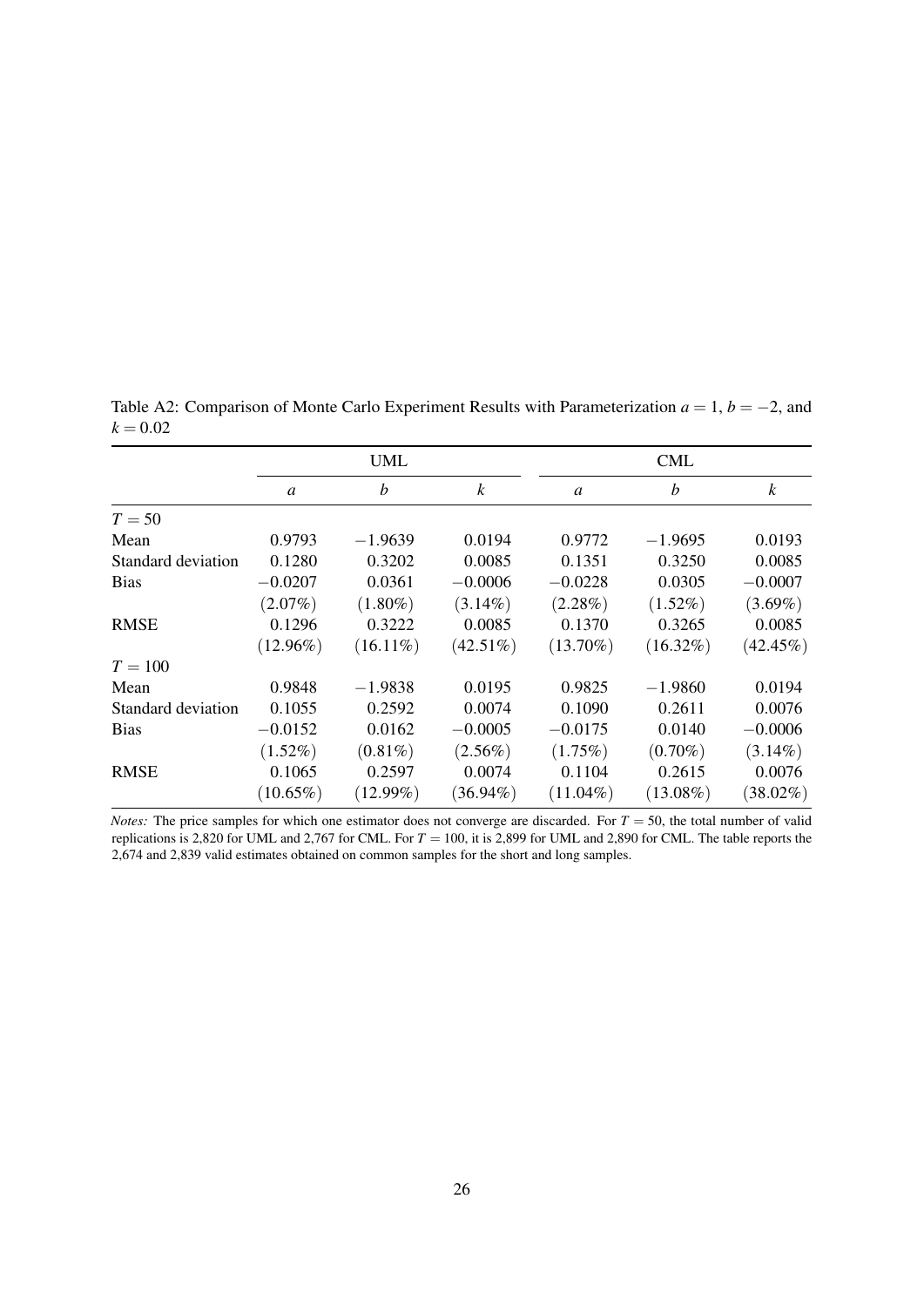### C Production variation

| Commodity | Production CV $(\%)$ | Commodity | Production CV $(\%)$ |
|-----------|----------------------|-----------|----------------------|
| Banana    | 3.67                 | Palm oil  | 4.65                 |
| Cocoa     | 7.13                 | Rice      | 2.75                 |
| Coffee    | 7.68                 | Sugar     | 3.65                 |
| Copper    | 4.46                 | Tea       | 2.07                 |
| Cotton    | 7.20                 | Tin       | 5.52                 |
| Jute      | 11.35                | Wheat     | 4.34                 |
| Maize     | 5.84                 |           |                      |

Table A3: Production variation, 1961–2011

*Notes:* The coefficients of variation (CV) are obtained by calculating the standard deviation of the detrended logarithm of observed production, modeling the trend using a restricted cubic splines with five knots.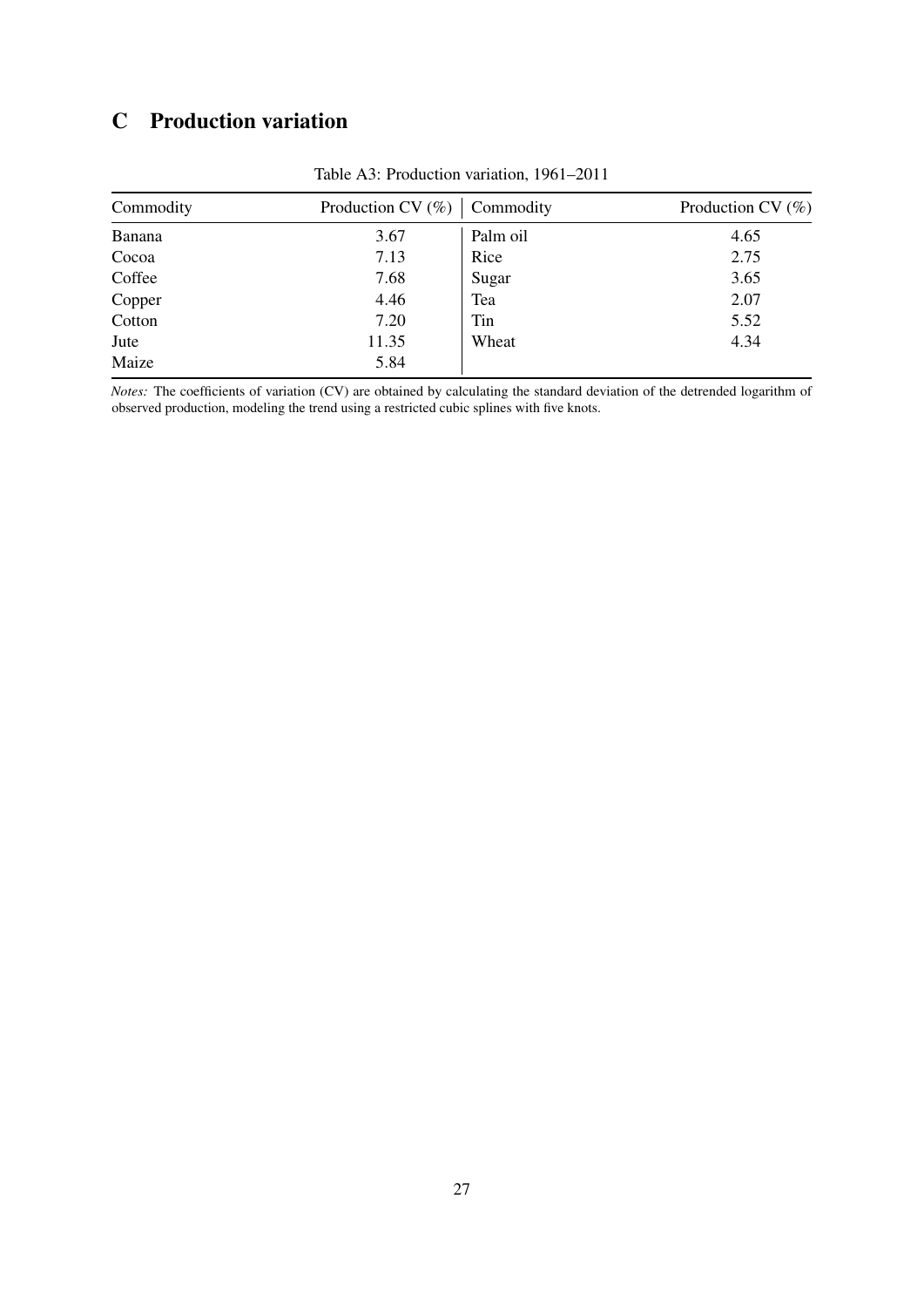### D Parameters estimates

| Commodity | $g_1$     | 82        | $\boldsymbol{a}$ | $\boldsymbol{b}$ | $\boldsymbol{k}$ | log L    | # Stockouts  |
|-----------|-----------|-----------|------------------|------------------|------------------|----------|--------------|
| Banana    | $-0.3323$ | $-1.2359$ | 1.3237           | $-1.6729$        | $\boldsymbol{0}$ | 170.6770 | $\mathbf{0}$ |
|           | (0.2804)  | (0.2011)  | (0.2013)         | (0.4397)         |                  |          |              |
| Cocoa     | $-1.5599$ | 0.7076    | 0.3679           | $-1.7978$        | 0.0002           | 215.6308 | $\mathbf{0}$ |
|           | (0.8803)  | (0.3317)  | (0.1595)         | (0.9285)         | (0.0008)         |          |              |
| Coffee    | 0.0925    | $-0.6813$ | 0.2522           | $-0.5265$        | 0.0036           | 194.9321 | $\mathbf{1}$ |
|           | (0.3314)  | (0.1557)  | (0.0455)         | (0.1072)         | (0.0025)         |          |              |
| Copper    | $-0.4176$ | $-0.2464$ | 0.7348           | $-1.1835$        | 0.0073           | 122.1660 | $\mathbf{0}$ |
|           | (0.1943)  | (0.1424)  | (0.0789)         | (0.1589)         | (0.0051)         |          |              |
| Cotton    | $-0.6422$ | $-2.0878$ | 1.5367           | $-3.7632$        | 0.0053           | 123.0208 | $\mathbf{0}$ |
|           | (0.8240)  | (0.3217)  | (0.4016)         | (1.6051)         | (0.0065)         |          |              |
| Jute      | $-0.3974$ | $-0.9164$ | 0.6917           | $-0.7573$        | 0.0163           | 102.1980 | 4            |
|           | (0.0756)  | (0.0554)  | (0.0481)         | (0.0401)         | (0.0062)         |          |              |
| Maize     | $-0.6588$ | $-0.8850$ | 0.9504           | $-1.5377$        | 0.0128           | 84.9322  | 3            |
|           | (0.1101)  | (0.0815)  | (0.0816)         | (0.1432)         | (0.0075)         |          |              |
| Palm oil  | $-1.7887$ | $-1.2443$ | 1.0411           | $-1.7009$        | 0.0146           | 119.2428 | 1            |
|           | (0.1181)  | (0.0539)  | (0.0981)         | (0.1865)         | (0.0091)         |          |              |
| Rice      | $-1.5405$ | $-1.4251$ | 1.2128           | $-2.0786$        | 0.0037           | 127.1550 | 1            |
|           | (0.3035)  | (0.1417)  | (0.1914)         | (0.3684)         | (0.0066)         |          |              |
| Sugar     | $-1.2627$ | $-0.2394$ | 0.9701           | $-1.8482$        | 0.0235           | 60.7431  | 8            |
|           | (0.1028)  | (0.1652)  | (0.0809)         | (0.1738)         | (0.0098)         |          |              |
| Tea       | $-0.9290$ | $-1.1775$ | 1.1089           | $-1.6789$        | 0.0105           | 144.1925 | $\mathbf{0}$ |
|           | (0.3585)  | (0.1357)  | (0.2085)         | (0.4149)         | (0.0053)         |          |              |
| Tin       | 1.7957    | $-0.7677$ | 0.1940           | $-0.7567$        | $\overline{0}$   | 209.3322 | $\mathbf{0}$ |
|           | (0.4707)  | (0.2843)  | (0.0244)         | (0.1185)         |                  |          |              |
| Wheat     | $-1.2473$ | $-0.8441$ | 1.2069           | $-1.5449$        | 0.0143           | 104.0772 | 1            |
|           | (0.1482)  | (0.1517)  | (0.1069)         | (0.2021)         | (0.0096)         |          |              |

Table A4: Parameter estimates with 3-knot spline trend

*Note:* Asymptotic standard errors in parenthesis.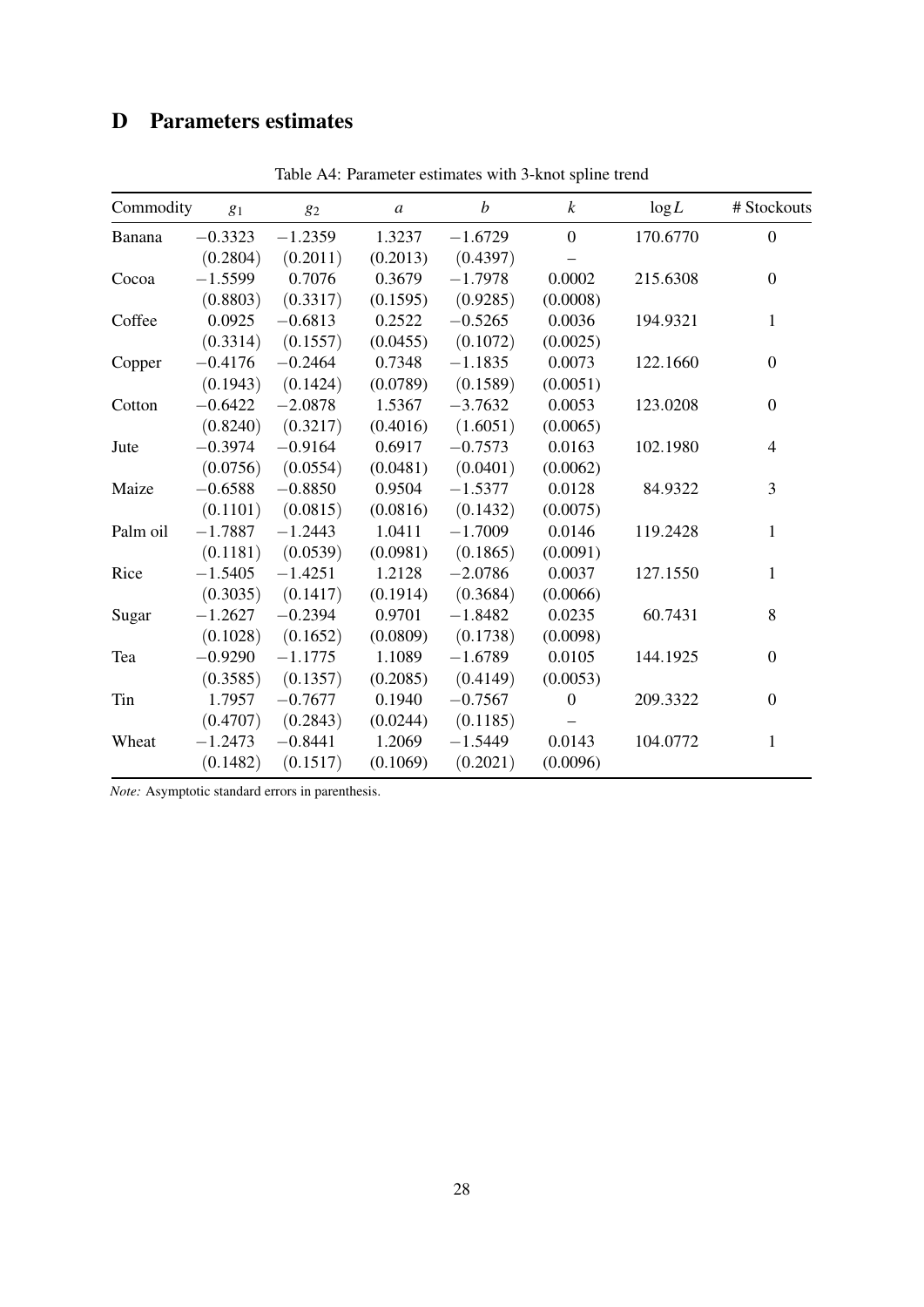| Commodity | $g_1$     | 82        | 83        | $\boldsymbol{a}$ | $\boldsymbol{b}$ | $\boldsymbol{k}$ | log L    | # Stockouts    |
|-----------|-----------|-----------|-----------|------------------|------------------|------------------|----------|----------------|
| Banana    | $-0.5940$ | $-0.2663$ | $-1.5903$ | 1.2033           | $-1.5061$        | $\mathbf{0}$     | 171.7633 | $\Omega$       |
|           | (0.2995)  | (0.3033)  | (0.2712)  | (0.1735)         | (0.3602)         |                  |          |                |
| Cocoa     | 0.2862    | $-2.6193$ | 0.3417    | 0.4498           | $-1.1874$        | 0.0024           | 219.7236 | $\Omega$       |
|           | (0.2857)  | (0.5337)  | (0.4282)  | (0.0981)         | (0.2765)         | (0.0028)         |          |                |
| Coffee    | 0.1199    | 0.0281    | $-0.7565$ | 0.2339           | $-0.4885$        | 0.0033           | 194.9185 | $\overline{c}$ |
|           | (0.1792)  | (0.3230)  | (0.1351)  | (0.0495)         | (0.0898)         | (0.0024)         |          |                |
| Copper    | 0.6214    | $-0.8595$ | $-0.2444$ | 0.7416           | $-1.7526$        | 0.0005           | 123.6516 | $\overline{4}$ |
|           | (0.3452)  | (0.3155)  | (0.1968)  | (0.1155)         | (0.3542)         | (0.0044)         |          |                |
| Cotton    | $-0.2545$ | $-1.1035$ | $-2.2689$ | 1.4300           | $-3.5214$        | 0.0049           | 122.8690 | $\Omega$       |
|           | (0.7621)  | (0.8597)  | (0.4857)  | (0.5264)         | (2.0232)         | (0.0069)         |          |                |
| Jute      | $-0.0613$ | $-0.6035$ | $-0.9908$ | 0.6967           | $-0.7614$        | 0.0163           | 102.1845 | 8              |
|           | (0.1039)  | (0.1805)  | (0.0710)  | (0.0797)         | (0.0715)         | (0.0066)         |          |                |
| Maize     | 0.0815    | $-1.1899$ | $-1.1229$ | 0.9358           | $-0.8819$        | 0.0304           | 88.8597  | 12             |
|           | (0.1073)  | (0.0887)  | (0.0576)  | (0.0481)         | (0.0508)         | (0.0068)         |          |                |
| Palm oil  | $-0.9208$ | $-1.6398$ | $-1.5053$ | 0.9971           | $-1.6352$        | 0.0142           | 119.6359 | 1              |
|           | (0.1402)  | (0.3924)  | (0.1190)  | (0.1744)         | (0.3267)         | (0.0095)         |          |                |
| Rice      | $-0.8285$ | $-1.7697$ | $-1.6808$ | 1.2815           | $-2.2062$        | 0.0042           | 127.1070 | 1              |
|           | (0.2131)  | (0.4977)  | (0.1837)  | (0.3139)         | (0.5310)         | (0.0070)         |          |                |
| Sugar     | $-0.6992$ | $-1.3979$ | $-0.3698$ | 1.1136           | $-2.0999$        | 0.0262           | 60.8484  | 16             |
|           | (0.1369)  | (0.2635)  | (0.2479)  | (0.1329)         | (0.2176)         | (0.0106)         |          |                |
| Tea       | $-1.4922$ | $-0.4250$ | $-1.8818$ | 1.1959           | $-1.7916$        | 0.0107           | 145.6865 | $\Omega$       |
|           | (0.3475)  | (0.4818)  | (0.2257)  | (0.2308)         | (0.4785)         | (0.0051)         |          |                |
| Tin       | 1.7411    | 1.1081    | $-0.2441$ | 0.1517           | $-0.5043$        | $\mathbf{0}$     | 210.3823 | 6              |
|           | (0.5157)  | (0.2943)  | (0.1589)  | (0.0113)         | (0.0414)         |                  |          |                |
| Wheat     | $-0.1494$ | $-1.9057$ | $-0.9026$ | 1.3447           | $-2.3618$        | $\mathbf{0}$     | 105.8230 | $\theta$       |
|           | (0.1744)  | (0.3087)  | (0.1902)  | (0.1606)         | (0.3405)         |                  |          |                |

Table A5: Parameter estimates with 4-knot spline trend

*Note:* Asymptotic standard errors in parenthesis.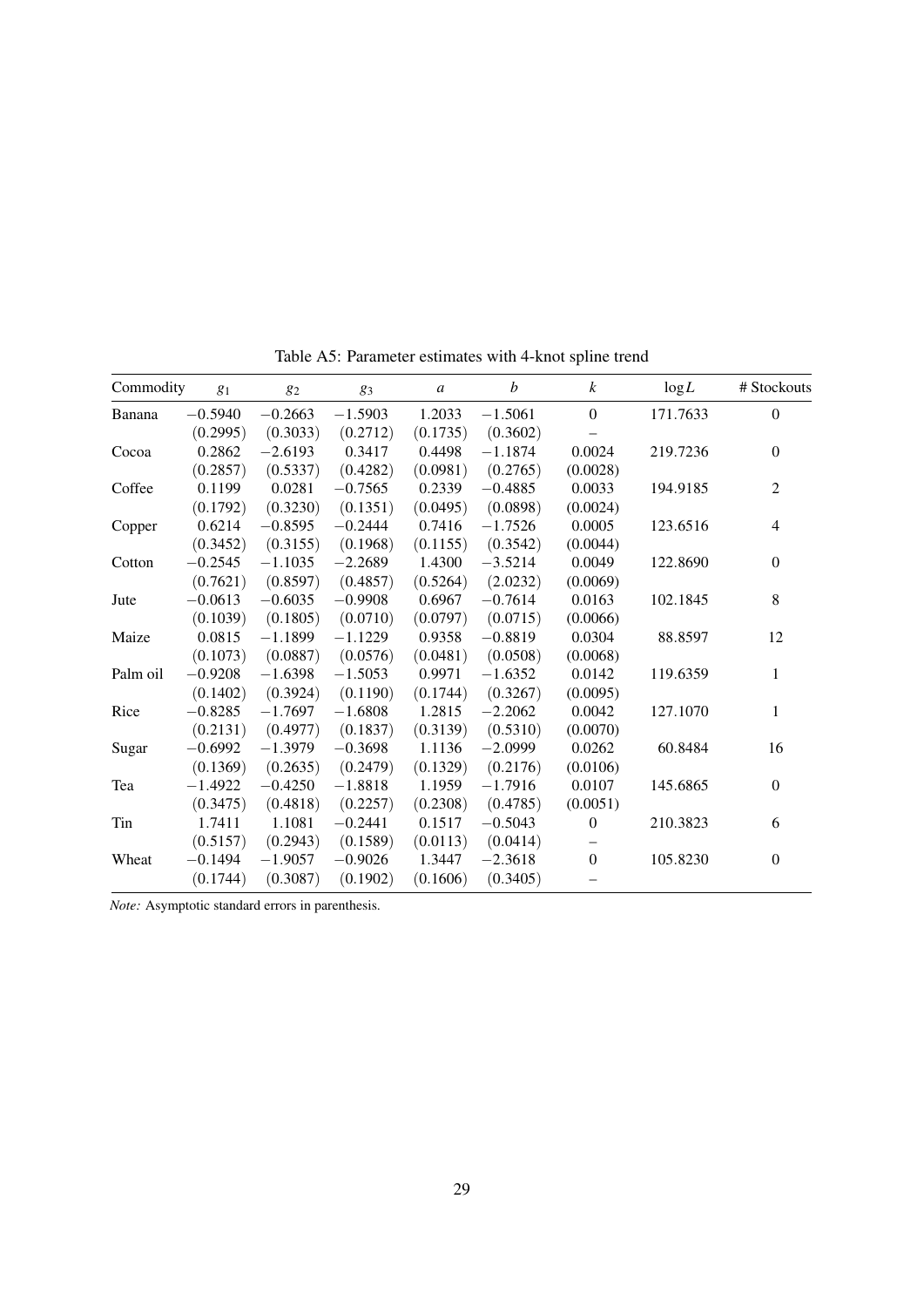

-Real price - Linear trend - 3-knot spline trend - 4-knot spline trend

Figure A1: Price trends